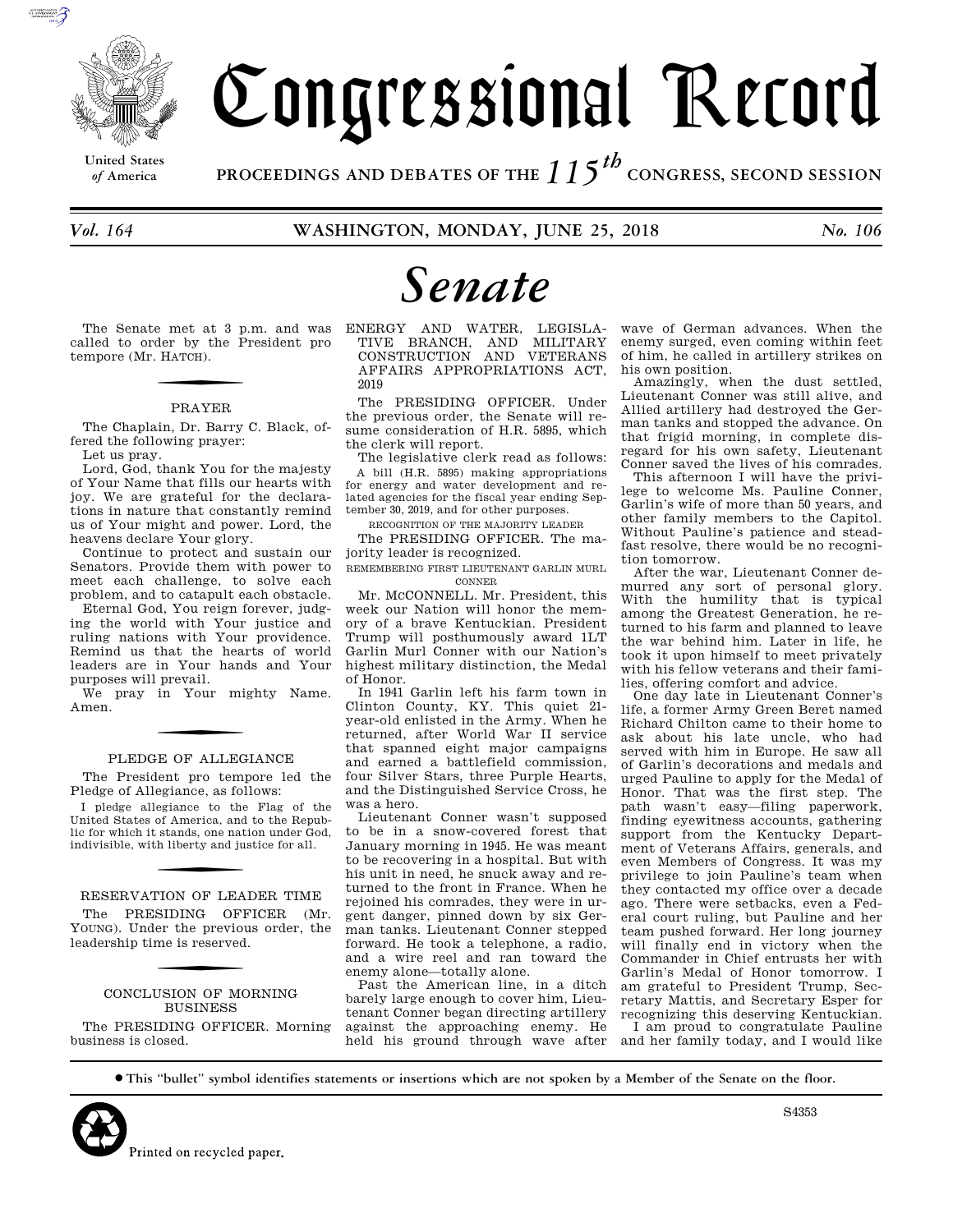to thank her for giving our Nation the opportunity to salute 1LT Garlin Murl Conner. He embodied the highest values of our Commonwealth and of our Nation, but this humble man never called himself a hero. So it is incumbent upon us to do just that.

Now, Mr. President, on a completely different matter, this afternoon our colleagues will vote to pass the first 3 of 12 appropriations bills for fiscal year 2019. When they do, the Senate will be putting more common sense back into the appropriations process. This hasn't come easily. But thanks to the leadership of Chairman SHELBY and Ranking Member LEAHY, the process thus far has been governed by level-headed bipartisanship.

I am optimistic the same will be true for the nine remaining appropriations measures. Great progress has already been made at the committee level, and I look forward to considering more legislation on the floor soon.

It is particularly fitting that after the passage of the John S. McCain National Defense Authorization Act for 2019 and historic veterans legislation earlier this year, the first group of appropriations bills includes much needed resources for the VA and for military construction projects. This minibus also includes funding under the Energy and Water title for critical maintenance of America's ports and waterways infrastructure, for groundbreaking research on energy development and efficiency, and for improvements to the safety, security, and readiness of our nuclear arsenal.

Our colleagues on the Appropriations Committee, in particular these subcommittee chairmen—Senators ALEX-ANDER, BOOZMAN, and DAINES—have earned our support. This is worthy legislation. I look forward to passing it today.

### FARM BILL

Then, we will turn to another major priority—the farm bill. Under Chairman ROBERTS' leadership, along with Ranking Member STABENOW, the Agriculture Committee has continued its tradition of addressing the needs of America's farmers and ranchers with the serious bipartisanship they deserve.

Today the needs are great. In the face of declines in farm income, growers and producers need certainty and stability, and that is what this bill would help to provide. The committee reported the farm bill to the full Senate by an overwhelming bipartisan margin. This week we will have a chance to pass the bill in the same fashion.

On behalf of the farmers in my home State of Kentucky and around the country, I hope each Senator will take advantage of this opportunity.

### TAX REFORM

Now, Mr. President, on one final matter, week after week the evidence continues to mount that tax reform and the rest of the Republicans' progrowth, pro-family agenda is helping to

reinvigorate our economy and to set the stage for long-term job and wage growth. Just today, CNBC is reporting that the percentage of Americans who say the economy is good or excellent is the highest they have ever recorded in the survey's 10-year history.

But amidst all of the headlines of long-term investments, business expansions, and this favorable economic climate, it is important to remember also all of the immediate ways the tax cuts themselves have already meant direct relief for middle-class American families. Our historic tax reform, which every single Democratic Senator opposed, lowered income tax rates, doubled the standard deduction, and increased the child tax credit. It has given employers the flexibility to immediately pass savings along to their employees in the form of tax reform bonuses, pay raises, and new benefits. It has allowed major utility companies to forego planned rate hikes and, in cases, actually cut the energy prices customers pay.

Every one of these provisions equals real money that will remain in the hands of middle-class families, instead of being shipped off to the IRS. Every one of these and all the other components of tax reform are major improvements that every single Democrat in the House and in the Senate voted against.

Now, if Democratic leaders are serious about wanting to repeal tax reform, the tax cuts that are making it all possible would be right back on the chopping block. Tax cuts used to be a bipartisan affair, but not these days. Republicans will continue to stand up for the American people and help them keep more of their hard-earned money.

I suggest the absence of a quorum. PRESIDING OFFICER. clerk will call the roll.

The legislative clerk proceeded to call the roll.

Mr. CORNYN. Mr. President, I ask unanimous consent that the order for the quorum call be rescinded.

The PRESIDING OFFICER. Without objection, it is so ordered.

SOUTH TEXAS FLOODING

Mr. CORNYN. Mr. President, on Friday, I traveled to the Rio Grande Valley, right along the U.S.-Mexico border, expecting the front-page news to be about separation of families when our immigration laws were being enforced. Imagine my surprise when the front page of the newspapers in the Rio Grande Valley were talking about the flooding in South Texas.

We heard that late last week, more than 200 water rescues were performed on the border city of Mission alone, and some areas were pounded by more than 15 inches of rain over a 4-day period. Cities in South Texas, such as Harlingen, Mercedes, Weslaco, Brownsville, and others, were affected. I saw it myself when I was in the Valley last week. A feeder road and entire soccer fields were underwater, and county officials were out surveying flood dam-

age around the airport. This has been especially tough news because some of the coastal areas in my State that were impacted by this flood were also hit by Hurricane Harvey less than a year ago and are still recovering from that catastrophe. Just as life started to get back to normal—whatever normal is—the rains came.

As hurricane season is now underway, we will continue to monitor the weather and the conditions there that may arise throughout the remainder of the summer months and to work with all of my constituents and leaders at the local, State, and Federal level to make sure we are as prepared as we can humanly be for the next adverse weather event.

KEEP FAMILIES TOGETHER AND ENFORCE THE LAW ACT

As I said, Mr. President, I went to the border to talk about immigration and family separation policies. I traveled there to tour two facilities in Brownsville, along with Senator CRUZ, that housed young children—some very young and some up to 18, just under 18 years of age—who are being sheltered after their parents crossed illegally into the United States.

It is important to note that in so many respects, life is pretty good in the Rio Grande Valley. Business is booming. Men and women are working hard, going to school, paying their bills, just like the rest of us. It is not all the Wild Wild West, as the press sometimes makes it out to be.

When it comes to immigrant shelters, I think it is very important that we learn what the facts are rather than continue a narrative that has very little basis in fact.

The truth is, the surge of humanity coming across our southern border is nothing new. This year so far—since October 1—there have been roughly 32,000 unaccompanied children who have come across the border, more than 50,000 families, but all told, the Border Patrol has detained roughly 250,000 people coming across our southwestern border.

I know that here in Washington, you could be forgiven for thinking ''Well, the border is not a problem. Illegal immigration is not a problem,'' but I am here to say it is a problem, and it is a national security threat. The humanitarian crisis we have seen at the border because countries like those in Central America continue to send their young children up across the border into the United States—it creates a huge challenge for us, just as it did in 2014 when President Obama called it a humanitarian crisis, because, frankly, our communities along the border and the Federal Government are not prepared to deal with such an influx of humanity, particularly those who need to be taken care of in a compassionate and humane way, especially the children who come across the border.

Why are children coming across the border unaccompanied and in some instances with family units? Because the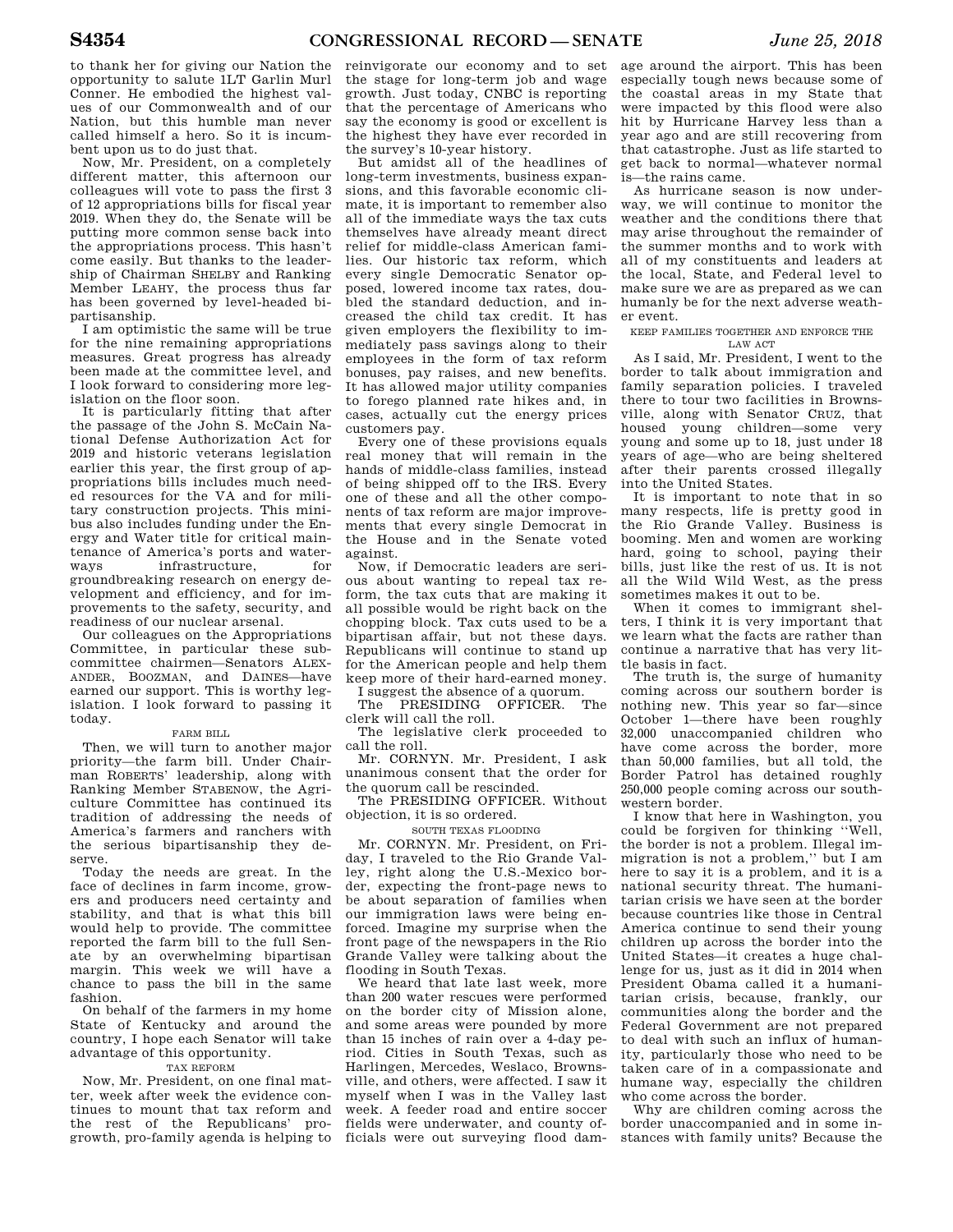cartels—the criminal organizations that profit from a business model that allows them to exploit vulnerabilities in American law, particularly when it comes to border security—are making millions of dollars trafficking in humanity. They don't just traffic in illegal immigration; they traffic in those who would ply these immigrants for sex trafficking, those who would distribute drugs illegally in the United States, particularly heroin, an opioid, along with fentanyl, coming across the border, perhaps even from China, which is part of the opioid crisis in the United States.

As one gentleman who has a lot of experience in the area phrased it—he said that when it comes to what the cartels and the criminal organizations will transport into the United States, they are commodity agnostic. What he meant by that, I gathered, is that what it is all about is the money. It is the money these large criminal organizations earn trafficking in people, trafficking in drugs, trafficking in contraband across our southwestern border that represents such a challenge to our government officials at the local level, at the State level, and, of course, at the national level.

I know there has been a lot of misinformation about what happens at the border when somebody comes to the border and claims asylum. There are accepted procedures and legal standards that should be applied when somebody comes from another country and claims a credible fear of persecution because of who they are—their race, their religion, and the like.

As Secretary Nielsen, the Secretary of Homeland Security, pointed out, it is not a crime to come to a port of entry—that is, one of the bridges—and ask for asylum. It is a crime for an adult to try to cross the border between those ports of entry into the United States, and that is why we end up with this huge challenge of what to do when they come across with a minor child with them.

After touring these facilities in Brownsville and meeting with various Federal agency officials, nongovernmental organizations, and local elected officials at the Weslaco Border Patrol Station, what we learned is that this situation is far more complex than meets the eye and that many of the narratives that have been spun about what is happening at the border are simply false or may be based in part on fact but in part on nonfactual information.

What we did was we had the Federal officials at the Weslaco Border Patrol Station go through the step-by-step process of what happens to immigrant families when they are apprehended at the border, what happens when they are detained, and what happens when their cases are heard in a court. This is very useful information, and I want to particularly credit Rio Grande Valley Border Patrol Chief Manny Padilla, Custom and Border Patrol's David

Higgerson, and all the men and women on the frontlines who are doing a great job under very difficult circumstances across the border.

I am glad to know that the processes are changing based on the Executive order President Trump issued last week. That order stated that immigrant families should be detained together when appropriate and consistent with law and available resources. The problem is that I am not sure anybody could be prepared for this influx of humanity coming across the border, but they are doing the very best they can.

We know that Executive orders are always subject to legal challenges. We in Congress have introduced legislation to make sure that if, in fact, the President's Executive order ordering families to be kept together is somehow challenged or found deficient in court, that we have legislation to back it up. It is important that we in Congress make clear in statute that the status quo along the border cannot continue.

That status quo has resulted in family members being separated from one another—in some cases, young children from their parents, which is something I know we all want to avoid. We know that in many cases, these children have remained in close touch with their parents throughout the course of their detention. But we still need to make sure these families are kept together where possible.

I, along with a number of my colleagues on this side of the aisle, led by the junior Senator from North Carolina, Mr. TILLIS, introduced a piece of legislation last week to address this situation. It is called the Keep Families Together and Enforce the Law Act. As the title of the bill suggests, there are two parts.

Treating families with compassion by allowing them to remain together and enforcing our immigration laws don't have to be mutually exclusive, and our bill will ensure that they aren't. It will allow children to stay with their parents in a safe facility while they await their court proceedings to see if they perhaps are eligible for some sort of immigration benefit, like asylum. Our bill will also set mandatory standards for care in family residential centers where immigrant families are placed and keep children safe by requiring they be removed from the care of any individual who presents a danger to them.

Just as importantly, it provides additional resources. It will require more than 200 new immigration judges and require the Department of Homeland Security to expedite the court proceedings of families and children. We don't want those family units to remain in detention any longer than necessary to present their case to an immigration judge.

Some have rightfully asked questions about the families who have already been separated. What happens now that the kids have been placed apart from their parents? Our bill requires the ad-

ministration to take steps to reunify as many families as possible who remain in ICE's, Immigration and Customs Enforcement, or HHS's, Health and Human Services, custody.

Believe it or not, as part of this disinformation or misinformation that seems to pervade this topic, some have falsely claimed that our bill promotes the indefinite detention of families, but that is certainly not the intention. Our bill does not mandate the Department of Homeland Security detain parents and their kids together indefinitely. It, simply, removes an arbitrary, court-imposed rule that says families can be held together for no more than 20 days. This is from the socalled Flores case.

In many instances, allowing families to remain together in custody for more than 20 days will allow immigration courts to process their claims faster so that they will literally have better access to justice. Generally, immigrants are detained only until their proceedings in front of immigration judges are completed. So those who claim that the bill would somehow promote the indefinite detention of these families, simply, aren't telling you the truth. These families will remain in residential shelters only until their court proceedings are completed, but we need to prioritize these cases, in particular—to move them to the head of the line—so that these families will not have to wait any longer than necessary.

Other proposals have been put forward in addition to the Tillis proposal. One of the most prominent is the one being offered by our friend, the senior Senator from California. I have worked together on many issues with Senator FEINSTEIN, but on this issue, I think her bill has a number of problems. In fact, there is a huge question of what sort of enforcement, if any, would be permitted under her bill. In effect, this bill would make it impossible to criminally prosecute parents for crossing the border illegally unless their children were able to go into Department of Justice's custody with the parents. This bill doesn't even specify where the families should be held. That is a big problem because children shouldn't go to jails and prisons, run by the Department of Justice, that have hardened, potentially violent criminals.

I don't know anybody who thinks that that is a good idea. That is why, essentially, the bill advocates for catch and release. Nowhere does the bill say where these families should be held since they can't go into the Department of Justice's facilities. Basically, the only alternative left up to immigration enforcement officials is to let them go and issue them notices to appear at future court dates. The bill specifically forces the Department of Homeland Security to release family units without exception, which prevents potential criminals from being prosecuted. Again, it is the adults we are talking about, not the children.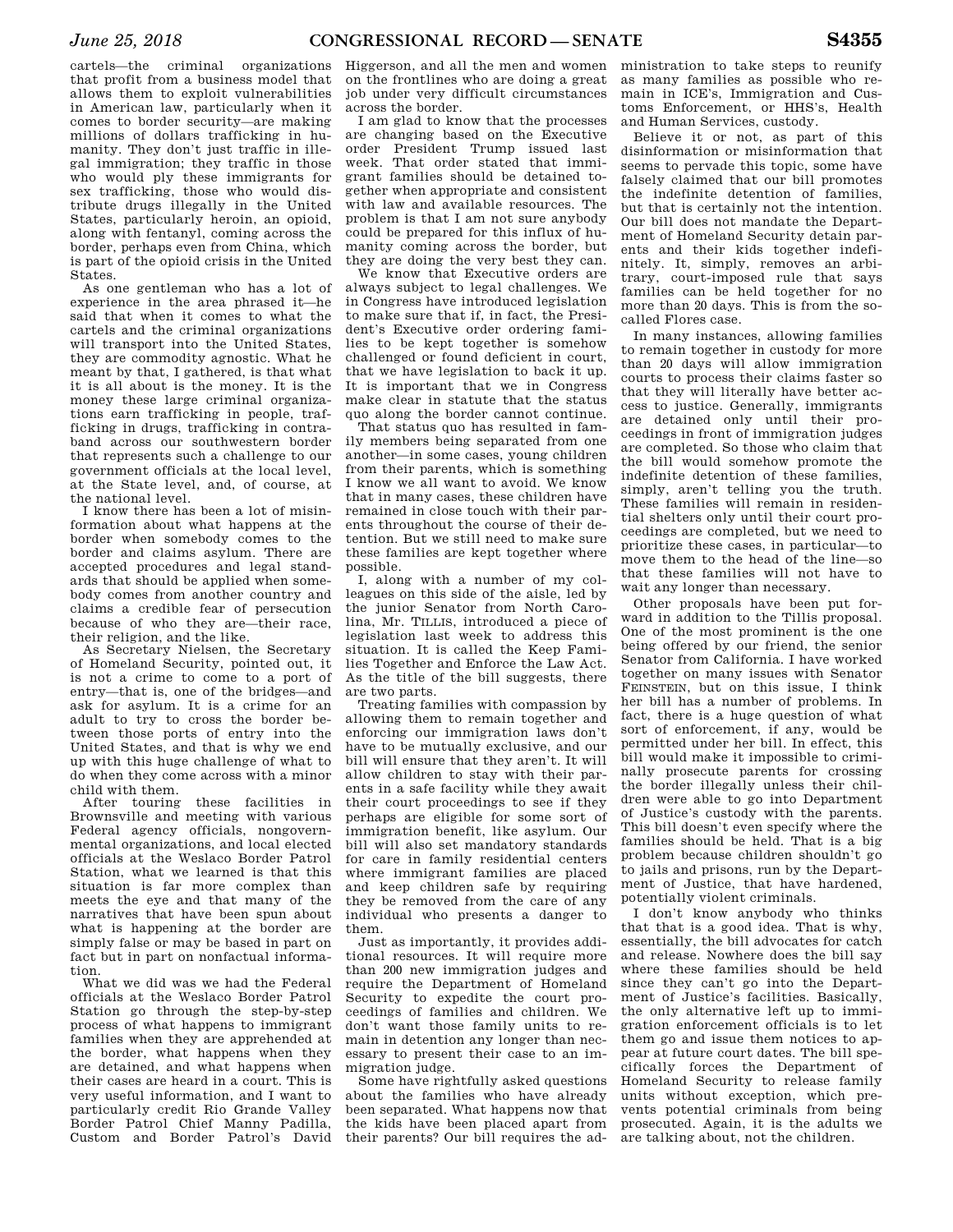Chief Padilla, the Chief of the Rio Grande Valley sector of the Border Patrol, which is the most active part of the southwestern border, said: If you look at the surges in illegal immigration over recent history, the highest surges in illegal immigration are when the U.S. Government has had a policy of catching and then releasing people who have violated the immigration laws and has ordered them to appear in the future. Of course, most of the people don't show up in the future. They know they will rarely be followed up on and rarely be caught unless, of course, they commit some other crime or offense and are picked up by local police, at which time U.S. Immigration and Customs Enforcement's and local law enforcement's records are matched in order to identify those people.

To suggest that we should not enforce our immigration laws or to suggest that we should catch people who violate those laws and release them and have them appear on future dates, which is far from certain, is itself a huge encouragement and inducement to surges in illegal immigration. One of the main reasons is that the cartels again, the criminal organizations that control much of the human trafficking, the illegal drug trafficking, and the movement of immigrants across the border—are very smart, and they know when there are gaps in the U.S. Government's policy that can be exploited, like catch and release.

I am not sure everyone who supports the bill that Senator FEINSTEIN has proposed understands what the consequences are of the legislation. Where are the provisions that allow us to enforce our immigration laws? Both of our bills allow for families to be kept together while they are waiting for court proceedings, but only one of them, the Tillis bill, also permits the enforcement of our laws. That seems to be the choice that our Democratic colleagues have made.

With all due respect to our Democratic colleagues, their legislation, simply, doesn't cut it. I don't think the American people will tolerate a situation in which our borders remain open, essentially, to the poison shipped over here from the drug traffickers, to the human trafficking by which people are, simply, sold into modern-day slavery, or whether open borders is used as a way to transport people illegally from one country to another.

We want to make it clear that families should be kept together but, also, that we will enforce the law even when that requires families be held in government custody for a short period of time pending their court hearings. We also want to be clear that where they should be held is in safe residential family housing and away from hardened, potentially violent criminals.

Again, the legislation, which has been proffered by our friend from California, doesn't mandate that. Basically, it just prevents us from enforcing our laws. It promotes catch and re-

lease, and it doesn't specify where families should be held together, which could jeopardize the safety of these children.

With these and other shortcomings, I think the much better option is the bill that our Republican colleagues and I, along with Senator TILLIS, have introduced. I hope the discussions which, I know, have been planned between Senator DURBIN, Senator FEINSTEIN, Senator TILLIS, and Senator CRUZ—perhaps as early as today—are very productive. It would be important to achieve both important goals at once the continued enforcement of our immigration laws and the unification of families.

I have become disturbed by what I have seen on social media. There is a hashtag in social media called ''abolish ICE,'' abolish the U.S. Immigration and Customs Enforcement. I have read where one Democratic House Member has actually introduced legislation that would abolish our immigration enforcement agency, the U.S. Immigration and Customs Enforcement. Basically, what that would do is to create an open invitation to the criminal organizations that facilitate illegal immigration, drugs, and other contraband. There will be no limit to the number of people who will be able to enter the country illegally. We will just wave them on through.

In addition to the open borders, which is no solution, there are colleagues who are advocating this sort of notion, who have no plan of how to deal with the influx of humanity, whether it is from a health and safety or a safe and secure facilities perspective. I think it is a half-baked idea and one we should reject.

I urge our colleagues on both sides of the aisle to continue talking and to support the legislation that Senator TILLIS and I and others have introduced.

I would like to see the Senate take swift action. I wish we could have done it last week because we all agree that families should be kept together, and we all agree that this is an emergency situation. We must act quickly. If we come together, we can resolve this situation swiftly and ensure these children will be kept with their families, which is our No. 1 priority.

It is also a priority of all of us to enforce the laws that are on the books and not to, basically, benefit the business model of the drug cartels in the process and see them continue to prey on young, susceptible, vulnerable people who are willing to risk it all just to make their way to the United States, to our borders.

I yield the floor.

RECOGNITION OF THE MINORITY LEADER

The PRESIDING OFFICER. The Democratic leader is recognized.

FAMILY SEPARATION

Mr. SCHUMER. Mr. President, as we are all aware, the Trump administration's border policy has resulted in thousands of families having been separated at the border over the past few months. Despite the administration's recent executive order, thousands of young children remain separated from their parents in cities across the country, across America. According to the New York Times, right now, there are 2,053 children who are stuck in limbo, waiting for various Federal agencies to reunite them with their families.

Some of the most basic questions about their whereabouts and the whereabouts of their families are unknown to Federal officials. Of the thousands of children having been taken away from their parents since the President's family separation policy went into effect, only about 500 children in CBP's custody have been reunited with their families. That is not good enough. Who will be held accountable if these children are not returned to their parents? Some of these children are even too young to know their names.

This unprecedented situation demands a Federal point person to manage the family reunification process and ensure it is resolved as quickly and transparently as possible. Multiple agencies have jurisdiction, including the Department of Homeland Security, Health and Human Services, the Department of Defense, and the Department of Justice. We need someone in power to work across Federal agencies, cut through the bureaucracy, and lead the accurate, humane, and timely reunification of every child who has been separated by President Trump's policies.

I urge President Trump to appoint a family reunification czar to manage this process.

The administration needs to bring in an experienced and competent person to impose order on the chaos that the President's decision has caused—someone to be accountable so that this doesn't go on for months or longer with different agencies pointing fingers at each other while children languish alone in detention. When multiple Federal agencies are involved in responding to a crisis, the response is often cumbersome and slow. Each agency has its different track, its different goals, its different paths. Without someone in the White House to bring order and have them work in sync, all too often, nothing happens.

A czar—this is a good czar, not a bad czar—would help to avoid the situation whereby the agencies would be at cross purposes and paralysis and inaction would result. We did this when Ebola occurred. There were many agencies involved when we were worried about the national threat of Ebola. President Obama wisely appointed a czar—I believe it was Ron Klain. It worked, and the Ebola fear that we all had—thank God—didn't materialize. The same can happen here in the sense that a czar could help solve the problem.

It is agonizing—so agonizing—to see young children, with anguished looks on their faces, being separated from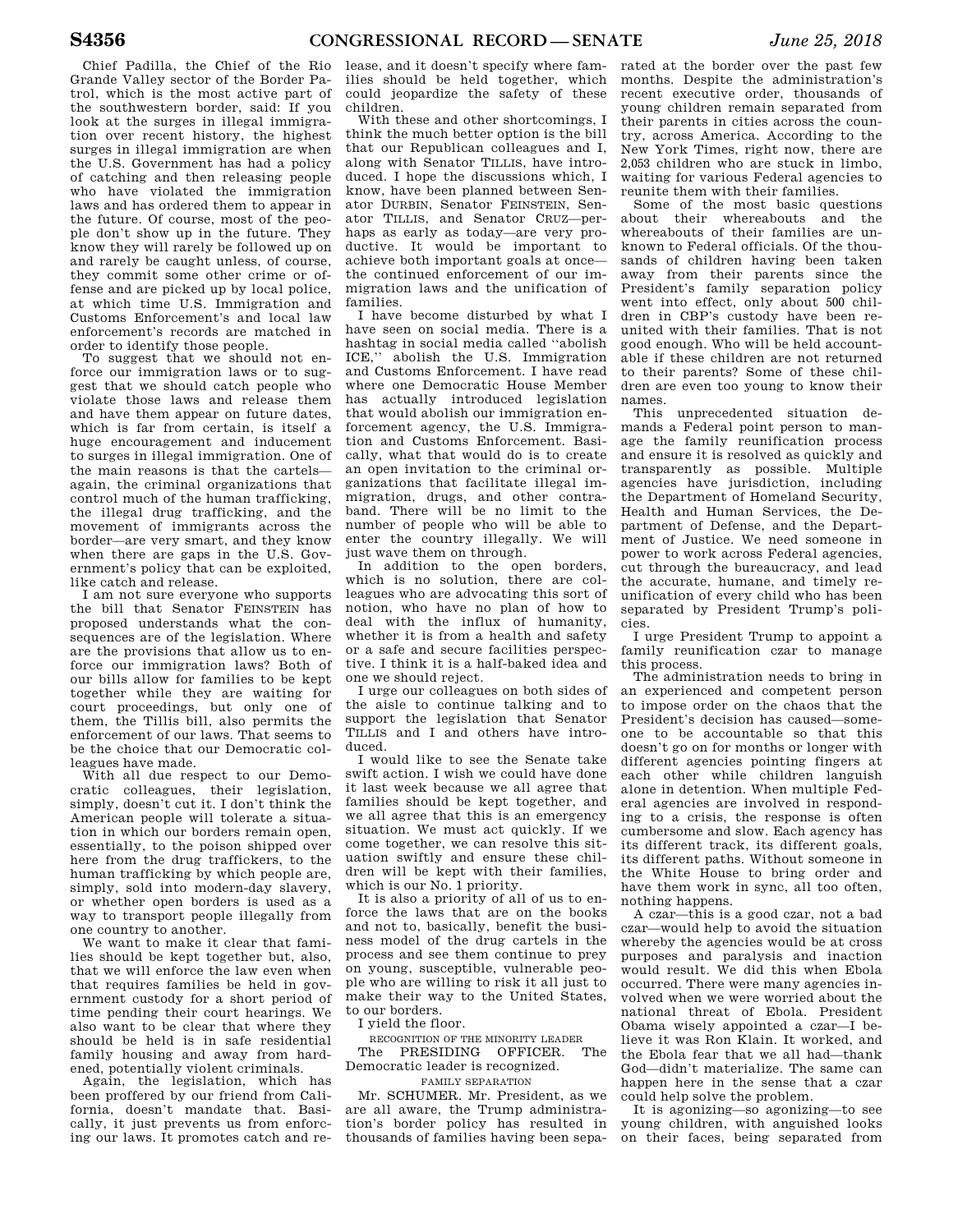their parents. This crisis demands a timely and efficient response. A family reunification czar would help get the job done. It is not a political situation whereby it is ideological. It is, simply, getting the bureaucracies to work.

### CHINA

Mr. President, on China, this morning, the New York Times reported that in several industrial cities in China's interior, Chinese manufacturers have been using incredibly dangerous chemicals known as CFCs, which destroy the planet's ozone layer and are explicitly banned by an international agreement from the 1980s. The CFCs are more dangerous to our atmosphere even than  $CO<sub>2</sub>$ , even than methane. That is why the world came together in a rare moment and successfully, for a long time, banned these CFCs.

Now it seems that this is not occurring in China, and it comes as no surprise. China cracks down so effectively on free speech, so one wonders why the state is unable to crack down on the use of environmentally toxic chemicals that have been banned for over 30 years. It took China's Government a matter of days to block online access to HBO after John Oliver poked fun at President Xi on the network. Yet, when it comes to the use of toxic chemicals that are banned by international agreements, China's government can't get its act together? Please. It is a metaphor. What is happening with CFCs is a metaphor for so many of China's policies, most especially for its trade policy.

Many question if China will ever moderate its self-interested, mercantilist behavior and join the community of nations in fair trade by lowering trade barriers, by abiding by international trade rules, and by ending its practice of intellectual property theft. Well, this news shows that when push comes to shove, China always does what is best for China—short-term profit for China—without regard to the well-being of its neighbors or the strictures of international agreements. Whether it is lead in our children's toys, cadmium in exported fish, or CFCs in the atmosphere, time and again, China flouts and skirts international laws, agreements, and vital environmental standards in ferocious pursuit of its economic interests.

We should not be accommodating when it comes to trade with China. We cannot appeal to its better angels and hope for the best—at least with President Xi in charge. We must recognize that China's government will not retreat from its fundamentally self-interested posture until and unless we force it to, through tough penalties for misbehavior and strong incentives to abide by free-market principles.

(Mrs. ERNST assumed the Chair.) HEALTHCARE

Madam President, on healthcare, last week insurers in Indiana and in the Presiding Officer's State of Iowa requested an increase in 2019 rates. The addition of Indiana and Iowa asking for

increasing rates adds to the growing list of States—including Virginia, Maryland, New York, and Oregon—that have raised rates as a result of Republican healthcare policies.

The CEO of one of the largest insurers in Indiana, Celtic, said insurers could have potentially lowered rates in 2019 if the Trump administration had not attempted to sow mass uncertainty and undermine the market.

Let me repeat that. The CEO of one of the largest insurers in Indiana said that health insurance costs could have gone down if not for President Trump and Congressional Republicans. He went on to say that the rate increases were also a result of the uncertainty caused by the Republicans' repeal of the coverage requirement and the Trump administration's expansion of short-term junk insurance plans.

Think about it for a moment. Middleclass families in Indiana could have saved on their healthcare next year if President Trump, aided and abetted by Republicans here in the Senate, hadn't sabotaged the system. If the Republicans and President Trump would have simply left our healthcare system alone, things would have been so much better. So many people in so many of our States will pay far more in premium increases than they will get benefits from a tax cut—particularly if you are middle-class and not rich. Is that right? Does that put more money in people's pockets? No. Does that get the economy going? Absolutely not.

Sadly, because of a political vendetta against the Affordable Care Act, Rehave undermined our healthcare system at every turn. They don't have an answer as to what to do. They don't have a new system to put in place. They have tried that for a year and a half, and they haven't gotten anywhere. They just want to sabotage the existing law and make it worse for average Americans because they are so fixated on killing the ACA bill, even though they have nothing to put in its place, and American families are paying the price in the form of higher premiums, higher out-of-pocket costs, and more expensive prescription drugs.

### CIVIL DISCOURSE

Finally, Madam President, a word on a different subject. Here in the Senate we disagree with one another frequently and often fervently. I certainly do. Many of us disagree with the policies of the current administration. In a country as large and diverse as ours, politics has always been a noisy, raucous affair—probably even more so today. That is OK, but we all have to remember to treat our fellow Americans—all of our fellow Americans with the kind of civility and respect that we expect will be afforded to us.

I strongly disagree with those who advocate harassing folks if they don't agree with you. If you disagree with something or someone, stand up and make your voice heard. Explain why you think they are wrong and why you are right. Make the argument. Protest

peacefully. If you disagree with a politician, organize your fellow citizens to action and vote them out of office, but no one should call for the harassment of political opponents. That is not right. That is not American.

Now, I understand those who look at the conduct of this President—a man who habitually engages in bullying, name-calling, slander, and pure nastiness for its own sake—and think: We have to fight fire with fire. I know I felt those emotions myself. I think we all do. I understand those who are outraged at the hypocrisy of this President when he complains about bullying, harassment, or nastiness when it is used against him or his allies, and he uses it as a regular tool almost every day. I am outraged by the double standard that we seem to let this President get away with. But the President's tactics and behavior should never be emulated. They should be repudiated by organized, well-informed, and passionate advocacy. As Michelle Obama, a person who represents the same kind of fineness that we have always had in America, in complete contrast to the coarseness of this President, said: ''When they go low, we go high." That is a contrast of civility, honor, and decency to President Trump's coarseness and meanness. It is a contrast that will serve those of us who oppose what the President does so well.

To opponents of the President's policies, the best way to limit what he can do, to show that America is not as coarse, as mean, as hypocritical as his behavior suggests, the best solution is to win elections. That is a far more productive way to channel the legitimate frustrations with this President's policies than harassing members of his administration.

I yield the floor.

The PRESIDING OFFICER. The Senator from Florida.

FAMILY SEPARATION

Mr. NELSON. Madam President, I want to report to the Senate on attending the detention center in my home State of Florida. I stood on the floor last week and reported that a lot had changed. I just returned again from South Florida, where I was finally allowed to go through the detention facility in Homestead where the number has been corrected from what we were told originally. We were told that of the 1,300 children who were there, 94 of them had been separated from their parents. The number I was given on Saturday is that 70 children there have been separated from their families.

This is the same facility that I had visited last Tuesday and where I was denied entry. Despite being the Senator from Florida and despite having oversight responsibility of the Department of HHS, which runs this detention facility, I was not allowed inside on Tuesday to check on the 94 kids being held there.

So I returned on Saturday, and while I was allowed to enter and go through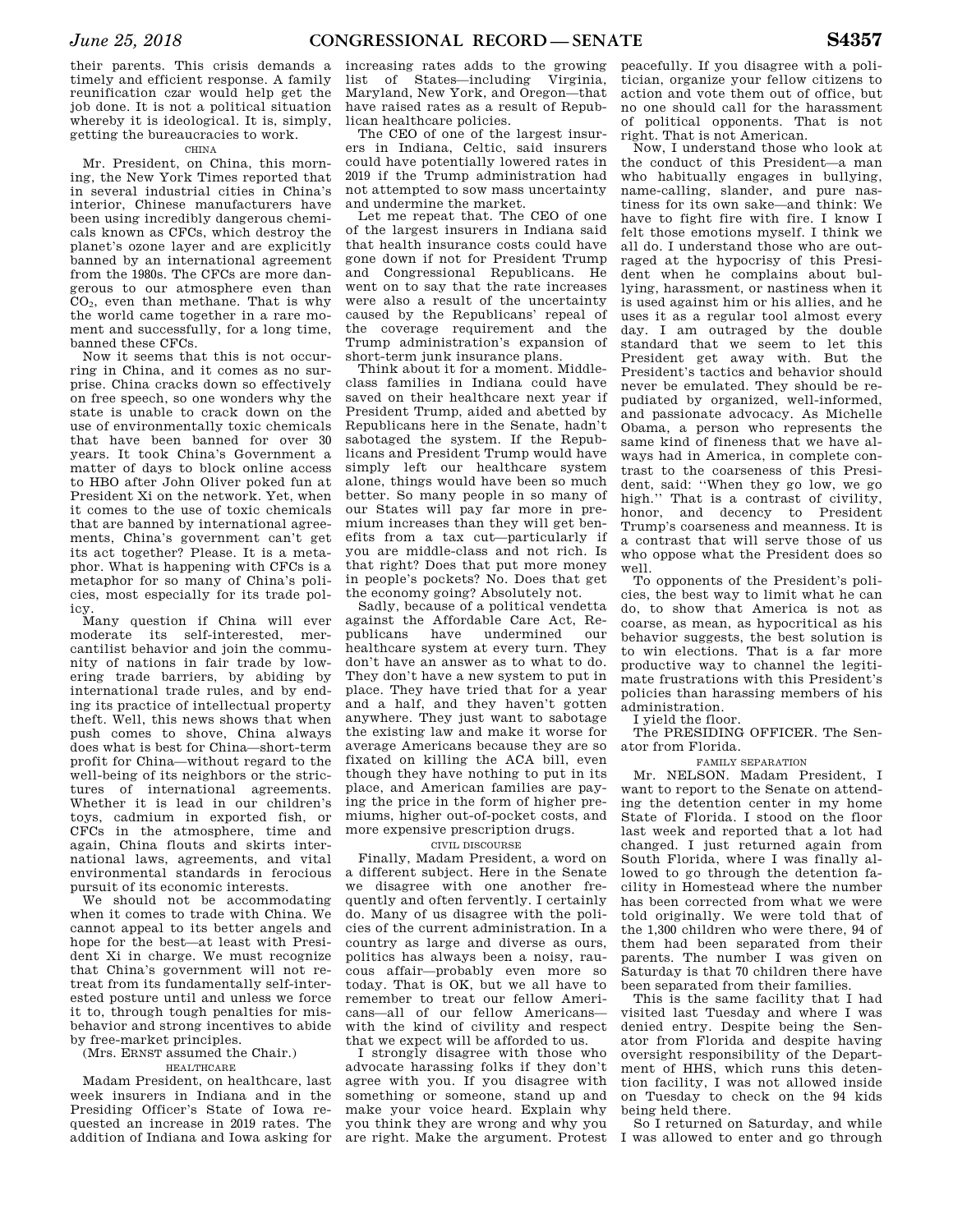the facility and talk to the employees, I was still not allowed to see the 70 children separated from their parents or to speak with the one person who has the responsibility and who is in charge of reuniting these children with their parents.

I was told that this individual, and she was named, was not there on Saturday, as she works Monday through Friday. When I was given the name of this individual, I said: Well, I will be calling her on Monday. I must state that we have called and emailed several times and have not been provided the opportunity to speak to this one individual, identified as the person who tries to reunite the kids with their parents there in the Homestead facility.

Since I was given the name Barbara Flotus, why in the world would HHS not allow me to speak to her when she is back at the facility today? It is certainly in the interest of the American people to know that the children are being reunited. If this is the person that is put in charge at that center, then, why wouldn't they let this Senator from Florida speak to her?

Well, other than that, the main takeaway from that trip was that the Executive order that the President signed last week is a sham. It does nothing to reunite the children with their parents.

We have been told that there are over 2,300 children around the country that have been separated from their parents. We have also been told that there are attempts being made to reunite them. Then, why in the world would the Trump administration not want us to be able to tell a good news story?

Based on what I was told by officials at the facility I visited on Saturday, there is no plan in place to reunify these families. Is that the reason they are prohibiting me from speaking to Barbara Flotus today, because there still is no plan? All of this is unacceptable. The American people deserve answers to these questions.

Well, tomorrow this Senator plans to get some of those answers because Secretary Azar of HHS is coming in front of the Senate Finance Committee. Before he testifies, I want to give him a heads-up on the questions I am going to ask—and I expect some answers.

The questions are in regard to the separated children and the reunification with their parents. I want Secretary Azar to know that I would like for him to explain, while he is in front of the Senate Finance Committee under oath, where these children are right now who are all over the country. When are they going to be reunited with their families? Why is the HHS Department denying Members of Congress access to the facilities?

Why is it that when we are given entrance into the facilities, as I was on Saturday, they are not allowing us to speak with the children who have been separated from their parents? Why is HHS refusing to provide us with information about these children, including

what is being done right now to reunite them with their families?

I thought I was going to have a goodnews story to report to the Senate today, after talking to Barbara Flotus, whose name I was given, but I have been denied the opportunity to speak with her.

The Secretary should have plenty of time between now and his testimony tomorrow before the Finance Committee to find the information he needs to fully answer these questions.

I want to be very clear about tomorrow's hearing because this Senator will expect full answers to each of the questions—no backtrack, no getting off on a different subject. The American people want to know about these children and when are they going to be reunited, and that was not covered in the President's Executive order. There is no reason why this administration should be putting up barriers and preventing Members of Congress from doing their jobs and checking on the welfare of these children.

I yield the floor.

The PRESIDING OFFICER. The Senator from Iowa.

Mr. GRASSLEY. Madam President, I come here to raise an issue, not with the actual bill we will be voting on today but with language included in a committee report accompanying the bill.

The Environmental Protection Agency has reportedly given out unprecedented numbers of so-called small refinery hardship waivers to the renewable fuel standard. These are given, in some cases, to huge multibillion-dollar companies that probably would not be entitled to what is really a hardship.

The EPA has yet to disclose what waivers it has granted and the rationale, but based on what has been reported, its actions seem pretty darn fishy, from my point of view. Refiners speaking with the press have noted:

Anyone with a brain submitted an application. The EPA was handing out those exemptions like trick or treat candy.

The EPA is hiding behind a very narrow court case for specific refineries, as well as report language accompanying last year's Energy and Water appropriations bill. Neither I nor any other Senator voted for this report language. Report language accompanying bills are not actually law so they are not legally binding.

Still, I wrote to the subcommittee that it should not include language purporting to tell the EPA to do anything other than follow the law. The law mandates blending 15 billion gallons of renewable fuels into our fuel supply. Estimates are that these retroactive waivers have reduced that by as much as 1.63 billion gallons. Every billion gallons lost equates to a loss of more than 2 million acres of harvested corn and an increase in emissions.

My constituents are outraged at this activity by the EPA. Agriculture Secretary Perdue has called these waivers, in his words, ''demand destruction'' for biofuels.

I wrote to the Energy and Water Subcommittee that it should urge the EPA to disclose the waivers it gives and the rationale for any of these grants and that any waivers should not result in a lowering of the 15 billion gallon renewable volume obligation in the law.

I am disappointed that the appropriators didn't include my commonsense language about transparency, but I am very upset that it renewed the previous language purporting to direct EPA how to consider small refinery waivers. The Appropriations Committee should drop the controversial report language and EPA should simply follow the law.

I yield the floor.

The PRESIDING OFFICER. The Senator from Montana.

Mr. DAINES. Madam President, I would like to thank my colleagues for their work on the Legislative Branch portion of the appropriations package because, for the first time in nearly a<br>decade—a decade—the Legislative decade—the Branch bill received floor consideration outside of the year-end omnibus.

Because it is our job to ensure the timely funding of our government, returning to regular order on the Legislative Branch bill and all our other appropriations bills is a much needed change.

The Legislative Branch appropriations bill is good news for transparency, for accountability, for taxpayers, and for security of the Capitol.

This bill will increase public access to campaign filings. It will strengthen accountability in how government property is used. It will also make investments that will help meet security needs on the Capitol campus.

I thank Senator MURPHY, my ranking member, for working with me, in a bipartisan manner, on amendments to the Legislative Branch division. The resulting bill makes sound investments in numerous priorities and will help ensure the operations of the legislative process.

I also very much appreciate the leadership and efforts of Chairman SHELBY and Vice Chairman LEAHY on returning to regular order. I thank Senators ALEXANDER, FEINSTEIN, BOOZMAN, and SCHATZ for their work on the other two bills in this package.

I urge my colleagues to support the adoption of this package of appropriations bills.

Thank you.

The PRESIDING OFFICER. The Senator from Arkansas.

Mr. BOOZMAN. Madam President, for the first time in a long time, we are bringing appropriations bill to the floor, debating amendments, and voting on legislation.

Shortly, the Senate will be voting on the first fiscal year 2019 spending bills. I am pleased the Military Construction and Veterans Affairs and related agencies appropriations bills are part of this package.

This is a bipartisan bill that funds the critical infrastructure for our Nation's servicemembers, their families,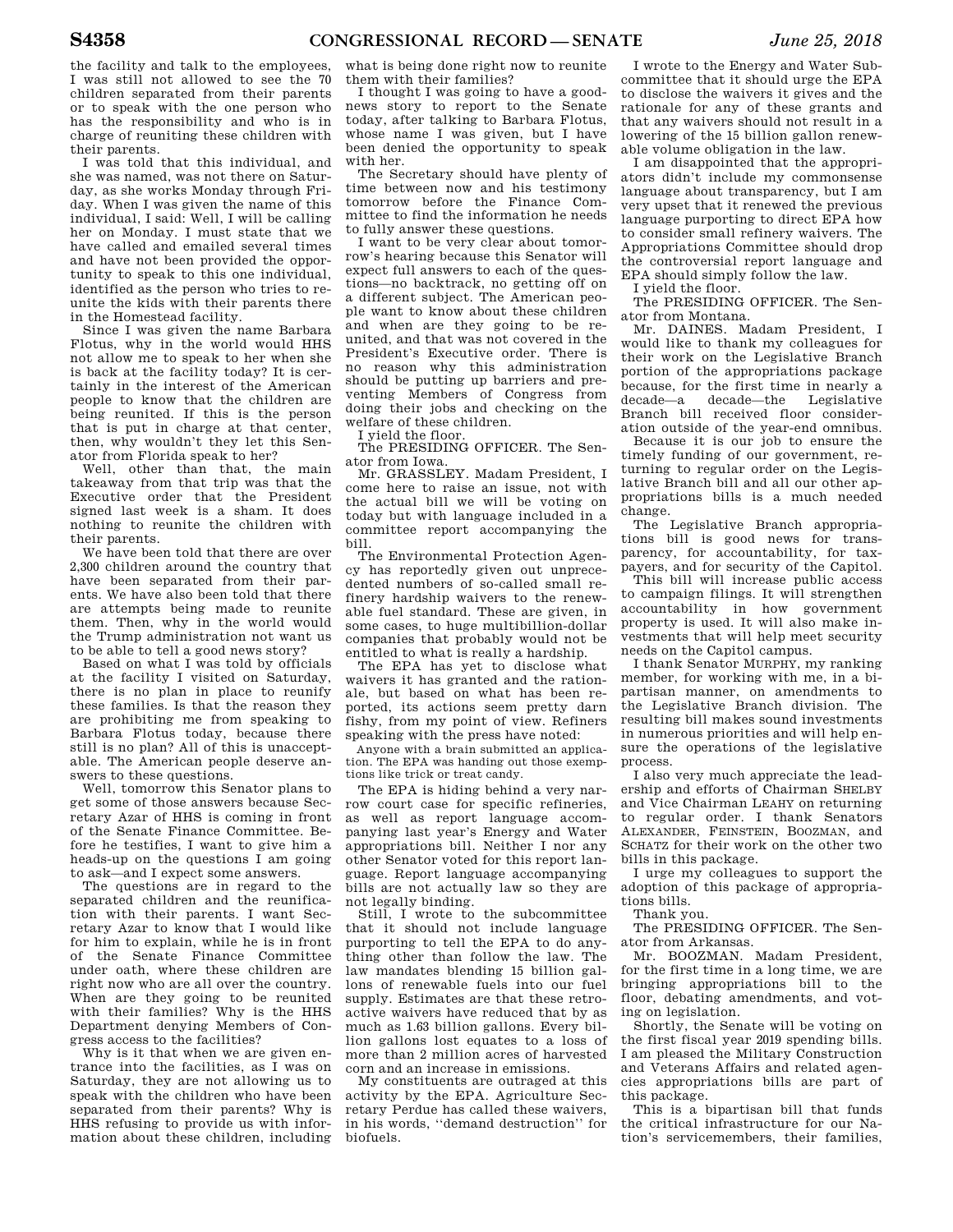and takes care of America's 20 million veterans. This is a good step in returning to regular order, with the Senate considering appropriations legislation in a timely fashion.

We owe thanks to Chairman SHELBY and Ranking Member LEAHY for providing leadership for the transparent, bipartisan process.

This bill was crafted in a truly open and collegial way. The subcommittee made thoughtful decisions about how to provide maximum readiness for the warfighter and prioritize investments to the VA so they can take care of our veterans.

We took into account the request and preferences of all Members on both sides of the aisle and balanced it with the administration's budget submission. Within this framework, we have created a thoughtful and responsible path forward for both Departments and our related agencies.

The bill provides \$97.1 billion in discretionary spending, which is \$5.1 billion over last year's level. Within that, the Department of Veterans Affairs has provided a new record level of resources of \$86.4 billion in discretionary funding, which is \$5 billion over last year's level and \$1.1 billion over the President's request. These resources will provide healthcare and other important benefits earned by U.S. servicemembers.

The bill also provides \$10.3 billion to support military construction and family housing needs, a \$228 million increase over last year's level. This will fund a total of 169 military construction projects that restore warfighter readiness and increase the lethality of our installations.

A lot of time and energy has gone into putting this legislation together. I thank my staff, Patrick Magnuson, Jennifer Bastin, Joanne Hoff, and Carlos Elias, and, of course, Senator SCHATZ and his staff—again, both groups working together in a very bipartisan manner, working hard to address the needs of our servicemembers and our veterans.

This is a good bill. It was reported out of committee without a single dissenting vote, and I hope we will have unanimous support when we vote on final passage. I ask my colleagues to support this bill.

Thank you.

With that, I yield back.

The PRESIDING OFFICER. The Senator from Tennessee.

Mr. ALEXANDER. Madam President, U.S. Senators shouldn't get an award for restoring the appropriations process any more than Boy Scouts and Girl Scouts should get a merit badge for telling the truth because that is what we are supposed to do, but the fact is, last week and tonight we have taken an appropriations process, which has been incomplete and broken for the last several years, and we have done what we are supposed to do.

Sometimes the U.S. Senate has been like joining the Grand Ole Opry and not being allowed to sing.

Senator MCCONNELL said before he became majority leader in 2015 that his goal was to follow the example of the Senate majority leader, Mike Mansfield, who was the leader when MITCH MCCONNELL was a young legislative intern. MITCH MCCONNELL said he wanted to open up the Senate, and for quite a while, that turned out to be the case.

As Senator MCCONNELL has said: In the last year of the Democratic majority in 2014, there were only 15 rollcall votes on amendments the entire year. In the first year of the Republican majority—that is 2015—there were over 200.

One example from the committee of which I chair—the Health, Education, Labor, and Pensions Committee—was the bill fixing No Child Left Behind. Working with Senator MURRAY, on the floor we considered 81 amendments. We had rollcall votes on 24, and we adopted 11. We had voice votes to accept 28, and we agreed to 27 amendments by unanimous consent. That was the bill to fix No Child Left Behind.

Another example is the Energy and Water appropriations bill we considered 2 years ago. Working with Senator FEINSTEIN of California, the Senate voted on 21 amendments and adopted 14.

This year, we have fallen back into our bad habits with few amendment votes, but over this past week, we took an important step toward restoring the practice of considering appropriations bills under regular order.

Just on the Energy and Water appropriations bill—one of the three we will be voting on tonight—we have worked together in a fair and bipartisan manner to get a result. We held three hearings, a subcommittee markup, a full committee markup. Eighty-three Senators made suggestions during the committee process—almost all of which we tried to accommodate in one way or another. Then, in committee, seven amendments were included in the managers' package, plus we had two rollcall votes and adopted one amendment.

Then, on the floor, the Energy and Water appropriations bill has been considered with Military Construction, Veterans Affairs, and Related Agencies appropriations bill and the Legislative Branch appropriations bill. For this package of bills, we adopted 7 amendments by rollcall and another 34 by unanimous consent. That adds up to what one might call restoring the practice of regular order for appropriations from start to finish.

The committee process has almost always been done. The part that has often been missing was the last part, the floor consideration. That is what is different about this year.

I thank Senator MCCONNELL and Senator SCHUMER—the two leaders—working with Senator SHELBY and Senator LEAHY—the chairman and ranking member—for creating an environment in which we can get this done. It wouldn't have happened if they had not done that.

I also thank Senator BOOZMAN, Senator DAINES, Senator FEINSTEIN, Senator MURPHY, as well as Senator SCHATZ. We all worked together last week and got a result.

As I said at the beginning, Senators shouldn't get a pat on the back for doing what we are supposed to do any more than Boy Scouts should get a merit badge for telling the truth, but we have done what we are supposed to do. It is an encouraging sign, and I hope it sets a precedent.

For several years now, bipartisan majorities in Congress have appropriated record levels of taxpayer dollars for government-sponsored research, science, and technology. This hasn't always been noticed. President Trump has signed two of these appropriation bills, and I want to suggest that the President include governmentsponsored research, science, and technology as part of his ''America First'' agenda.

A principal reason the United States produces 24 percent of all the money in the world for just 5 percent of the people is the extraordinary concentration of brain power in the United States, supported by Federal dollars through our National Institutes of Health, our National Laboratories, the National Science Foundation, and other agencies.

Senator GARDNER of Colorado dropped by my office the other day, and he said this: I was flying over the Middle East, and I looked down, and there were cars everywhere. I thought, well, Henry Ford invented the assembly line. Then it got to be dark, and there were lights everywhere, and I thought, well, Thomas Edison invented the light bulb. We were flying at 30,000 feet, and I thought, well, the Wright brothers invented the airplane. They are all Americans. I got to thinking, of course, that is not all. We have invented the internet, polio vaccine, the personal computer, nuclear power.

You could make a long list. It is hard to think of any major technological invention since World War II that didn't have some support from governmentsponsored research.

So I would like to tell President Trump and the Office of Management and Budget that science, research, innovation, and technology is what helped to make America first and that he include that in his America First agenda.

The funding in this bill is a good first step toward doing that. It prioritizes Federal spending to keep America first in energy research, and it increases funding to build the fastest supercomputers in the world, and develop the next generation of supercomputers.

Two weeks ago, Energy Secretary Rick Perry traveled to Oak Ridge, where he announced that the United States will regain the No. 1 position in supercomputing in the world. We compete for that every year with China and Japan. To stay ahead of China and Japan and other countries—those in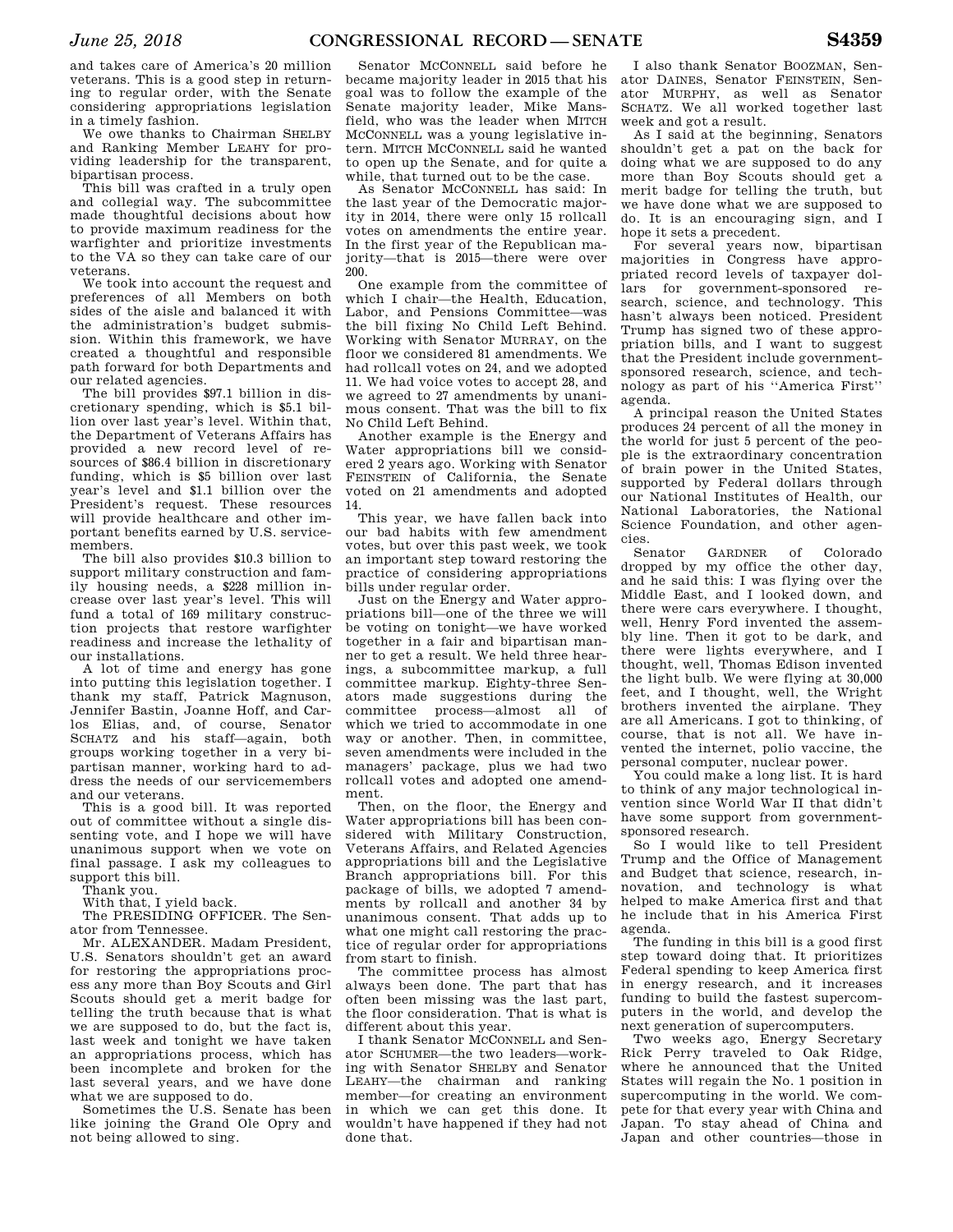Europe, for example—that are emphasizing science and technology and research costs money, but it is important to note that we have been able to do that with bipartisan majorities over the last several years—not by overspending. We did it by setting priorities.

The record funding that is part of this bipartisan budget agreement is a part of the 30 percent of the spending in the Federal budget that has been going up at about the rate of inflation for the last 10 years, and, according to the Congressional Budget Office, it will go up a little bit more than the rate of inflation for the next 10 years.

So our record funding is achieved by setting priorities within budget limits. It is not the part of the Federal budget that is breaking the bank. That is the entitlement part, not the National Laboratories, not the national defense, not the National Institutes of Health, and not the national parks. They are within the part of the budget that is under control.

Funding in this bill supports several important agencies, including the U.S. Department of Energy, the Corps of Engineers, the National Nuclear Security Administration, the Nuclear Regulatory Commission, the Bureau of Reclamation, the Regional Commissions, including the Appalachian Regional Commission and the Delta Regional Authority.

For the fourth consecutive year, as I was saying, we have included record funding levels in regular appropriations bills for the following activities: The U.S. Department of Energy's Office of Science. This is the outfit that funds our 17 National Laboratories—our secret weapon. No other country in the world has National Laboratories like we do. The Office of Science is the Nation's largest supporter of research in the physical sciences. It is funded at \$6.65 billion, a new record level of funding.

The Office of Science provides funding for the laboratories, including the Oak Ridge National Laboratory. Funding for the Office of Science would increase by 6 percent next year if this legislation becomes law.

Or let's take supercomputing. I mentioned that Secretary Perry went to the Oak Ridge National Laboratory last week. This bill provides a total of \$1.68 billion for high-performance computing, including \$980 million within the Office of Science and \$703 million within the National Nuclear Security Administration. This amount includes \$677 million to deliver at least one exascale machine in 2021 to reassert U.S. leadership in this critical area.

This funding has been provided, on a bipartisan basis, for 10 years. I remember Senator Bingaman of New Mexico encouraging me to go to Japan to see their supercomputer when Japan was No. 1 in the world. Because of that after 10 years of effort and support from Presidents Bush, Obama, and Trump, when they signed the bill,

America is now No. 1 in supercomputing.

Or take an agency we call ARPA-E. It is funded at \$375 million, record funding for a regular appropriations bill. ARPA-E, which is sort of a funny name, has a cousin with a funny name that is a little better known, named DARPA. DARPA is in the Department of Defense. Out of it has come wondrous new technologies from stealth to the internet, for example.

So, 10 years ago, Congress decided to make an energy equivalent of DARPA, and we fund it every year to invest in high-impact energy technologies and quickly get these technologies out into the private sector.

Another important part of this bill is the focus on efforts to clean up hazardous materials on Cold War-era sites. It provides \$7.2 billion to support environmental cleanup, which is \$581 million above the President's budget request.

Still another important part of this bill is the U.S. Army Corps of Engineers, which touches the lives of almost all Americans. Based upon the number of appropriations requests we get each year, the Corps of Engineers is the Federal Government's most popular agency.

The Corps maintains our inland waterways. It deepens and keeps our ports open. It looks after many of our recreational waters and lands. It manages the river levels to prevent flooding. And its dams provide emission-free, renewable hydroelectric energy.

I can recall when I was a member of the Environment and Public Works Committee, after the Missouri and Mississippi Rivers flooded, a whole room full of Senators showed up to ask for more money for their States to deal with what was wrong and to make things right. There is a real interest in what the Corps does.

The bill restores \$2.142 billion that was cut by the President's budget request, bringing the Corps' budget up to \$6.9 billion—a new record level of funding in a regular appropriations bill.

For the fifth consecutive year, the bill makes full use of the Inland Waterways Trust Fund revenues for water infrastructure projects. What that means is we take the tax money we collect from people who use the locks, and we spend it all on what we are supposed to spend it for, which is making the locks better.

The bill also provides funding that exceeds the Harbor Maintenance Trust Fund spending targets established by the Water Resources Development Act in 2014.

This is the fifth consecutive year that the bill has met or exceeded that target, which is necessary to adequately fund our Nation's harbors, including the ones in Mobile, in Savannah, in Long Beach, and many others across the country.

There is \$14.8 billion for the National Nuclear Security Administration, including \$1.9 billion for six life exten-

sion programs, which fix or replace components of weapons systems to make sure they are safe and reliable.

We fund the Nuclear Regulatory Commission which oversees our 99 nuclear reactors. Nuclear power provides 20 percent of our electricity and more than half of our carbon-free electricity.

We include funding to ensure that the Nuclear Regulatory Commission is prepared to review applications for new reactors, particularly small reactors, advanced reactors, and to extend the licenses of our existing reactors when it is safe to do so.

The bill also provides \$47 million for research and development for the Department of Energy to support existing reactors, \$30 million for the Center for Advanced Simulation of Light Water Reactors, and \$30 million for the transformational challenge reactor.

The legislation also includes a pilot program that Senator FEINSTEIN especially has pushed, and I have joined her, to consolidate nuclear waste and move it away from the sites where they now are. Funding is also there to take the first steps toward being able to store nuclear waste in private facilities.

In conclusion, it is important that the American people know that the Republican majority in Congress has worked with Democrats to provide record levels of funding for science, research, and technology. We want to keep America first on both sides of the aisle, and this bipartisan support is not limited to the Energy and Water Development Appropriations Subcommittee. It is true in our other subcommittees as well.

The National Science Foundation has increased by \$200 million this year and another \$300 million for next year. It gives 11,000 grants to universities and institutions around the country. And, perhaps most important, in fiscal year 2018, for the third straight year, the subcommittee chaired by Senator BLUNT and Senator MURRAY provided increased funding for the National Institutes of Health and biomedical research—\$2 billion additional dollars in the first year, \$2 billion the second year, and \$2 billion the third year, which is in addition to the money nearly \$5 billion—in the 21st Century Cures Act that focuses on the Precision Medicine Initiative and the Cancer Moonshot, among other things.

Senator BLUNT says that over 3 years, that is a 23-percent increase.

So I would say two things to those who haven't noticed this quiet development. No. 1: Congress is doing what it is supposed to do. We are not asking for an award any more than the Boy Scouts get a merit badge for telling the truth, but we are doing what we are supposed to do on appropriations from start to finish on these three bills.

No. 2: We are funding science and research and technology at record levels—record levels. It is important to keep America competitive in the world.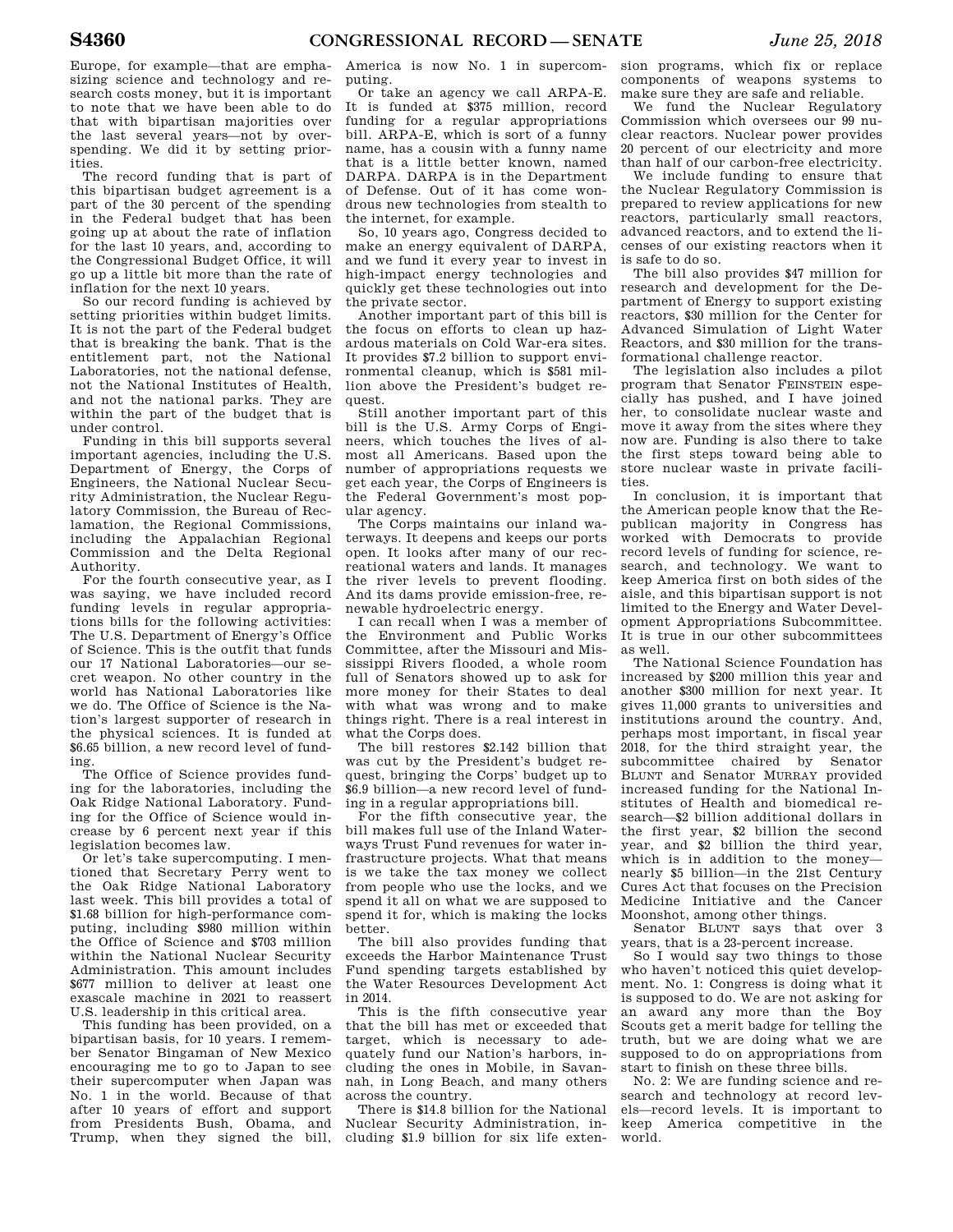I thank our staffs who have worked together on this bill. On my staff are Tyler Owens, Adam DeMella, Meyer Seligman, Jen Armstrong, Molly Marsh, and Rachel Littleton.

On Senator FEINSTEIN's staff are Doug Clapp, Chris Hanson, and Samantha Nelson.

I look forward to continuing with the regular order and going to conference with the House of Representatives. I urge my colleagues to vote in support of this legislation.

I thank Senator LEAHY and Senator SCHATZ, who are both on the floor, as well as Senator SCHUMER, Senator MCCONNELL, and the other Senators who have spoken today for creating an environment that allows us to succeed. I yield the floor.

The PRESIDING OFFICER. The Senator from Hawaii.

Mr. SCHATZ. Madam President, I want to thank Chairman ALEXANDER as well as Vice Chair LEAHY, Chairman SHELBY, Chairman BOOZMAN, and many other people who have made this minibus work. We are going to adopt it tonight. I hope that our work over the last week has set the tone for the Senate's consideration of the remaining appropriations bills.

We have opened debate and considered a number of amendments, and we have avoided controversial issues that have too often torpedoed our work in prior years. Between rollcall votes and the managers' package, we have adopted 40 amendments, including 14 to the MILCON-VA appropriations bill. This speaks volumes to the bipartisan cooperation that I expect will continue as we try to get back to some semblance of the regular order as it relates to the appropriations process.

I especially want to thank my colleague from Arkansas, Chairman BOOZ-MAN, for managing a fair amendment process and for working to keep the bill bipartisan. I want to thank subcommittee staff Patrick Magnuson, Jennifer Bastin, and Joanne Hoff. And from my subcommittee staff, I thank Chad Schulken and Jason McMahon. They worked late nights reviewing hundreds of amendments.

I also want to thank our counterparts on the Energy and Water and Legislative Branch Subcommittees, and their staffs, for their great work over the past few months to put together bills that I believe will pass overwhelmingly today.

Lastly, it is important to thank Chairman SHELBY and Vice Chairman LEAHY for getting us to this point. By the end of the week, we will have reported out of the full committees all 12 government funding bills with 3 having passed the floor, and all before July 4. That is what is possible when there is a commitment to making this place work.

I will just call out one particular moment that actually impressed me. Things got a little wobbly when the rescissions package, which was a privileged matter, hit the floor. We had a

couple of tough conversations, but we navigated our way through that. Then there was an amendment offered that was in order, but it was about waters of the United States. Without getting into great detail about this, there is probably nothing that causes people to go put on their partisan jerseys more than WOTUS—waters of the United States. Chairman SHELBY and many Republicans, including Leader MCCON-NELL, said, essentially: Listen, I am with you, Senator LEE, in principle, but this is not the bill on which to do this. That is the kind of discipline that is going to be required of both parties if we are going to keep the appropriations process on track and allow it to be held harmless from some of our more partisan disputes.

Their strong leadership and that of their staffs—Shannon Hines, Jonathan Graffeo, and David Adkins from the majority and, of course, Chuck Kieffer, Chanda Betourney, and Jessica Berry from the minority—have gotten us where we are today. I urge all of my colleagues to support the minibus package.

I yield the floor.

The PRESIDING OFFICER. The Senator from Vermont.

Mr. LEAHY. Madam President, I appreciate the comments of the Senator from Tennessee and the Senator from Hawaii. I have enjoyed working with both of them because look where we are. This is somewhere we have not been for a number of years. It is where we used to be—certainly for the first few decades I was here. It is where we were when Senator ALEXANDER or my hero, Senator Baker, were here.

What we are doing is voting on final passage of the first package of Senate appropriations bills for fiscal year 2019. The minibus before us contains a string of appropriations bills: the Energy and Water appropriations bill, the Military Construction and Veterans Affairs appropriations bill, and the Legislative Branch appropriations bill. We will have these votes in a matter of half an hour, and they will only take a few minutes, but there are hours and hours and days and weeks that went into this by both Republicans and Democrats.

Chairman SHELBY and I worked very closely with Senator MCCONNELL and Senator SCHUMER. Both Senator SHELBY as chairman and I as vice chairman committed to getting the appropriations process back on track. We both have been here when the Senate has been in a better place because the appropriations process worked. Our strategy has been to advance appropriations bills that have bipartisan support, comply with the budget deal and are free of poison pill riders or controversial authorizing legislation. What we have before us is the first test of that strategy. I think both Republicans and Democrats should be pretty pleased with the result.

We had a good debate on this package of bills, including the last eight rollcall votes. We adopted a managers' package

that contained 32 amendments on which we have reached agreement. This minibus is the result of hard work and compromise on the part of the chair and ranking member of each subcommittee, and I urge Senators to vote aye on final passage.

Importantly, during the debate on this package of bills, as just mentioned, the Senate voted to table a controversial amendment offered by Senator LEE to overturn the 2015 clean water rule related to waters of the United States. This rule was designed to prevent pollutants from spreading through tributaries into our Nation's drinking water supply. I felt that the amendment not only would have driven a stake through the heart of the clean water rule, it would have done so without having to abide by the Administrative Procedure Act, it would have effectively eliminated the American public from any participation in the process, and it would have sidestepped and allowed arbitrary and capricious standards, which we cannot have, if we had repealed the rule.

I opposed this amendment not only because I believe that repealing the clean water rule would be shortsighted, and that doing it in this manner would set a terrible precedent for the next bedrock environmental regulation, but also because this is precisely the type of poison pill policy rider both Republicans and Democrats have worked so hard to avoid.

The adoption of the Lee amendment would have endangered our ability to complete our work on the minibus. We tabled the amendment, and we had votes from both sides of the aisle, including from Senators who agreed with the substance of the Lee amendment, but they recognized this reality as well—that adopting it would stop the whole bill. That is how the process should work. By focusing on funding matters, by avoiding controversial policy riders, we have ended the Senate debate with a bipartisan product that both Democrats and Republicans can support.

I went on at some length on this because I am concerned that the House is pursuing a different path. They are taking up partisan bills and filling them with poison pill riders that cannot and will not pass the U.S. Senate, and they know that, including a rider similar to the defeated Lee amendment. Democrats proceeded to this package of bills in good faith, and we will go into conference negotiations with that same approach, but if our progress is to continue, we cannot sign conference reports on bills that can't pass the Senate. They must be bills that can pass the Senate, bills that both Republicans and Democrats can vote for, and that means they have to be free of poison pills from the right or the left.

This minibus provides significant resources for the support and care of our Nation's veterans and their family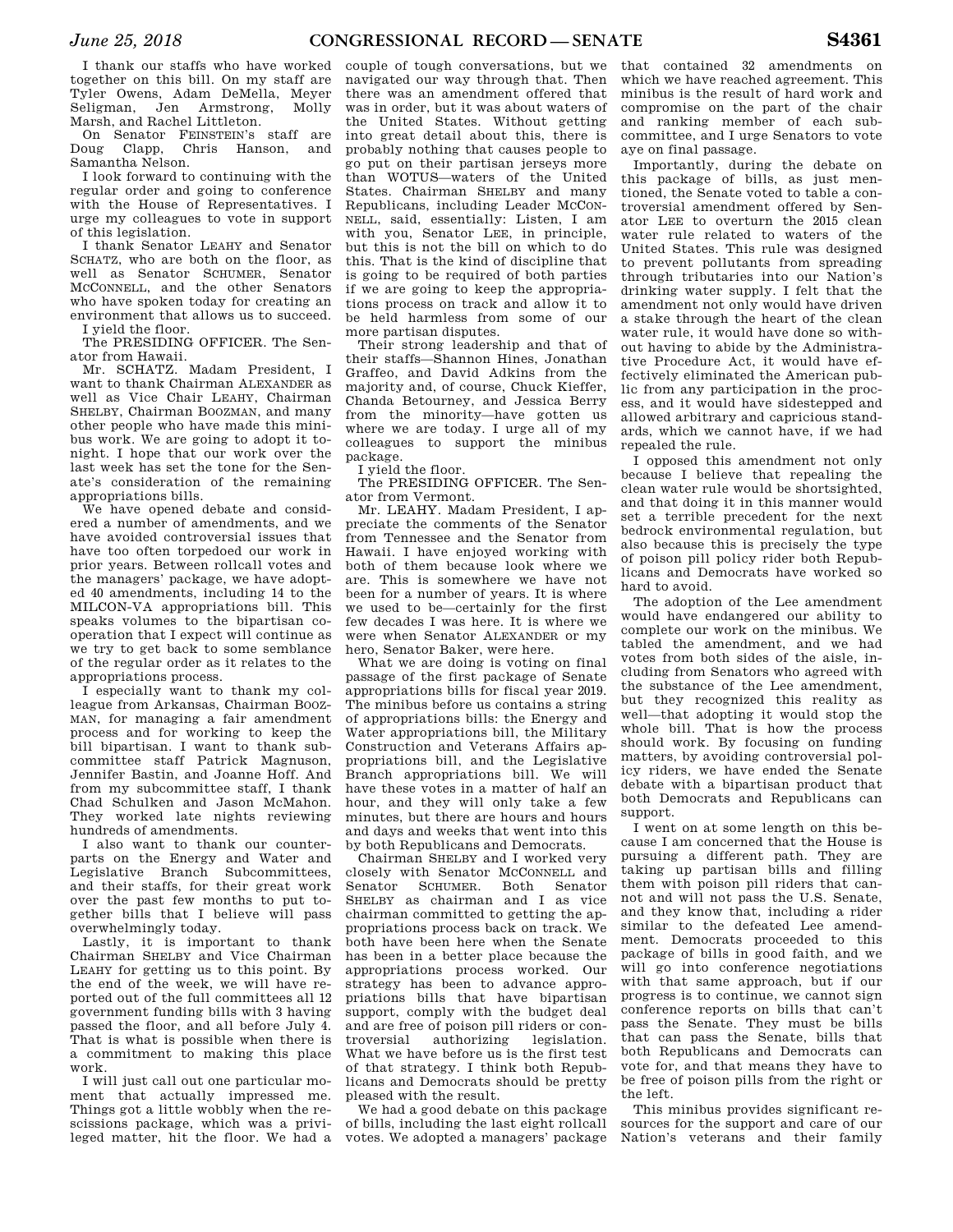members, and it makes critical investments in our country's water infrastructure and energy programs. It should not be used as a vehicle to advance a partisan political agenda.

Before concluding my remarks, there is one issue we were not able to address in the Military Construction and Veterans Affairs bill that must be addressed in conference. The bill still does not provide enough money to cover the costs associated with the VA Choice Program, which was transferred to the discretionary side of the budget under the MISSION Act. The MISSION Act only provided funding for this program through May of 2019, leaving the balance unaddressed. To cover the shortfall, we are going to need an estimated \$1.6 billion more in fiscal year 2019 and an additional \$8.6 billion in fiscal year 2020 and \$9.5 billion in fiscal year 2021 to cover the Veterans Affairs Choice Program. These costs were not accounted for when we negotiated the budget caps in the bipartisan budget deal, so the chairman and the ranking member of the subcommittee were unable to address the shortfall within their allocation without cutting funding for other important programs.

Senator SHELBY and I filed an amendment—the Complete the MISSION amendment—which would have provided the flexibility needed to make sure we fulfill this commitment to our veterans without triggering sequestration or without having to cut other valuable veterans programs.

I would note that on June 19, we received a letter from 33 veterans service organizations representing millions of veterans, servicemembers, and their families in support of the amendment Chairman SHELBY and I filed. I ask unanimous consent to have this letter printed in the RECORD at the conclusion of my remarks.

Unfortunately, we were not able to reach agreement to get a vote on our amendment or have it included in the managers' package, but Chairman SHELBY and I remain committed to solving this problem in conference. If we don't do so, we will jeopardize the healthcare and well-being of the men and women who have faithfully served our country, who relied on the promises made by our country when they served our country, and I am not willing to accept going back on our country's promise.

I thank Chairman SHELBY, and I thank the Republican chairs and the Democratic ranking members of each subcommittee for their hard work. As the longest serving Member of this body, I think we provided a roadmap to consider the rest of the appropriations bills, going back to doing it the way we have done it under both Republican and Democratic leadership and where the country is better off.

I also want to thank Shannon H. Hines, Jonathan Graffeo, David Adkins, Tyler Owens, Jen Armstrong, Adam DeMella, Meyer Seligman, Rachel Littleton, Molly Marsh, Sarah

Boliek, Lucas Agnew, Patrick Magnuson, Jennifer Bastin, Joanne Hoff, and Carlos Elias of the majority staff and Charles Kieffer, Chanda Betourney, Doug Clapp, Chris Hanson, Samantha Nelson, Melissa Zimmerman, Jean Kwon, Chad Schulken, Jason McMahon, Jessica Berry, and Jordan Stone on the minority staff for their work on these bills.

There being no objection, the material was ordered to be printed in the RECORD, as follows:

JUNE 19, 2018.

Hon. MITCH MCCONNELL, *Majority Leader,* 

*U.S. Senate, Washington, DC.* 

Hon. JOHNNY ISAKSON,

*Chairman, Senate Veterans' Affairs Committee,* 

*Washington, DC.* 

Hon. CHUCK SCHUMER,

*Minority Leader,* 

*U.S. Senate, Washington, DC.* 

Hon. JON TESTER,

*Ranking Member, Senate Veterans' Affairs Committee, Washington, DC.* 

DEAR LEADER MCCONNELL, LEADER SCHU-MER, CHAIRMAN ISAKSON AND RANKING MEM-BER TESTER: On behalf of the millions of veterans, service members and family members we represent and advocate for, we want to first thank you for passage of the VA MIS-SION Act (P.L. 115–182), historic legislation that will consolidate and reform VA's community care programs; strengthen VA's ability to recruit, hire and retain medical personnel; review, realign and modernize VA's health care infrastructure; and extend eligibility to VA's comprehensive caregiver assistance program to veterans severely injured before September 11, 2001. With the law set to begin taking effect next year, it is imperative that Congress now ensure that VA has the resources necessary to fully and faithfully implement the many critical provisions of this legislation.

For that reason, we urge you and all Senators to support and vote for Chairman Vice Chairman Leahy's new ''Complete the Mission'' amendment, which would allow Congress to provide VA with sufficient resources required to implement the provisions of the VA MISSION Act, without triggering sequestration or requiring cuts to other VA programs.

As you know, the VA MISSION Act would effectively move funding responsibility for care currently provided through the Veterans Choice Program from mandatory appropriations to a new discretionary program that must fit within overall domestic discretionary caps. However, the current domestic discretionary budget cap for FY 2019, and the anticipated caps for FY 2020 and FY 2021, did not contemplate the new and increased costs associated with the VA MISSION Act. As such, Congress may not have the ability to fully fund all of the programs, benefits and services that our veterans, their families and survivors have earned.

It is imperative that VA not be forced to choose between fully funding its hospitals and clinics for veterans seeking care inside the VA health care system, or fully funding community care for veterans who would otherwise be forced to wait too long or travel too far to access VA care. We do not want to return to a time when veterans were forced onto waiting lists to get the care they have earned through their service and sacrifice.

The new Shelby-Leahy ''Complete the Mission'' amendment would allow Congress to appropriate additional discretionary funding to meet the new requirements of the VA MISSION Act without triggering sequestration. However, unlike a prior amendment

that had been discussed, this amendment would limit the amount of such funding to just \$1.6 billion for FY 2018, \$8.67 billion for FY 2019 and \$9.5 billion for FY 2020.

We are very concerned that without assurance of sufficient funding, reform and modernization of the VA health care system which millions of ill and injured veterans rely on—could be delayed or endangered. Further, tens of thousands of caregivers for severely injured veterans might have to continue waiting before they can receive the benefits they deserve. For these reasons, it is absolutely critical that the Shelby-Leahy ''Complete the Mission'' amendment to the MilCon-VA Appropriations bill be adopted by the Senate, approved by the House, and enacted into law.

As leaders of the nation's veterans and military service organizations, we again want to thank you for approving the VA MISSION Act in order to fulfill the promises our nation owes to the men and women who served. We now call on you to ensure that VA has sufficient funding to implement this legislation by supporting and voting for the Shelby-Leahy ''Complete the Mission'' amendment to the MilCon-VA Appropriations bill. Millions of injured and ill veterans and their family caregivers are counting on your support.

Respectfully,

Garry J. Augustine, Washington Executive Director, DAV (Disabled American Veterans); Louis Celli, Jr., Executive Director, Government & Veterans Affairs, The American Legion; Joseph R. Chenelly, Executive Director, AMVETS; Dana T. Atkins, Lieutenant General, U.S. Air Force (Ret.), President, Military Officers Association of America; Robert E. Wallace, Executive Director, Veterans of Foreign Wars of the United States; Carl Blake, Executive Director, Paralyzed Veterans of America; Rick Weidman, Executive Director for Policy, Vietnam Veterans of America; Rene Bardof, Senior Vice President, Government & Community Relations, Wounded Warrior Project; Paul Rieckhoff, Founder and CEO, Iraq and Afghanistan Veterans of America; Steve Schwab, Executive Director, Elizabeth Dole Foundation; Norman Rosenshein, Chairman, Jewish War Veterans of the USA; Jon Ostrowski, Senior Chief, USCGR, Retired, Director, Government Affairs, Non Commissioned Officers Association; RADM Christopher Cole, USN (Ret.), National Executive Director, Association of the United States Navy; Michael Cowan MD, VADM USN (Ret), Executive Director, AMSUS; Neil Van Ess, National Commander, Military Order of the Purple Heart.

Deirdre Park Holleman, Esq, Washington Executive Director, The Retired Enlisted Association; Bonnie Carroll, President and Founder, Tragedy Assistance Program for Survivors; Randy Reid, Executive Director, U.S. Coast Guard Chief Petty Officers Association; Paul K. Hopper, Colonel, USMC (Ret.), National President, Marine Corps Reserve Association; Kristina Kaufman, Executive Director, Code of Support Foundation.

Joseph C. Bogart MA, Executive Director, Blinded Veteran's Association; John H. Madigan, Jr., Vice President and Chief Public Policy Officer, American Foundation for Suicide Prevention; James T. (Jim) Currie, Ph.D., Colonel, USA (Ret.), Executive Director, Commissioned Officers Association, of the U.S. Public Health Service; CW4 (Ret.) Jack Du Teil, Executive Director, United States Army Warrant Officers Association; E.J. Sinclair, Army Aviation Association of America; Harriet Boyden, Gold Star Wives of America; James R. Sweeney, Reserve Officers Association; Thomas J. Snee, National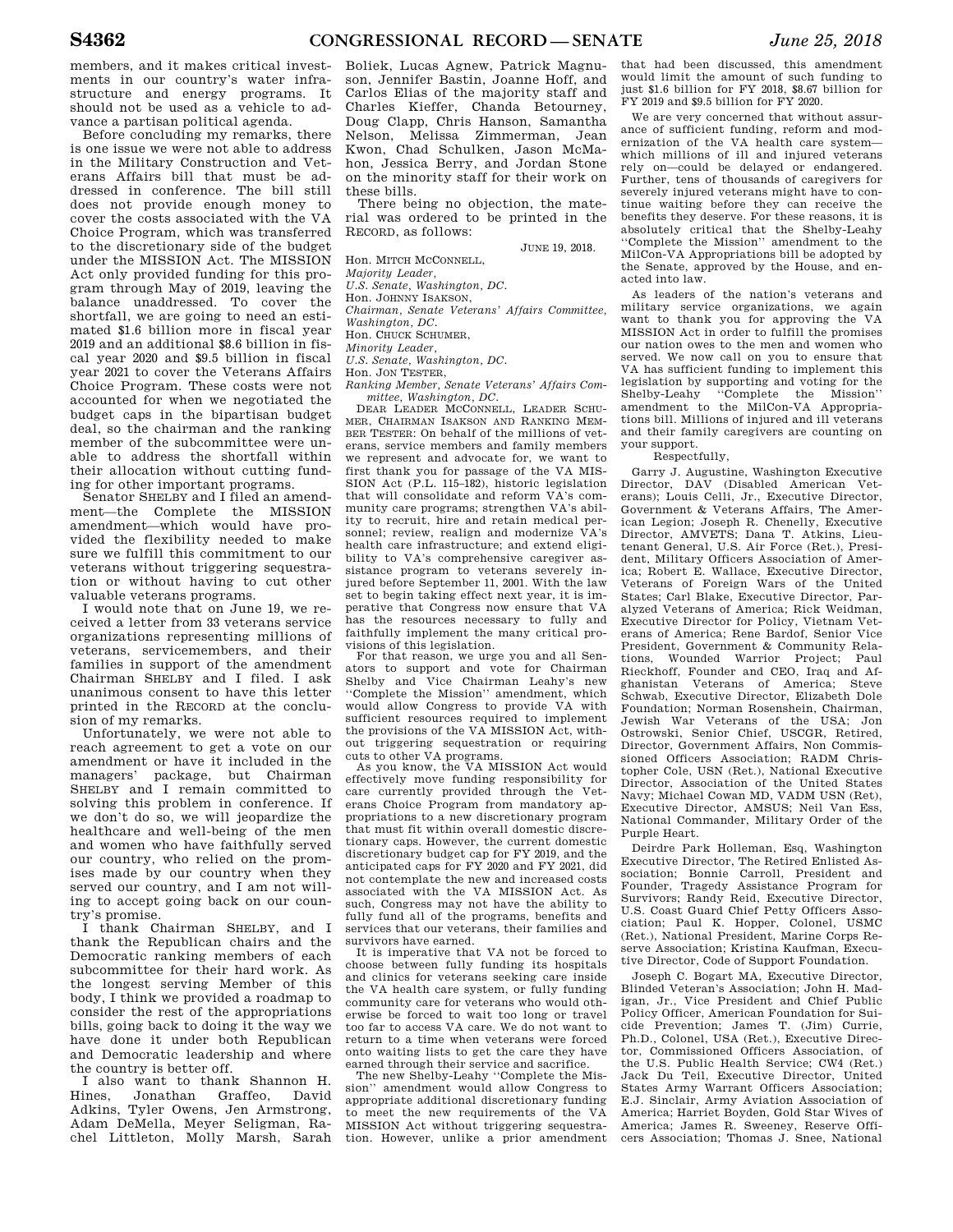Executive Director, Fleet Reserve Association; Jim Lorraine, President/CEO, America's Warrior Partnership; Keith Reed, Executive Director, Air Force Sergeants Association; Representative of the Enlisted Association of the National Guard of the US; Michael P. Hughes, Naval Enlisted Reserve Assn.; Lydia Watts, Service Women's Action Network.

ALPHABETICAL LIST OF LETTER SIGNERS

1. Air Force Sergeants Association (AFSA) 2. American Foundation for Suicide Prevention (AFSP)

3. America's Warrior Partnership

4. The American Legion

5. AMSUS, The Society of Federal Health

Professionals

6. AMVETS (American Veterans)

7. Army Aviation Association of America (AAAA)

8. Association of the US Navy (AUSN)

- 9. Blinded Veterans Association (BVA)
- 10. Code of Support Foundation (COSF)

11. Commissioned Officers Association of the US Public Health Services Inc (COA) 12. DAV (Disabled American Veterans)

13. Elizabeth Dole Foundation (EDF) 14. Enlisted Association of the National

Guard of the US (EANGUS)

15. Fleet Reserve Association (FRA)

16. Gold Star Wives of America (GSW)

17. Iraq and Afghanistan Veterans of America (IAVA)

18. Jewish War Veterans (JWV)

19. Marine Corps Reserve Association (MCRA)

20. Military Officers Association of America (MOAA)

21. Military Order of the Purple Heart (MOPH)

22. Naval Enlisted Reserve Association (NERA)

23. Non Commissioned Officers Association of the USA (NCOA)

24. Paralyzed Veterans of America (PVA)

25. Reserve Officers Association (ROA)

26. Service Women's Action Network (SWAN)

27. The Retired Enlisted Association  $(TRRA)$ 

28. Tragedy Assistance Program for Survivors (TAPS)

29. US Army Warrant Officers Association  $(IISAWOA)$ 

30. USCG Chief Petty Officers Association (CPOA)

31. Veterans of Foreign Wars (VFW)

32. Vietnam Veterans of America (VVA)

33. Wounded Warrior Project (WWP)

Mr. LEAHY. Madam President, I do not see anybody seeking recognition.

I suggest the absence of a quorum, with the time equally divided.

The PRESIDING OFFICER (Mr. MORAN). Without objection, it is so ordered.

The clerk will call the roll.

The senior assistant legislative clerk proceeded to call the roll.

Mr. SHELBY. Mr. President, I ask unanimous consent that the order for the quorum call be rescinded.

The PRESIDING OFFICER. Without objection, it is so ordered.

Mr. SHELBY. Mr. President, before we vote this afternoon, I want to thank my colleagues in the Senate, provide a status update on the appropriations processes before us, and urge the Senate to stay the course.

First, I thank Leaders MCCONNELL and SCHUMER for bringing this package to the floor and facilitating an open amendment process.

I also thank the bill managers—particularly Senator ALEXANDER—for their work in crafting strong bipartisan bills and keeping the process on track.

In addition, I express my appreciation to Senator LEAHY, the vice chairman of the Appropriations Committee. Vice Chairman LEAHY is a man of his word, and that has been essential to the committee's ability to move bills.

Finally, I thank all of my colleagues for their cooperation and their input during floor consideration of this package.

At the outset of this debate, I challenged all Senators to follow through on their calls for a return to regular order. To that end, several amendments received up-or-down votes on the floor, and dozens more from both sides were included in the managers' package. We also rejected controversial authorizing provisions for the good of the process.

As we are getting ready to vote on final passage, I hope my colleagues agree that we are headed in the right direction. I recognize that this package must still be reconciled with the House version before we can get it to the President's desk, but I am optimistic that we can do that in short order.

We also cannot forget that nine other appropriations bills remain. The Appropriations Committee has already reported seven of these remaining bills to the full Senate, all with strong bipartisan margins.

This week, the committee will mark up the final two appropriations bills— Defense and Labor-HHS—and I am hoping for a similar result.

While we are about a quarter of a way through the 2019 appropriations process, we still have a long way to go, but we do have a framework for success—no poison pill riders, no new authorizations of law, no nongermane provisions. I have said it many times before, and I will keep saying it: This is the basis of the agreement I have with Vice Chairman LEAHY. This is the approach our subcommittee chairmen and ranking members have adopted in producing strong and balanced bills. This is the way to avoid the catch-all spending measures and shutdowns we all detest. This is how the appropriations process is supposed to work. This is simply what the American people expect both parties to do.

Looking ahead, I don't think any of us are naive about the potential for partisan politics to snake its way back into the appropriations process. Tomorrow is a different day, as we know, after all. But we all have a constitutional responsibility to allocate taxpayer money in a deliberate manner, and we have a viable path forward. So it is my hope that today marks a new day for the appropriations process in the U.S. Senate.

To all of my colleagues, I want to thank you for your cooperation. I ask that you continue to work with us in the weeks ahead so that we can suc-

cessfully pass all 12 appropriations bills on the Senate floor.

With that, I urge my colleagues to support the bill that will come before the Senate in a few minutes.

I yield the floor.

I suggest the absence of a quorum.

The PRESIDING OFFICER. The clerk will call the roll.

The senior assistant legislative clerk proceeded to call the roll.

Mr. GRASSLEY. Mr. President, I ask unanimous consent that the order for the quorum call be rescinded.

The PRESIDING OFFICER. Without objection, it is so ordered.

The amendment was ordered to be engrossed and the bill to be read a third time.

The bill was read the third time.

Mr. ALEXANDER. Mr. President, I ask for the yeas and nays.

The PRESIDING OFFICER. Is there a sufficient second?

There appears to be a sufficient second.

The bill having been read the third time, the question is, Shall the bill pass?

The clerk will call the roll.

The bill clerk called the roll.

Mr. CORNYN. The following Senators are necessarily absent: the Senator from Arizona (Mr. FLAKE), the Senator from South Carolina (Mr. GRAHAM), the Senator from Georgia (Mr. ISAKSON), the Senator from Arizona (Mr. MCCAIN, and the Senator from Alaska (Mr. SUL-LIVAN).

Further, if present and voting, the Senator from Georgia (Mr. ISAKSON) would have voted "yea."

Mr. DURBIN. I announce that the Senator from New Jersey (Mr. BOOKER), the Senator from Nevada (Ms. CORTEZ MASTO), the Senator from Illinois (Ms. DUCKWORTH), and the Senator from Minnesota (Ms. KLOBUCHAR) are necessarily absent.

The PRESIDING OFFICER (Mr. LANKFORD). Are there any other Senators in the Chamber desiring to vote?

The result was announced—yeas 86, nays 5, as follows:

[Rollcall Vote No. 139 Leg.]

YEAS—86

| Alexander         | Feinstein     | Murkowski |
|-------------------|---------------|-----------|
| Baldwin           | Fischer       | Murphy    |
| Barrasso          | Gardner       | Murray    |
| <b>Bennet</b>     | Grassley      | Nelson    |
| <b>Blumenthal</b> | Harris        | Perdue    |
| Blunt             | Hassan        | Peters    |
| <b>Boozman</b>    | Hatch         | Portman   |
| <b>Brown</b>      | Heinrich      | Reed      |
| Burr              | Heitkamp      | Risch     |
| Cantwell          | Heller        | Roberts   |
| Capito            | Hirono        | Rounds    |
| Cardin            | Hoeven        | Rubio     |
| Carper            | Hyde-Smith    | Sanders   |
| Casey             | <b>Inhofe</b> | Sasse     |
| Cassidy           | Johnson       | Schatz    |
| Collins           | Jones         |           |
| Coons             | Kaine         | Schumer   |
| Corker            | Kennedy       | Scott     |
| Cornyn            | King          | Shaheen   |
| Cotton            | Lankford      | Shelby    |
| Crapo             | Leahy         | Smith     |
| Cruz              | Manchin       | Stabenow  |
| Daines            | McCaskill     | Tester    |
| Donnelly          | McConnell     | Thune     |
| Durbin            | Menendez      | Tillis    |
| Enzi              | Merkley       | Toomey    |
| $_{\rm Ernst}$    | Moran         | Udall     |

| ınet    | Grassley   | Nelson  |
|---------|------------|---------|
| menthal | Harris     | Perdue  |
| nt      | Hassan     | Peters  |
| zman    | Hatch      | Portman |
| wn      | Heinrich   | Reed    |
| 'n      | Heitkamp   | Risch   |
| ıtwell  | Heller     | Roberts |
| ito     | Hirono     | Rounds  |
| din     | Hoeven     | Rubio   |
| per     | Hyde-Smith | Sanders |
| ey      | Inhofe     | Sasse   |
| sidy    | Johnson    | Schatz  |
| lins    | Jones      |         |
| ns      | Kaine      | Schumer |
| ker     | Kennedy    | Scott   |
| nyn     | King       | Shaheen |
| ton     | Lankford   | Shelby  |
| po      | Leahy      | Smith   |
| Z       | Manchin    | Stabeno |
| nes     | McCaskill  | Tester  |
| nnelly  | McConnell  | Thune   |
| rbin:   | Menendez   | Tillis  |
| si.     | Merkley    | Toomey  |
| ıst     | Moran      | Udall   |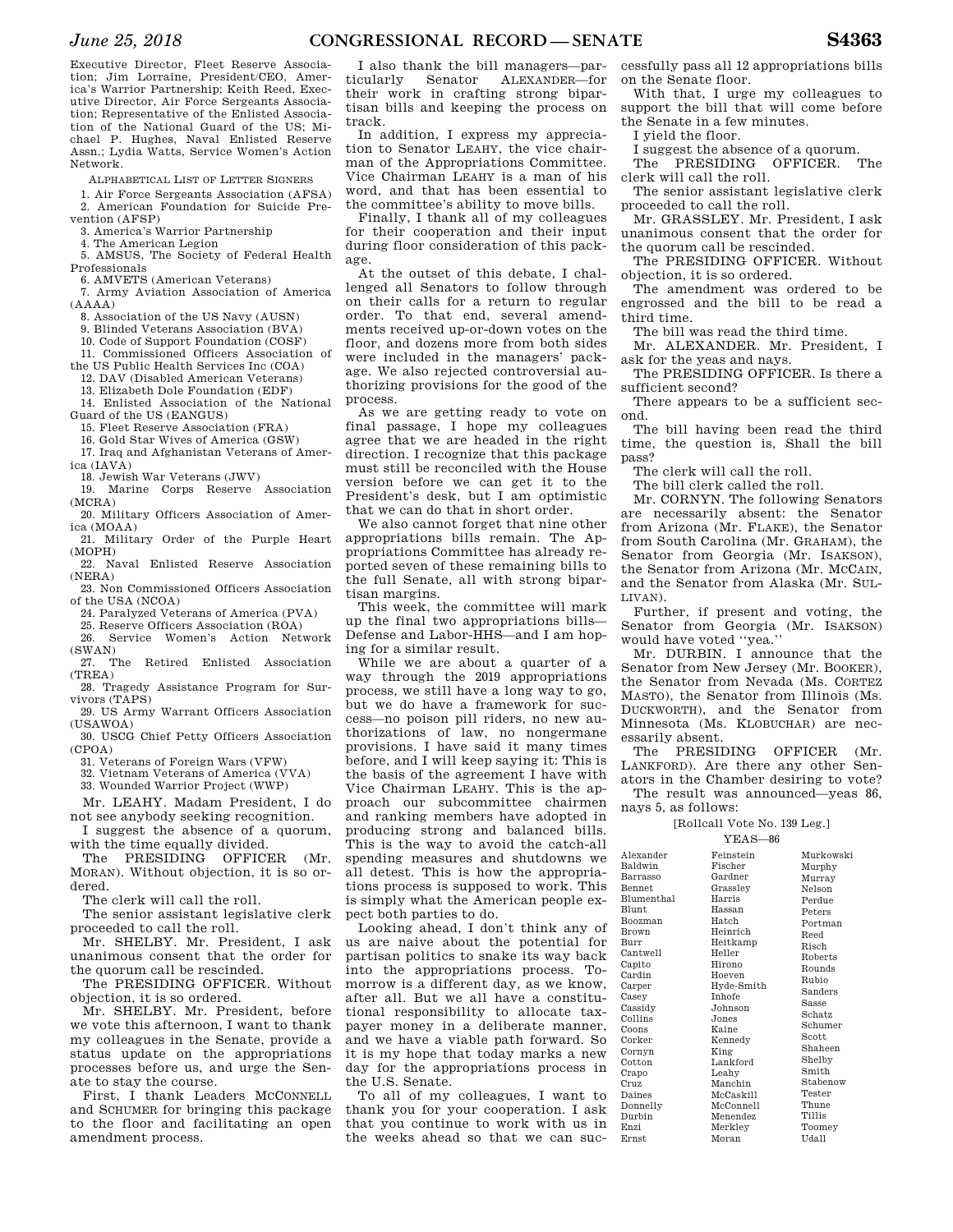# **S4364 CONGRESSIONAL RECORD — SENATE** *June 25, 2018*

| Van Hollen<br>Warner                       | Whitehouse<br>Wicker              | Wyden<br>Young                        |  |
|--------------------------------------------|-----------------------------------|---------------------------------------|--|
| $NAYS-5$                                   |                                   |                                       |  |
| Gillibrand<br>Lee                          | Markey<br>Paul                    | Warren                                |  |
| NOT VOTING-9                               |                                   |                                       |  |
| <b>Booker</b><br>Cortez Masto<br>Duckworth | Flake<br>Graham<br><b>Isakson</b> | Klobuchar<br>McCain<br>Sullivan       |  |
|                                            |                                   | The bill (H.R. 5895), as amended, was |  |

passed.

# CLOTURE MOTION

The PRESIDING OFFICER. Pursuant to rule XXII, the Chair lays before the Senate the pending cloture motion, which the clerk will state.

The senior assistant legislative clerk read as follows:

### CLOTURE MOTION

We, the undersigned Senators, in accordance with the provisions of rule XXII of the Standing Rules of the Senate, do hereby move to bring to a close debate on the motion to proceed to Calendar No. 483, H.R. 2, an act to provide for the reform and continuation of agricultural and other programs of the Department of Agriculture through fiscal year 2023, and for other purposes.

Mitch McConnell, John Cornyn, Deb Fischer, Mike Rounds, John Barrasso, John Hoeven, Roger F. Wicker, Shelley Moore Capito, Steve Daines, John Boozman, Orrin G. Hatch, Thom Tillis, David Perdue, Mike Crapo, Richard Burr, Cindy Hyde-Smith, Pat Roberts.

The PRESIDING OFFICER. By unanimous consent, the mandatory quorum call has been waived.

The question is, Is it the sense of the Senate that debate on the motion to proceed to H.R. 2, an act to provide for the reform and continuation of agricultural and other programs of the Department of Agriculture through fiscal year 2023, and for other purposes, shall be brought to a close?

The yeas and nays are mandatory under the rule.

The clerk will call the roll.

The senior assistant legislative clerk called the roll.

Mr. CORNYN. The following Senators are necessarily absent: the Senator from Arizona (Mr. FLAKE), the Senator from South Carolina (Mr. GRAHAM), the Senator from Arizona (Mr. MCCAIN), and the Senator from Alaska (Mr. SUL-LIVAN).

Mr. DURBIN. I announce that the Senator from New Jersey (Mr. BOOKER), the Senator from Nevada (Ms. CORTEZ MASTO), the Senator from Illinois (Ms. DUCKWORTH), and the Senator from Minnesota (Ms. KLOBUCHAR) are necessarily absent.

The PRESIDING OFFICER. Are there any other Senators in the Chamber desiring to vote?

The yeas and nays resulted—yeas 89, nays 3, as follows:

> [Rollcall Vote No. 140 Leg.] YEAS—89

| Alexander     | <b>Blunt</b> | Capito  |
|---------------|--------------|---------|
| Baldwin       | Boozman      | Cardin  |
| Barrasso      | Brown        | Carper  |
| <b>Bennet</b> | Burr         | Casev   |
| Blumenthal    | Cantwell     | Cassidy |

| Collins         | <b>Inhofe</b> | Roberts       |
|-----------------|---------------|---------------|
| Coons           | Isakson       | Rounds        |
| $_{\rm Corker}$ | Johnson       | Rubio         |
| Cornyn          | Jones         | Sanders       |
| Cotton          | Kaine         | Sasse         |
| Crapo           | Kennedy       | Schatz        |
| Cruz            | King          | Schumer       |
| Daines          | Lankford      | Scott         |
| Donnelly        | Leahy         | Shaheen       |
| Durbin          | Manchin       | Shelby        |
| Enzi            | Markey        | Smith         |
| Ernst.          | McCaskill     | Stabenow      |
| Feinstein       | McConnell     | Tester        |
| Fischer         | Merkley       | Thune         |
| Gardner         | Moran         | <b>Tillis</b> |
| Gillibrand      | Murkowski     | Toomey        |
| Grassley        | Murphy        | Udall         |
| Harris          | Murray        | Van Hollen    |
| Hassan          | Nelson        |               |
| Hatch           | Paul          | Warner        |
| Heinrich        | Perdue        | Warren        |
| Heitkamp        | Peters        | Whitehouse    |
| Hirono          | Portman       | Wicker        |
| Hoeven          | Reed          | Wyden         |
| Hyde-Smith      | Risch         | Young         |
|                 | $NAYS-3$      |               |
| Heller          | Lee           | Menendez      |
|                 | NOT VOTING-8  |               |
|                 |               |               |

Booker Cortez Masto Duckworth Flake Graham Klobuchar McCain Sullivan

The PRESIDING OFFICER. On this vote, the yeas are 89, the nays are 3.

Three-fifths of the Senators duly chosen and sworn having voted in the affirmative, the motion is agreed to.

# f AGRICULTURE AND NUTRITION ACT OF 2018—MOTION TO PROCEED

The PRESIDING OFFICER. The clerk will report the motion to proceed.

The legislative clerk read as follows: Motion to proceed to Calendar No. 483, H.R. 2, a bill to provide for the reform and continuation of agricultural and other programs of the Department of Agriculture through fiscal year 2023, and for other purposes.

The PRESIDING OFFICER. The majority leader.

# f EXECUTIVE SESSION

### EXECUTIVE CALENDAR

Mr. MCCONNELL. Mr. President, I ask unanimous consent that the Senate proceed to executive session for the consideration of the following nomination: Executive Calendar No. 726; that the Senate vote on the nomination with no intervening action or debate; that if confirmed, the motion to reconsider be considered made and laid upon the table, that the President be immediately notified of the Senate's action; that no further motions be in order; and that any statements relating to the nomination be printed in the RECORD.

The PRESIDING OFFICER. Is there objection?

Without objection, it is so ordered.

Thereupon, the Senate proceeded to consider the nomination.

The PRESIDING OFFICER. The question is, Shall the Senate advise and consent to the nomination of Frank T. Brogan, of Pennsylvania, to be Assistant Secretary for Elementary

and Secondary Education, Department of Education?

The nomination was confirmed.

### UNANIMOUS CONSENT AGREE-MENT—EXECUTIVE CALENDAR

Mr. MCCONNELL. Mr. President, I ask unanimous consent that at a time to be determined by the majority leader, in consultation with the Democratic leader, the Senate proceed to executive session for the consideration of the following nomination: Executive Calendar No. 601. I ask consent that there then be 5 hours of debate, equally divided, and that following the use or yielding back of time, the Senate vote on the nomination with no intervening action or debate; that if confirmed, the motion to reconsider be considered made and laid upon the table; that the President be immediately notified of the Senate's action; that no further motions be in order; and that any statements related to the nomination be printed in the RECORD.

The PRESIDING OFFICER. Is there objection?

Without objection, it is so ordered.

# **LEGISLATIVE SESSION**

### MORNING BUSINESS

Mr. MCCONNELL. Mr. President, I ask unanimous consent that the Senate resume legislative session for a period of morning business, with Senators permitted to speak therein for up to 10 minutes each.

The PRESIDING OFFICER. Without objection, it is so ordered.

### REMEMBERING FRANCIS VOIGT

Mr. LEAHY. Mr. President, it is with a mixture of pride and sadness that I recognize the life of a friend, Francis ''Fran'' Voigt, the cofounder of the New England Culinary Institute of Montpelier, VT. Fran passed away in May, leaving a strong legacy and many family and friends.

Fran Voigt was an innovator, who originally came to Vermont to teach at Goddard College. In 1969, he came to Vermont with his wife, poet Ellen Bryant Voigt, who would later serve as Vermont's poet laureate. He was part of a faculty and staff at Goddard that changed the culture of central Vermont. While at Goddard, Fran developed programs in many fields, including social ecology and art therapy. Fran believed in hands-on education, both at Goddard and later at the New England Culinary Institute, known locally as NECI, which he cofounded in 1980.

The New England Culinary Institute, which began in the basement of Montpelier's Capitol Plaza Hotel and Conference Center, grew quickly and garnered national attention. Fran and NECI were soon at the forefront of our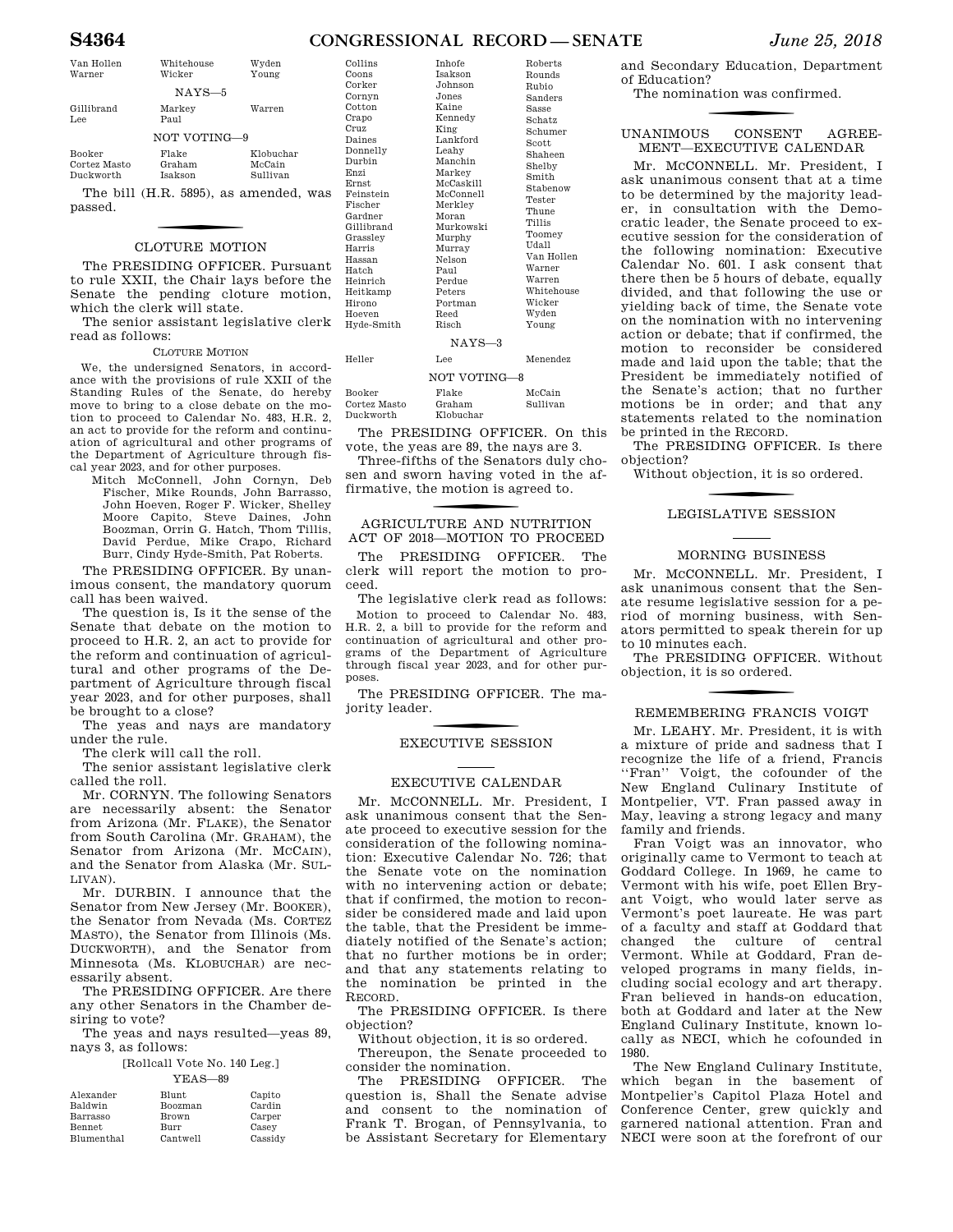country's progressive culinary education movement and were recognized by President Bill Clinton as first runner-up for the Nation's small business of the year in 1994. In 2000, Fran was named Vermont Citizen of the Year by the Vermont Chamber of Commerce.

Vermont's culinary landscape was forever changed by the New England Culinary Institute, as its students opened and worked at restaurants throughout the State.

In memory of Fran Voigt, I ask unanimous consent that the article by Stephen Mills in the May 22 edition of the Barre Montpelier Times Argus, ''NECI founder revered for student model,'' be printed in the RECORD.

There being no objection, the material was ordered to be printed in the RECORD, as follows:

[From the Barre Montpelier Times Argus, May 22, 2018]

NECI FOUNDER REVERED FOR STUDENT MODEL (By Stephen Mills)

MONTPELIER.—The Capital City reacted to news of the death of Fran Voigt, co-founder of the New England Culinary Institute, who died at his Cabot home Monday. He was 78.

Voigt and co-founder John Dranow, and their wives, Ellen Bryant Voigt and Louise Gluck, respectively met at Goddard College and started the legendary cooking school with seven students in the basement of the Capitol Plaza Hotel & Conference Center on State Street in 1980.

At the height of its success, the business was honored in 1994 by former President Bill Clinton as first runner-up for the nation's small business of the year. It boasted a high of 800 students, and a number of academic offerings and outlets that still include the flagship NECI on Main restaurant and La Brioche bakery and cafe, and food service at National Life and the cafeteria at Vermont College of Fine Arts, all in Montpelier. Other operations, included a second campus in Essex and NECI Commons, a restaurant on Church Street in Burlington, which were discontinued. More recent contracts included a \$200,000 contract to train cooks for the U.S. Coast Guard and a three-year contract to design and deliver a training program for culinary staff at Sandals resorts in the Caribbean. But NECI also was at the center of a protracted legal dispute in 1999 that landed in the Vermont Supreme Court after Voigt and the wives had a falling out with Dranow who was ousted, and sued but finally settled. NECI is now run by Milan Milasinovic, who is also president of Virginia Marti College of Art and Design in Ohio and merged the two schools last June after Voigt stepped down as president in January 2017. It has about 200 students. Voigt's daughter, Dudley, said there would be no public service, but the family hoped to hold a memorial service later.

''We would just say that he died at home after a long illness,'' she said.

''We feel that we're very proud of NECI,'' Dudley Voigt said. ''We watched him build it, and it was a unique coalescing of all of his talents and gifts and curiosities.

According to an obituary provided by the family to be published in The Times Argus, Francis George Wilheim Voigt was born in in Oskaloosa, Iowa, March 27, 1940, after his parents emigrated from Germany. He graduated from Wesleyan University in 1962 and earned a graduate degree in political theory from the University of Iowa where he met his wife, Ellen Bryant Voigt. The couple came to central Vermont as educational

idealists in 1969. Fran Voigt accepted a teaching position at Goddard College and developed some of the skills he used to build the hands-on education that became the model for NECI where students started in the kitchen in the classroom and the student-teacher ratio was 7–1. The NECI motto was: ''Learning by doing.''

In addition to his lifelong work at NECI, Voigt was also an active member of the Vermont Business Roundtable, Rotary International, the Cabot School and the Vermont Chamber of Commerce, which named him Vermont Citizen of the Year in 2000. He was also recognized in the community for his signature bow ties and antique Citroëns.

Milan Milasinovic credited Voigt with visionary leadership and commitment to the NECI model of culinary arts and being a mentor to all at the school.

''He became a dear friend of mine in the last couple of years of his life,'' he said. ''It's a huge loss. He was our founding father and he made NECI very innovative and a force as a culinary school in the United States. It's all because of his entrepreneurial spirit. I'm sure the people at NECI will miss him greatly. We loved this man a lot.''

U.S. Sen. Patrick Leahy credited Voigt with being ''at the forefront of the progressive culinary education movement nationally,'' and said the Vermont food scene would not be what it is today without Voigt's contribution and leadership.

'His vision, hard work and dedication in founding and continually reinventing NECI leaves a lasting legacy that extends well beyond Vermont,'' Leahy said. ''He helped give expression to Vermont's tradition of quality, taste and excellence. Vermont's culinary landscape owes a significant debt to his vision, and so do the communities that were nourished, enriched and enlivened by those trained under his leadership.''

Montpelier Mayor Anne Watson added: ''Fran Voigt made substantial cultural contributions to Montpelier, and I'm certainly saddened to have lost him. We send our condolences to his family.''

The family has requested that in lieu of flowers, donations be made in Voigt's name to the NECI scholarship fund or to the Vermont Foodbank.

# TAX REFORM

Mr. RISCH. Mr. President, as you may know, I was a strong supporter of the Tax Cuts and Jobs Act that passed this body and was signed into law last year. With every passing day, we are hearing more about the positive effects this law is having on the economy as a whole and about companies, both large and small, making investments in their employees and in their businesses. In identifying the positive impacts that the law has had on the overall economy and for individual taxpayers, it is sometimes forgotten that small businesses have also benefited from the law. As chairman of the Senate Committee on Small Business and Entrepreneurship, I supported the tax law because I believed it would reduce taxes for the small businesses that employ millions of workers all across America, while allowing small business owners to invest in new equipment and increase economic growth. A few weeks ago, I began this series of speeches to bring attention to small businesses that have benefited from this law.

While many news reports have focused on the impact that the new tax

law has had on individuals and large corporations, I rise today to discuss how Quake Manufacturing, a small business in Fort Wayne, IN, has benefited from tax reform. Quake Manufacturing produces high-quality machined parts for its customers. The company uses high-tech computer numerical control, CNC, machines to manufacture several types of metal and plastic fixtures, gauges, prototype parts, and mass-produced parts. Quake Manufacturing employs 12 workers, has an 8,000-square-foot facility, four CNC machining centers, and six lathes. Hermann Quake started the company in 1990 and has watched as the company has expanded into the automotive and consumer goods sectors. In 1999, Hermann retired, and his son Paul took over day-to-day operations of the family business.

Because of the tax law that was passed last year, this family-owned small business has already been able to invest more in its employees. After the Tax Cuts and Jobs Act was signed into law, demand for manufactured parts increased and business quickly picked up for the company. Due to this renewed economic confidence, Paul was able to give all of his employees a one-time \$1,000 bonus and a gym membership and increase employee benefits by adding long-term disability, short-term disability, and dental insurance to their health plans. These investments in his employees will help him to attract and maintain qualified workers, which is important in an industry that prides itself on attention to detail. Tax reform has had a tangible impact on small businesses like Quake Manufacturing and their employees. Overall, the new law has increased small businesses' confidence, allowed businesses to increase employee bonuses and benefits, while also lowering taxes and spurring new capital investment.

# f TANZANIA

Mr. MENENDEZ. Mr. President, I rise to call attention to the trend of increasing restrictions on basic freedoms in Tanzania, a country that appeared to be on a path toward greater democracy and political openness. I am deeply concerned about reports of Tanzanian security forces' use of repressive laws, decrees, and actions to harass those who disagree with the current regime and unattributed attacks on democratically elected opposition party officials. I call upon the Trump administration to increase its efforts to encourage the government of Tanzania to support individual and collective freedoms, freedom of expression, and civil liberties. Such norms are the hallmarks of a healthy democracy and are among the basic rights and duties guaranteed to Tanzania's citizens under their constitution.

These reports are troubling because, on the whole, Tanzania is among the most stable and peaceful countries in the region. Tanzania is a top African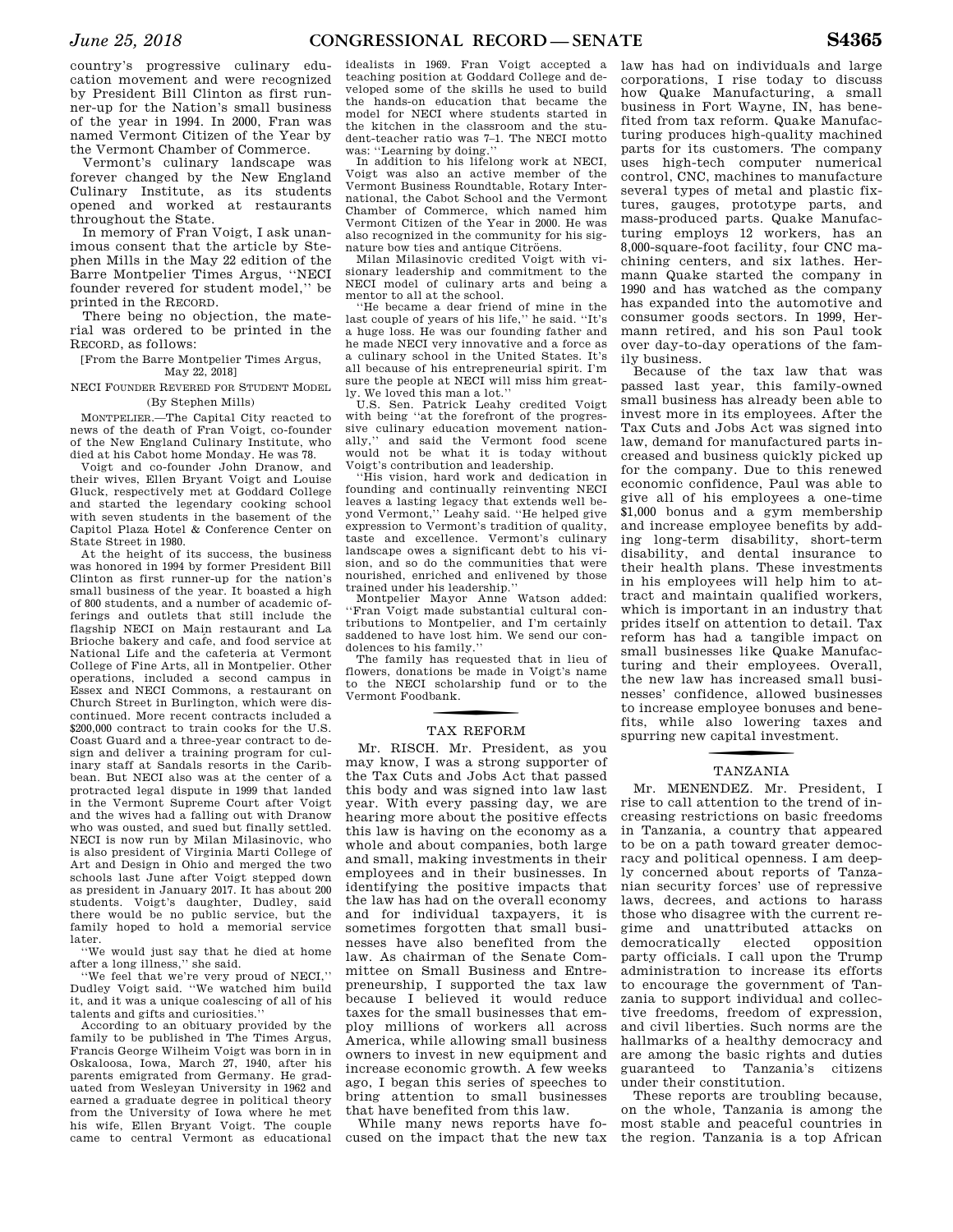contributor of personnel to international peacekeeping operations, and we honor the sacrifice of the Tanzanian people, who have lost nearly 50 peacekeepers during these vital missions, including 14 killed in the Democratic Republic of Congo. It is one of the leading African economies and had the sixth largest GDP in Africa, according to IMF data published in April.

U.S.-Tanzanian ties have, for many years, been cordial, and U.S. bilateral aid expanded significantly under the previous two U.S. administrations. The U.S. has had a robust development relationship with Tanzania, including investments in some of our premier development programs, such as Feed the Future, the Global Health Initiative, the Global Climate Change Initiative, Power Africa, the President's Emergency Plan for AIDS Relief— PEPFAR—and Trade Africa. Since 1962, Tanzania has hosted a Peace Corps program. In 2013, Tanzania also successfully completed a Millennium Challenge Corporation, MCC, funded Compact.

Upon taking office in October 2015, President John Pombe Magufuli pledged to stamp out public corruption and make his government accountable to ordinary citizens, and he has taken some steps to do so. He made an unannounced visit to the Ministry of Finance to see civil servants at work on his first day as President and redirected funds from Independence Day celebrations toward anticholera operations. He initiated corruption reviews of the Tanzanian Port Authority and Tanzanian Revenue authority, resulting in the dissolution of an ineffective board and purging of civil servant rolls of ''phantom staff.'' According to AfroBarometer surveys, the government's handling of corruption in public office has had a positive impact, reducing citizens' perceptions of institutional corruption in key public agencies.

By many measures, Tanzania is doing fairly well. My purpose is not to offer gratuitous criticisms of Tanzania or its people, but to register my strong concern that the progress of the last decade and a half in the areas of democracy and respect for civil liberties may be undergoing a reversal right before our eyes. Tanzania's success in advancing economically and politically is what makes the current political backsliding so troubling. I fear that while we are all rightly focused on the resolving the many crises on the continent and around the globe, the gradual downward spiral of respect for civil liberties in Tanzania is proceeding unnoticed, unremarked, and unchallenged by its friends and partners. As we address crises throughout the region and the world, we must also be mindful of the maintenance of strong democratic institutions, good governance, and accountability which ultimately secure resilient communities.

The Magufuli Presidency has been marked by three troubling trends.

First is the rise in recent years in the harassment of opposition political figures and restrictions on their activities. In September 2017, Tundu Lissu, a Member of Parliament—MP—and Parliamentary chief whip of the opposition Chadema party was shot by unknown assailants and seriously wounded. Lissu, who is also the president of the Tanganyika Law Society, is a fierce critic of President Magufuli and his government, but also a longstanding critic of corruption who may face hostility from many quarters. Lissu has often been arrested for his longstanding criticism of the government.

Other opposition Parliamentarians face police harassment. In late September 2017, police arrested a Chadema MP after a party event, and at least two other MPs complained that police were prohibiting meetings with constituents.

In February of this year, the U.S. Embassy released a statement of concern about the rise in politically related confrontations after reports of kidnapping and violence in Tanzania that resulted in the death of Daniel John, who was a leader of a local opposition party, and the injury of opposition supporter Reginald Mallya.

Second is closing media space. According to the 2017 World Press Freedom Index, published by Reporters Without Borders, RSF, Tanzania dropped 12 places between 2016 to 2017 to 83 out of 180. While this is the best score in east Africa, RSF stated that the climate for journalism ''has not improved since John Magufuli's election.'' Tanzania was ranked alongside Turkey, which indicates just how significantly Tanzania's democratic space has shrunk under the Magufuli regime. Newspapers have faced suspension or other sanction for coverage deemed critical of the government. In September 2017, the government banned the publication of two newspapers, in one case for 90 days and in another for 2 years, and 3 months after another publication was also shuttered for 2 years. In January 2018, the Committee to Protect Journalists reported that Tanzania's regulatory commission imposed fines on five television stations for ostensibly ''broadcasting seditious and unbalanced content.'' The stations were fined after reporting on human rights abuses by security personnel and unidentified assailants during a November 2017 ward by-election.

President Magufuli signed the controversial media services bill just a month into his tenure. The bill replaced independent media oversight mechanisms with a government-controlled one, and requires all journalists to get accreditation from a government-appointed board. This leaves them vulnerable to manipulation and undue pressure to provide coverage favorable to the state and majority party.

In April 2016, then-Information Minister Nape Nnauye ordered a halt to live broadcasts of Tanzania's Par-

liamentary proceedings, denying journalists the ability to report accurate information and denying the public the right to transparency from their government. In November, President Magufuli signed in to law the Media Service Act 2016, which, among other measures, requires media houses to ''broadcast or publish news or issues of national importance as the government may direct,'' effectively giving the government outsize influence in controlling media messaging. The government then moved to restrict online content when, in September 2017, Tanzania's National Assembly passed the Electronic and Postal Communications (Online Content) Regulations. The regulations empower the Tanzanian Communications Regulatory Authority to monitor and surveil online blogs and internet cafes and ban ''offensive, morally improper'' content. This restricts debate and has a chilling effect on the expression of views critical of government.

If there is any doubt as to whether the government seeks to control the media, we have only to look at what President Magufuli himself said in March 2017: ''I would like to tell media owners—be careful, watch it. If you think you have that kind of freedom, (it is) not to that extent.'' A day later, a rap musician was arrested after he released a song deemed insulting to the government. Magufuli's 2017 warning followed the late 2016 arrest of a founder of a corruption-reporting and whistle-blowing website, Jamii Forums, and a police demand that the site reveal its users' names. The website's cofounder was charged on several counts of obstructing justice and running an unregistered website.

These and other actions clearly demonstrate a disturbing deliberate government effort to censor the press and curtail the constitutionally guaranteed freedom of expression of Tanzania's citizens. I was pleased to see the announcement that the U.S. Agency for International Development or USAID, which supports good governance projects around the world, is funding a civil society and media-strengthening project that will work with media houses and radio stations in Dar es Salaam, Zanzibar, and other areas of the country. I am unconvinced, however, that this well justified effort alone will be adequate to address the broad range of worrying trends that I have outlined. I would welcome additional efforts of a similar nature by USAID and other organizations, such as the National Endowment for Democracy.

The third troubling trend is the closing space for civil society. In March, the President promised to crack down on anyone who participates in demonstrations deemed illegal by the government, vowing not to let his economic reforms be derailed by street protests. The reforms, some of which are not endorsed by the International Monetary Fund's most recent economic review, include reducing tax evasion,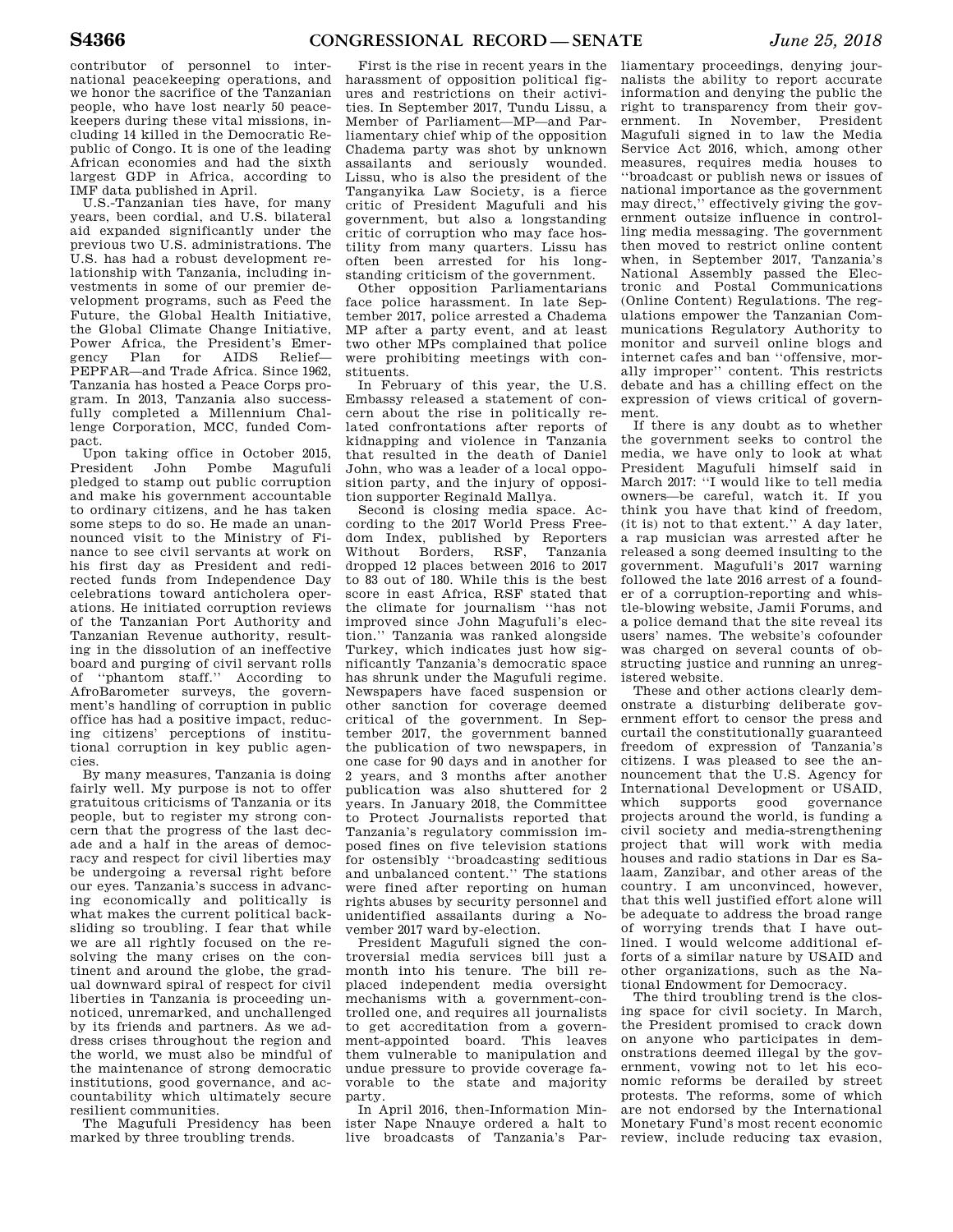halting copper concentrate exports, and banning imports of coal and gypsum. Prior to planned antigovernment demonstrations on April 26, a senior law enforcement official stated that ''Those who plan to demonstrate tomorrow will seriously suffer . . . they will be beaten like stray dogs.'' Because the Tanzanian authorities deployed a heavy police presence and threatened to use force, the protests failed to move forward.

Magufuli's repression extends to sexual orientation and HIV policies. Homosexuality is illegal in Tanzania, and homosexuals and transgender persons have repeatedly faced threatening comments by government officials, as well as police harassment. Under previous Tanzanian governments, the country's HIV policies called for dedicated outreach to key populations. Such efforts have been halted under Magufuli's government. In 2016, the government raided and closed drop-in centers and private clinics that provide services to those in the LGBTI community, sex workers, and people who use drugs. Several organizations reported that the crackdown has resulted in HIV-positive men failing to access their antiretroviral treatment, while others no longer access testing and preventive services.

Young women also find themselves under attack, for reasons which remain unclear. President Magufuli forcefully endorsed a law dating back to the 1960s that allows all state schools in Tanzania to ban young mothers from attending, saying in June 2017, ''As long as I am president . . . no pregnant student will be allowed to return to school . . . After getting pregnant, you are done.'' He said that young mothers could opt for vocational training or become entrepreneurs, but should not be permitted to pursue formal education in public schools. Critics say the ban lacks public support, is misogynistic, and breaks international human rights conventions. It also contradicts a promise set out in the ruling party's 2015 election manifesto, which pledged to allow pregnant school girls to continue with their studies. According to the Tanzania Bureau of Statistics, about 21 percent of Tanzanian girls aged 15 to 19 have given birth. This troubling pattern of discouraging women from completing their education inhibits Tanzania's potential for economic growth and undermines women's potential to contribute to Tanzania's workforce. It also is counter to Tanzania's commitments under the Convention on the Elimination of all Forms of Discrimination Against Women.

Finally, Tanzania has, for decades, hosted refugees from various conflicts and political crises in the conflict-afflicted and densely inhabited countries in the Great Lakes region of central Africa—some for extended periods—and has played a mediating role in attempts to resolve such crises. In 2014, Tanzania also naturalized a large num-

ber of long-term Burundian refugees. Instability in Burundi has led to hundreds of thousands of Burundians to seek refuge and safety in Tanzania. In fact, Tanzania very generously hosts 245,584 Burundian refugees and asylum seekers, more than any other country, according to the latest statistics from the U.N. High Commissioner for Refugees.

In July of 2017, however, President Magufuli ordered the suspension of the registration and naturalization of thousands of Burundian refugees. He said, ''It's not that I am expelling Burundian refugees. I am just advising them to voluntarily return home . . . I urge Burundians to remain in their country, I have been assured, the place is now calm.'' During the same month, the Commission of Inquiry on Burundi, deployed by the U.N. Human Rights Council, reported the ''persistence of serious human rights violations in a climate of widespread fear.'' Such violations included ''extrajudicial executions, acts of torture and other inhuman and degrading treatment, sexual and gender-based violence, arbitrary arrests and detention and enforced disappearances.'' With peace talks stalled in Burundi—and the May 2018 constitutional referendum accompanied by widespread violence and intimidation, including 15 killings—Tanzania risks pushing refugees back to unstable and unsafe communities.

The pattern of crackdowns on civil society, media, refugee, and public health providers under the Magufuli administration are contrary to the values that the United States has long supported both at home and abroad and are cause for concern. It is essential that the United States take a strong and proactive stance on these matters. Toward that end, I recommend that the administration take several actions.

Immediately nominate an ambassador to lead our diplomatic efforts to push back against the tide of antidemocratic actions. The post has been vacant for well over a year.

Conduct a review of assistance aimed at ensuring that the democracy, human rights and governance components of our bilateral assistance programs, which are an essential complement to sustainability in other areas of development that we support, are robustly funded and adequately address current challenges.

Increase assistance to build the capacity of civil society and media stakeholders in Tanzania.

Join with likeminded partners in the diplomatic community in Tanzania and in multilateral fora to jointly condemn President Magufuli's war on democratic freedoms and civil liberties and urge the Tanzanian Government to take concerted action to ensure that all political and civic rights guaranteed under the Tanzanian Constitution are fully respected.

It seems to me that, at the same time President Magufuli is waging a war against poor governance, there is

in fact another more pernicious effort being undertaken to roll back democratic freedoms and civil liberties. It is imperative that the United States, as a champion of democracy and freedom, raise its voice in support of Tanzanians who are pushing back against growing oppression. The Tanzanian Constitution states that ''the civic rights, duties and interests of every person and community shall be protected.'' Let us stand with those who are fighting to see that those guarantees are protected.

# f FAYETTEVILLE VETERAN AFFAIRS MEDICAL CENTER

Mr. BOOZMAN. Mr. President, I wish to highlight an incident that occurred in my home State of Arkansas that has negatively impacted veterans and their families. A former pathologist at the Fayetteville VA Medical Center was found to be impaired, was immediately removed from clinical care, and has since been terminated. A thorough independent review of all cases read by this pathologist is currently underway. This review will be handled by entities outside of the Fayetteville VA Medical Center to include other VA facilities and academic affiliates. At this time, a small percentage of cases have been found to be misdiagnosed. In total, 33,000 samples will be reviewed using a tiered risk prioritization.

In response, I have submitted an amendment cosponsored by the entire Arkansas, Missouri, and Oklahoma delegation. This amendment would require the Secretary of Veterans Affairs to submit to the congressional committees of jurisdiction a Departmental response plan that can be applied in Fayetteville and in all future incidents and for recommendations about changes necessary to prevent such incidents in the future.

I am very concerned with the procedures and policies that allowed this situation to occur. As the chairman of the Military Construction and Veterans Affairs Appropriations Subcommittee and member of the Senate VA Committee, I am intent on working with the VA to ensure that we enact policies and put in places procedures to prevent such misconduct in the future, both here in Fayetteville and around the country. It is clear that our veterans deserve the best care available, and it is our duty to ensure the Department of Veterans Affairs is providing that service. This is an issue that I will continue to monitor, and I urge my colleagues to do the same.

# f MESSAGES FROM THE PRESIDENT

Messages from the President of the United States were communicated to the Senate by Ms. Ridgway, one of his secretaries.

# f EXECUTIVE MESSAGES REFERRED

As in executive session the Presiding Officer laid before the Senate messages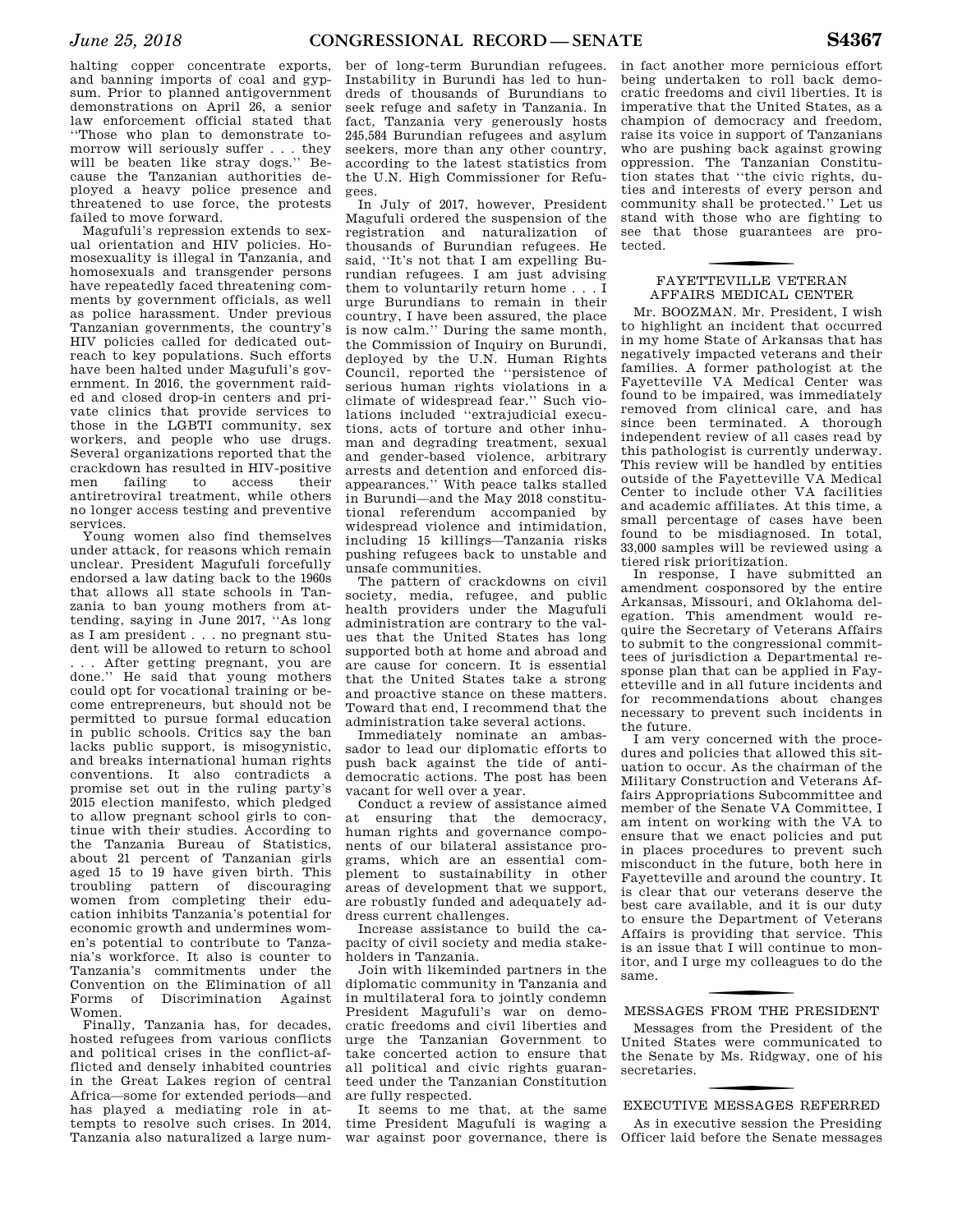from the President of the United States submitting sundry nominations which were referred to the appropriate committees.

(The messages received today are printed at the end of the Senate proceedings.)

### PRESIDENTIAL MESSAGES

REPORT ON THE CONTINUATION OF THE NATIONAL EMERGENCY<br>THAT WAS ORIGINALLY DE-THAT WAS ORIGINALLY DE-CLARED IN EXECUTIVE ORDER 13466 OF JUNE 26, 2008, WITH RE-SPECT TO NORTH KOREA, RE-CEIVED DURING ADJOURNMENT OF THE SENATE ON JUNE 22, 2018—PM 44

The PRESIDING OFFICER laid before the Senate the following message from the President of the United States, together with an accompanying report; which was referred to the Committee on Banking, Housing, and Urban Affairs:

### *To the Congress of the United States:*

Section 202(d) of the National Emergencies Act (50 U.S.C. 1622(d)) provides for the automatic termination of a national emergency unless, within 90 days before the anniversary date of its declaration, the President publishes in the *Federal Register* and transmits to the Congress a notice stating that the emergency is to continue in effect beyond the anniversary date. In accordance with this provision, I have sent to the *Federal Register* for publication the enclosed notice stating that the national emergency with respect to North Korea declared in Executive Order 13466 of June 26, 2008, expanded in scope in Executive Order 13551 of August 30, 2010, addressed further in Executive Order 13570 of April 18, 2011, further expanded in scope in Executive Order 13687 of January 2, 2015, and under which additional steps were taken in Executive Order 13722 of March 15, 2016, and Executive Order 13810 of September 20, 2017, is to continue in effect beyond June 26, 2018.

The existence and risk of proliferation of weapons-usable fissile material on the Korean Peninsula; the actions and policies of the Government of North Korea that destabilize the Korean Peninsula and imperil United States Armed Forces, allies, and trading partners in the region, including its pursuit of nuclear and missile programs; and other provocative, destabilizing, and repressive actions and policies of the Government of North Korea continue to constitute an unusual and extraordinary threat to the national security, foreign policy, and economy of the United States. For this reason, I have determined that it is necessary to continue the national emergency declared in Executive Order 13466 with respect to North Korea.

DONALD J. TRUMP. THE WHITE HOUSE, *June 22, 2018*. and for other purposes.

REPORT ON THE CONTINUATION OF THE NATIONAL EMERGENCY THAT WAS ORIGINALLY DE-CLARED IN EXECUTIVE ORDER 13219 OF JUNE 26, 2001, WITH RE-SPECT TO THE WESTERN BAL-KANS, RECEIVED DURING AD-JOURNMENT OF THE SENATE ON JUNE 22, 2018—PM 45

The PRESIDING OFFICER laid before the Senate the following message from the President of the United States, together with an accompanying report; which was referred to the Committee on Banking, Housing, and Urban Affairs:

### *To the Congress of the United States:*

Section 202(d) of the National Emergencies Act (50 U.S.C. 1622(d)) provides for the automatic termination of a national emergency unless, within 90 days before the anniversary date of its declaration, the President publishes in the *Federal Register* and transmits to the Congress a notice stating that the emergency is to continue in effect beyond the anniversary date. In accordance with this provision, I have sent to the *Federal Register* for publication the enclosed notice stating that the national emergency with respect to the Western Balkans that was declared in Executive Order 13219 of June 26, 2001, is to continue in effect beyond June 26, 2018.

The threat constituted by the actions of persons engaged in, or assisting, sponsoring, or supporting (i) extremist violence in the Republic of Macedonia and elsewhere in the Western Balkans region, or (ii) acts obstructing implementation of the Dayton Accords in Bosnia or United Nations Security Council Resolution 1244 of June 10, 1999, in Kosovo, has not been resolved. In addition, Executive Order 13219 was amended by Executive Order 13304 of May 28, 2003, to take additional steps with respect to acts obstructing implementation of the Ohrid Framework Agreement of 2001 relating to Macedonia.

The acts of extremist violence and obstructionist activity outlined in these Executive Orders are hostile to United States interests and continue to pose an unusual and extraordinary threat to the national security and foreign policy of the United States. For this reason, I have determined that it is necessary to continue the national emergency with respect to the Western Balkans.

> DONALD J. TRUMP. THE W HITE HOUSE, *June 22, 2018.*

# f MESSAGE FROM THE HOUSE

At 3:02 p.m., a message from the House of Representatives, delivered by Mrs. Cole, one of its reading clerks, announced that the House has passed the following bill, in which it requests the concurrence of the Senate:

H.R. 6. An act to provide for opioid use disorder prevention, recovery, and treatment,

The message also announced that the House agreed to the amendment of the Senate to the bill (H.R. 931) to require the Secretary of Health and Human Services to develop a voluntary registry to collect data on cancer incidence among firefighters.

The message further announced that the House agreed to the amendment of the Senate to the bill (H.R. 2229) to amend title 5, United States Code, to provide permanent authority for judicial review of certain Merit Systems Protection Board decisions relating to whistleblowers, and for other purposes.

# f MEASURES READ THE FIRST TIME The following bill was read the first

time: H.R. 6. An act to provide for opioid use dis-

order prevention, recovery, and treatment, and for other purposes.

# f REPORTS OF COMMITTEES

The following reports of committees were submitted:

By Mr. HATCH, from the Committee on Finance, without amendment:

S. 3120. An original bill to amend titles XVIII and XIX of the Social Security Act to help end addictions and lessen substance abuse disorders, and for other purposes (Rept. No. 115–284).

# f INTRODUCTION OF BILLS AND JOINT RESOLUTIONS

The following bills and joint resolutions were introduced, read the first and second times by unanimous consent, and referred as indicated:

By Mr. HATCH:

S. 3120. An original bill to amend titles XVIII and XIX of the Social Security Act to help end addictions and lessen substance abuse disorders, and for other purposes; from the Committee on Finance; placed on the calendar.

By Mr. PAUL:

S. 3121. A bill to amend the Federal Water Pollution Control Act, the Safe Drinking Water Act, and the Water Infrastructure Finance and Innovation Act of 2014 to require maximum open and free competition in procurement for projects receiving assistance under those Acts, and for other purposes; to the Committee on Environment and Public Works.

By Ms. CANTWELL (for herself and Mr. CASSIDY):

S. 3122. A bill to support coding education; to the Committee on Health, Education, Labor, and Pensions.

By Mr. BENNET:

S. 3123. A bill to create a more representative and accountable Congress by prohibiting partisan gerrymandering and ensuring that any redistricting of congressional district boundaries results in fair, effective, and accountable representation for all people; to the Committee on the Judiciary.

By Ms. HEITKAMP (for herself and Mr. TESTER):

S. 3124. A bill to amend the Higher Education Act of 1965 to provide for no accrual of interest on Federal Direct Loans for individuals employed in public service; to the Committee on Health, Education, Labor, and Pensions.

By Mr. ROUNDS:

S. 3125. A bill to modify the H–2B nonimmigrant returning worker exemption; to the Committee on the Judiciary.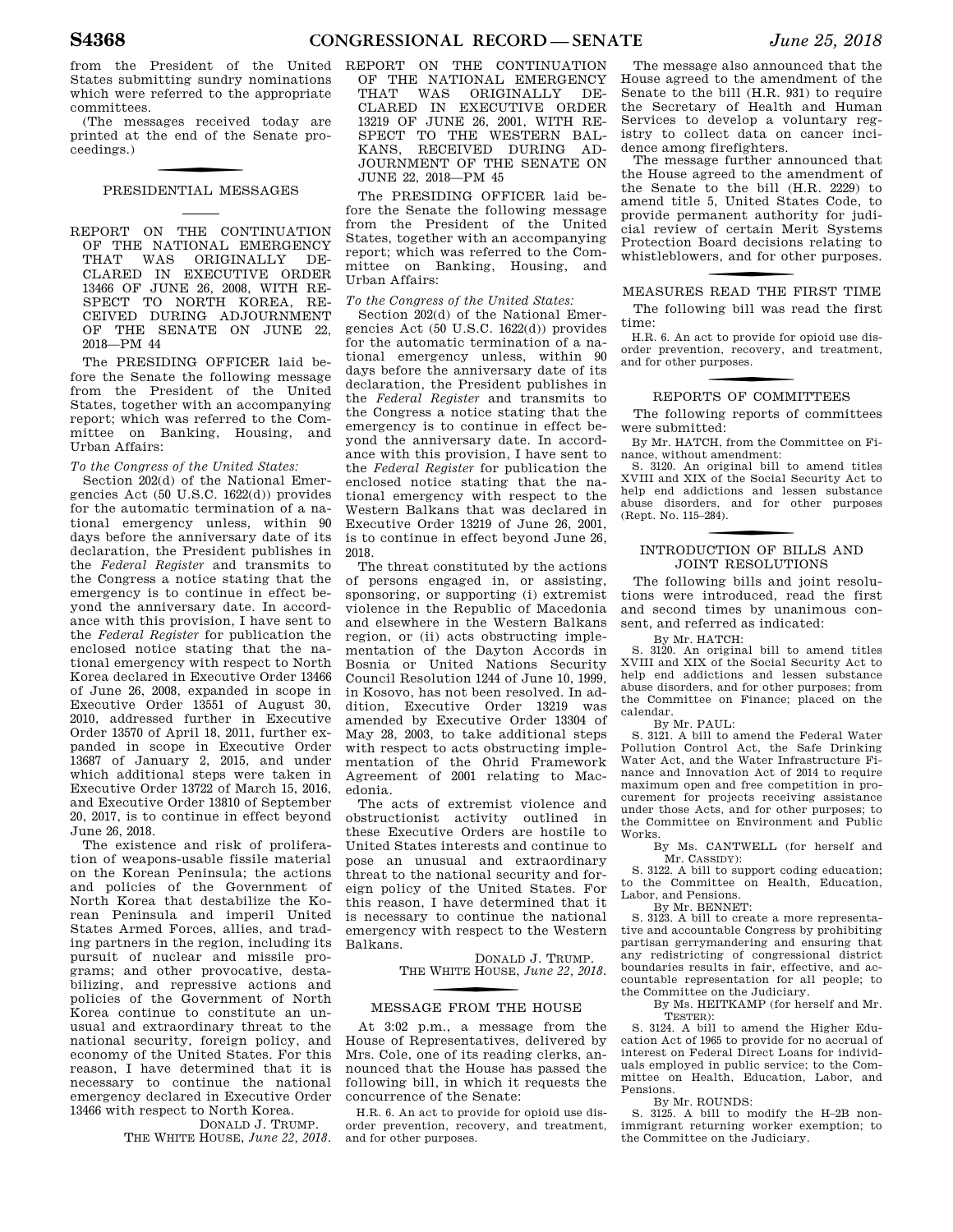### By Mr. WHITEHOUSE:

S. 3126. A bill to allow State manufacturing extension partnerships to award grants to small and medium sized manufacturers for the purpose of training new workers to replace departing experienced workers; to the Committee on Commerce, Science, and Transportation.

By Mrs. FEINSTEIN:

S. 3127. A bill to protect the right of the American public under the First Amendment to the Constitution of the United States to receive news and information from disparate sources by regulating the use of automated software programs intended to impersonate or replicate human activity on social media; to the Committee on Commerce, Science, and Transportation.

By Mr. KENNEDY: S. 3128. A bill to reauthorize the National Flood Insurance Program; to the Committee on Banking, Housing, and Urban Affairs. By Ms. HIRONO:

S. 3129. A bill to amend the Carl D. Perkins Career and Technical Education Act of 2006 in order to improve career and technical education, and for other purposes; to the Committee on Health, Education, Labor, and Pensions.

By Ms. WARREN (for herself, Mr. BOOZMAN, and Mr. TESTER):

S. 3130. A bill to amend title 38, United States Code, to provide for the disapproval of any course of education for purposes of the educational assistance programs of the Department of Veterans Affairs unless the educational institution providing the course permits individuals to attend or participate in courses pending payment by Department, and for other purposes; to the Committee on Veterans' Affairs.

By Ms. HARRIS (for herself, Mrs. FEIN-STEIN, Mr. BOOKER, Mr. MERKLEY, Mr. BLUMENTHAL, Ms. HIRONO, Ms. WAR-REN, Mr. VAN HOLLEN, Mr. UDALL, and Ms. CORTEZ MASTO):

S. 3131. A bill to amend the Fair Labor Standards Act of 1938 to provide increased labor law protections for agricultural workers, and for other purposes; to the Committee on Health, Education, Labor, and Pensions.

# SUBMISSION OF CONCURRENT AND SENATE RESOLUTIONS

The following concurrent resolutions and Senate resolutions were read, and referred (or acted upon), as indicated:

> By Mr. RUBIO (for himself, Mr. MENEN-DEZ, Mr. CRUZ, Mr. NELSON, Mr. PERDUE, Mr. KAINE, Mr. DURBIN, and Mr. LEE):

S. Res. 556. A resolution reaffirming the commitment of the United States to hold the Ortega regime accountable for acts of violence and human rights abuses perpetrated against the Nicaraguan people; to the Committee on Foreign Relations.

# f ADDITIONAL COSPONSORS

S. 339

At the request of Mr. NELSON, the name of the Senator from Colorado (Mr. BENNET) was added as a cosponsor of S. 339, a bill to amend title 10, United States Code, to repeal the requirement for reduction of survivor annuities under the Survivor Benefit Plan by veterans' dependency and indemnity compensation, and for other purposes.

### S. 384

At the request of Mr. BLUNT, the name of the Senator from Maryland

(Mr. VAN HOLLEN) was added as a cosponsor of S. 384, a bill to amend the Internal Revenue Code of 1986 to permanently extend the new markets tax credit, and for other purposes.

### S. 808

At the request of Mr. THUNE, the name of the Senator from Maine (Ms. COLLINS) was added as a cosponsor of S. 808, a bill to provide protections for certain sports medicine professionals who provide certain medical services in a secondary State.

### S. 868

At the request of Mr. ISAKSON, the name of the Senator from Illinois (Ms. DUCKWORTH) was added as a cosponsor of S. 868, a bill to amend the Employee Retirement Income Security Act of 1974 to require a lifetime income disclosure.

### S. 1109

At the request of Mr. MERKLEY, the name of the Senator from Ohio (Mr. BROWN) was added as a cosponsor of S. 1109, a bill to amend title VIII of the Public Health Service Act to extend advanced education nursing grants to support clinical nurse specialist programs, and for other purposes.

### S. 1112

At the request of Ms. HEITKAMP, the name of the Senator from Oregon (Mr. MERKLEY) was added as a cosponsor of S. 1112, a bill to support States in their work to save and sustain the health of mothers during pregnancy, childbirth, and in the postpartum period, to eliminate disparities in maternal health outcomes for pregnancy-related and pregnancy-associated deaths, to identify solutions to improve health care quality and health outcomes for mothers, and for other purposes.

### S. 1158

At the request of Mr. CARDIN, the name of the Senator from Arkansas (Mr. BOOZMAN) was added as a cosponsor of S. 1158, a bill to help prevent acts of genocide and other atrocity crimes, which threaten national and international security, by enhancing United States Government capacities to prevent, mitigate, and respond to such crises.

### S. 1338

At the request of Mr. CORNYN, the name of the Senator from Massachusetts (Ms. WARREN) was added as a cosponsor of S. 1338, a bill to award a Congressional Gold Medal to the United States Army Dust Off crews of the Vietnam War, collectively, in recognition of their extraordinary heroism and life-saving actions in Vietnam.

### S. 1351

At the request of Mr. GRASSLEY, the name of the Senator from Michigan (Ms. STABENOW) was added as a cosponsor of S. 1351, a bill to amend the Public Health Service Act with respect to the designation of general surgery shortage areas, and for other purposes. S. 1464

At the request of Mrs. FEINSTEIN, the

(Ms. BALDWIN) was added as a cosponsor of S. 1464, a bill to amend the Internal Revenue Code of 1986 to expand the exclusion for energy conservation subsidies provided by public utilities to include subsidies provided by public utilities and State and local governments for water conservation and storm water management.

### S. 1913

At the request of Mr. THUNE, the name of the Senator from New Mexico (Mr. UDALL) was added as a cosponsor of S. 1913, a bill to amend the Federal Crop Insurance Act and the Federal Agriculture Improvement and Reform Act of 1996 to make the native sod provisions applicable to the United States and to modify those provisions, and for other purposes.

### S. 2086

At the request of Mrs. SHAHEEN, the name of the Senator from New Jersey (Mr. MENENDEZ) was added as a cosponsor of S. 2086, a bill to amend the Federal Agriculture Improvement and Reform Act of 1996 to extend and modernize the sugar program, to extend and subsequently repeal the feedstock flexibility program for bioenergy producers, to extend and subsequently replace flexible marketing allotments for sugar, and for other purposes.

### S. 2497

At the request of Mr. RUBIO, the names of the Senator from Nevada (Ms. CORTEZ MASTO) and the Senator from Ohio (Mr. PORTMAN) were added as cosponsors of S. 2497, a bill to amend the Foreign Assistance Act of 1961 and the Arms Export Control Act to make improvements to certain defense and security assistance provisions and to authorize the appropriations of funds to Israel, and for other purposes.

### S. 2540

At the request of Ms. STABENOW, the name of the Senator from Alabama (Mr. JONES) was added as a cosponsor of S. 2540, a bill to provide predictability and certainty in the tax law, create jobs, and encourage investment.

### S. 2553

At the request of Ms. STABENOW, the names of the Senator from Ohio (Mr. PORTMAN) and the Senator from Indiana (Mr. DONNELLY) were added as cosponsors of S. 2553, a bill to amend title XVIII of the Social Security Act to prohibit health plans and pharmacy benefit managers from restricting pharmacies from informing individuals regarding the prices for certain drugs and biologicals.

### S. 2619

At the request of Ms. SMITH, the name of the Senator from Nevada (Ms. CORTEZ MASTO) was added as a cosponsor of S. 2619, a bill to amend the Farm Security and Rural Investment Act of 2002 to reauthorize energy programs through fiscal year 2023, and for other purposes.

### S. 2835

name of the Senator from Wisconsin name of the Senator from Alaska (Mr. At the request of Ms. COLLINS, the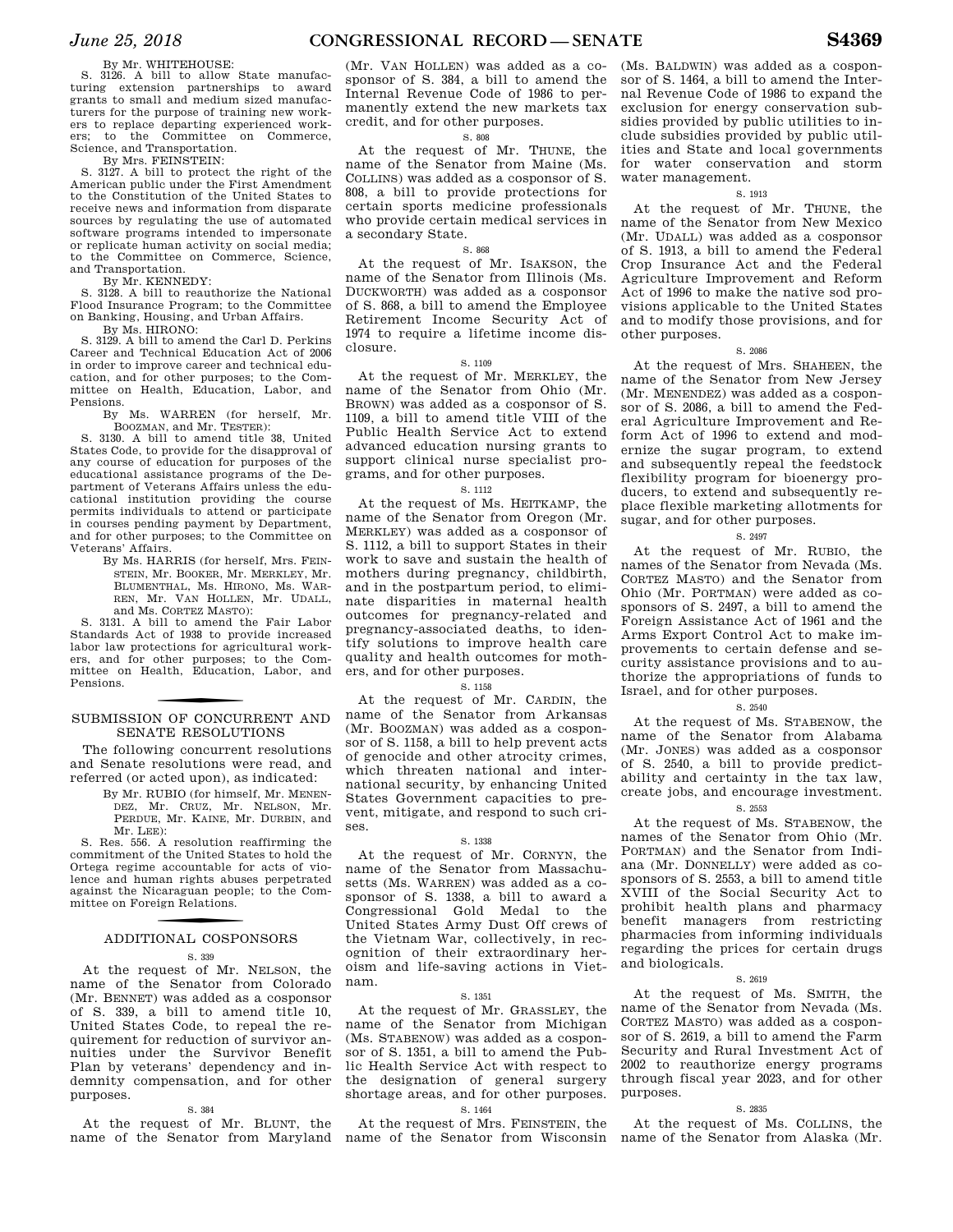SULLIVAN) was added as a cosponsor of S. 2835, a bill to require a study of the well-being of the newsprint and publishing industry in the United States, and for other purposes.

### S. 3029

At the request of Mr. BENNET, the names of the Senator from Minnesota (Ms. SMITH), the Senator from Massachusetts (Ms. WARREN), the Senator from Pennsylvania (Mr. CASEY) and the Senator from Wisconsin (Ms. BALDWIN) were added as cosponsors of S. 3029, a bill to revise and extend the Prematurity Research Expansion and Education for Mothers who deliver Infants Early Act (PREEMIE Act).

At the request of Mr. ALEXANDER, the name of the Senator from Maine (Ms. COLLINS) was added as a cosponsor of S. 3029, supra.

S. 3034

At the request of Mrs. GILLIBRAND, the name of the Senator from North Carolina (Mr. TILLIS) was added as a cosponsor of S. 3034, a bill to amend the Consolidated Farm and Rural Development Act to reauthorize the rural business investment program, and for other purposes.

S. 3040

At the request of Mr. SCOTT, the name of the Senator from Montana (Mr. TESTER) was added as a cosponsor of S. 3040, a bill to amend the Fair Credit Reporting Act to clarify Federal law with respect to reporting certain positive consumer credit information to consumer reporting agencies, and for other purposes.

### S. 3046

At the request of Ms. SMITH, the name of the Senator from Alaska (Ms. MURKOWSKI) was added as a cosponsor of S. 3046, a bill to allow the Secretary of Agriculture to enter into self-determination contracts with Indian Tribes and Tribal organizations to carry out supplemental nutrition assistance programs.

### S. 3093

At the request of Mr. TILLIS, the name of the Senator from South Dakota (Mr. ROUNDS) was added as a cosponsor of S. 3093, a bill to amend the Immigration and Nationality Act to address the protective custody of alien children accompanied by parents, and for other purposes.

### S. 3104

At the request of Mr. TESTER, the name of the Senator from Alaska (Ms. MURKOWSKI) was added as a cosponsor of S. 3104, a bill to amend the Rural Electrification Act of 1936 to expand substantially underserved trust area authority to all rural development programs of the Department of Agriculture.

### S. 3110

At the request of Ms. HIRONO, the name of the Senator from Hawaii (Mr. SCHATZ) was added as a cosponsor of S. 3110, a bill to support educational entities in fully implementing title IX and reducing and preventing sex discrimination in all areas of education.

### S. 3113

At the request of Ms. BALDWIN, the name of the Senator from Maine (Mr. KING) was added as a cosponsor of S. 3113, a bill to promote dairy product innovation, including in specialty cheese, and value-added dairy product development for the economic benefit of United States dairy farmers and their communities.

### S.J. RES. 8

At the request of Mr. UDALL, the name of the Senator from New York (Mr. SCHUMER) was added as a cosponsor of S.J. Res. 8, a joint resolution proposing an amendment to the Constitution of the United States relating to contributions and expenditures intended to affect elections.

AMENDMENT NO. 3039

At the request of Mr. TOOMEY, the name of the Senator from Kansas (Mr. ROBERTS) was added as a cosponsor of amendment No. 3039 intended to be proposed to H.R. 5895, a bill making appropriations for energy and water development and related agencies for the fiscal year ending September 30, 2019, and for other purposes.

# SUBMITTED RESOLUTIONS

SENATE RESOLUTION 556—RE-AFFIRMING THE COMMITMENT OF THE UNITED STATES TO HOLD THE ORTEGA REGIME AC-COUNTABLE FOR ACTS OF VIO-LENCE AND HUMAN RIGHTS ABUSES PERPETRATED AGAINST THE NICARAGUAN PEOPLE

Mr. RUBIO (for himself, Mr. MENEN-DEZ, Mr. CRUZ, Mr. NELSON, Mr. PERDUE, Mr. KAINE, Mr. DURBIN, and Mr. LEE) submitted the following resolution; which was referred to the Committee on Foreign Relations:

### S. RES. 556

Whereas, on April 19, 2018, protests began in Managua, Nicaragua as a result of changes made to the social security system by the Ortega regime that would have raised workers' contributions and cut retirees' pensions;

Whereas Transparency International's 2017 Corruption Perceptions Index ranks Nicaragua as tied for 151 of 180, the third worst ranking for a country in the Western Hemisphere, after Venezuela and Haiti;

Whereas numerous media outlets have reported on allegations regarding the involvement of Nicaraguan government officials in corruption, including misappropriating billions of dollars provided to Nicaragua by the Government of Venezuela;

Whereas, on April 23, 2018, tens of thousands of people—workers, students, farmers, and representatives of the private sectors demonstrated in Managua demanding an end to the repression, with some calling for the departure of the President of Nicaragua Daniel Ortega;

Whereas, on April 24, 2018, the United Nations called on the Government of Nicaragua to carry out ''prompt, thorough, independent and transparent investigations into these deaths,'' saying a number of the killings may have been ''unlawful'';

Whereas, on May 13, 2018, the Catholic Church organized a national dialogue between the protesters and the Government of Nicaragua;

Whereas, on May 17, 2018, the Executive Secretary of the Inter-American Commission on Human Rights of the Organization of American States, Paulo Abrão, arrived in Nicaragua to investigate the human rights violations that took place during the recent protests;

Whereas, on May 21, 2018, the Inter-American Commission on Human Rights of the Organization of American States issued a statement that described the excessive use of force by Nicaraguan security forces and armed irregular groups that resulted in ''dozens of persons killed and hundreds wounded; illegal and arbitrary detentions; practices of torture, cruel, inhuman and degrading treatment; censorship and attacks on the press; and other forms of intimidation'';

Whereas, on May 21, 2018, the Inter-American Commission on Human Rights of the Organization of American States ''emphatically condemn[ed] the deaths, attacks and arbitrary detentions of students, demonstrators, journalists and other citizens that have occurred in Nicaragua since the beginning of the protests'';

Whereas, on May 23, 2018, Cardinal Leopoldo Brenes declared that talks had been suspended between the Ortega regime, the opposition, and civil society;

Whereas, on May 29, 2018, Amnesty International released a report entitled ''Shoot to Kill: Nicaragua's Strategy to Repress Protest'', which documented the lethal use of weapons, specifically noting that gunshots fired by pro-government groups were aimed to kill and targeted specific individuals;

Whereas, on May 30, 2018, a peaceful ''Mother's Day protest'' turned deadly, with an estimated 16 people killed and 88 injured during clashes;

Whereas, on June 15, 2018, the National Dialogue resumed, resulting in a ceasefire agreement;

Whereas, the next day, on June 16, 2018, armed irregular groups killed 6 members of a family in an arson attack against their home and business;

Whereas, on June 18, 2018, the Department of State released a statement that affirmed, ''The United States condemns the ongoing government-sponsored violence and intimidation campaign in Nicaragua . . . We urge immediate and full implementation of the June 15 National Dialogue agreement on human rights.'';

Whereas the June 2018 statement released by the Department of State stated, ''We note the widespread call among Nicaraguans for early elections. The United States believes early elections represent a constructive way forward''; and

Whereas, as of June 18, 2018, there were at least 178 deaths and more than 1,000 people injured as a result of the protests, according to data from the Centro Nicaragu4ense de Derechos Humanos (Nicaraguan Center for Human Rights, or Cenidh): Now, therefore, be it

*Resolved,* That the Senate—

(1) condemns the violence perpetrated against the citizens of Nicaragua by the Ortega regime and affiliated armed irregular groups;

(2) calls on the Government of Nicaragua to end the repressive practices of its security forces and enact constitutional and legal reforms to better protect its citizens;

(3) supports efforts by the Inter-American Commission on Human Rights of the Organization of American States to conduct a credible, independent investigation into the killing of at least 178 protestors;

(4) encourages the Government of Nicaragua to commit to negotiations with representatives of the Catholic Church, civil society, student movement, private sector, and political opposition to bring about an end to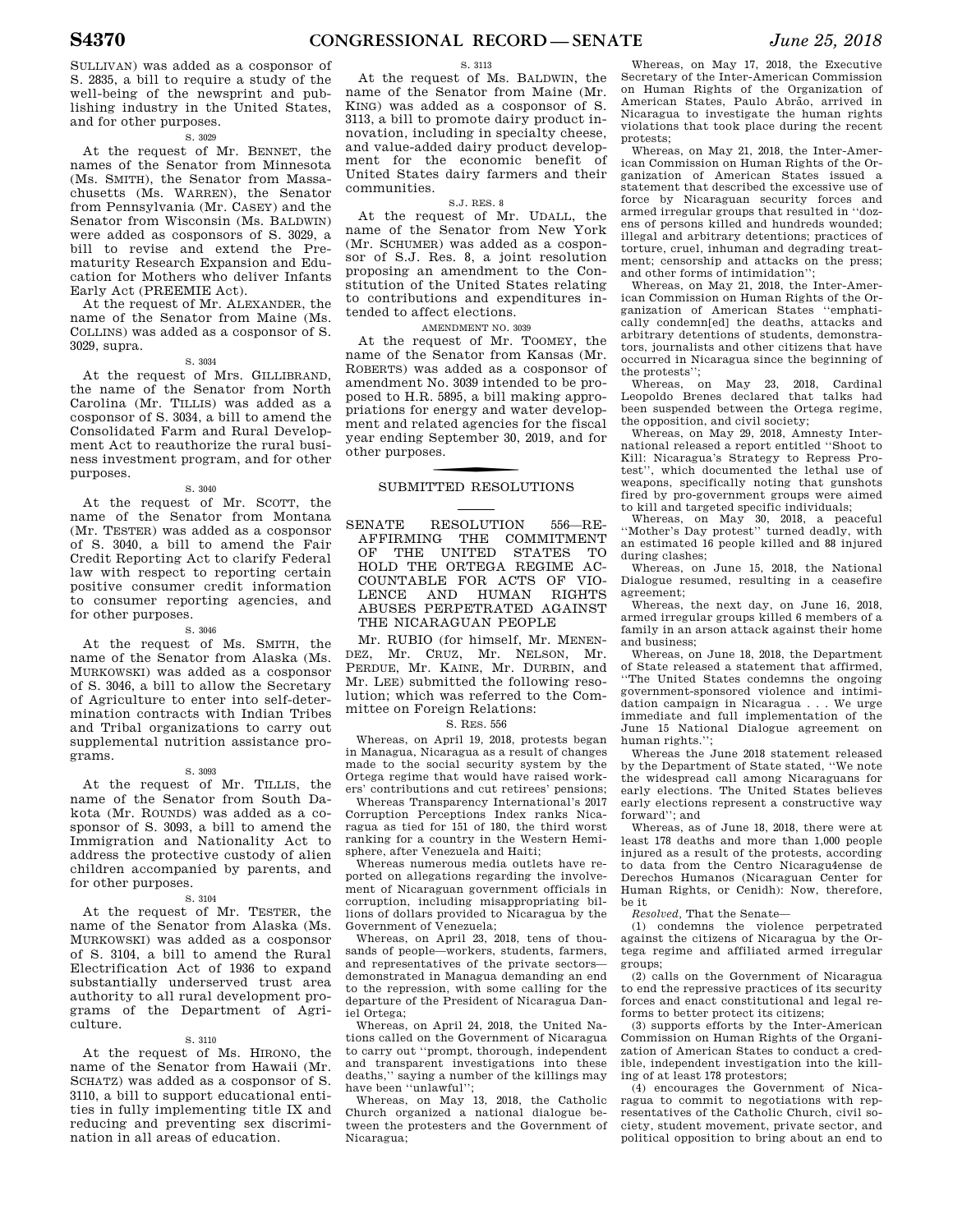the current political crisis, which should include a commitment to hold early elections that meet democratic standards and include international observation;

(5) urges the international community to denounce the human rights abuses and violence perpetrated against the Nicaraguan people by the Ortega regime; and

(6) calls on the President of the United States to exercise the authorities included in the Global Magnitsky Human Rights Accountability Act (subtitle F of title XII of Public Law 114–328; 22 U.S.C. 2656 note) to impose sanctions with respect to any person who—

(A) is responsible for extrajudicial killings, torture, or other gross violations of human rights in Nicaragua; or

(B) is responsible for or complicit in ordering, controlling, or otherwise directing acts of significant corruption in Nicaragua.

### f AMENDMENTS SUBMITTED AND PROPOSED

SA 3069. Ms. HARRIS submitted an amendment intended to be proposed by her to the bill H.R. 2, to provide for the reform and continuation of agricultural and other programs of the Department of Agriculture through fiscal year 2023, and for other purposes; which was ordered to lie on the table.

SA 3070. Ms. SMITH (for herself, Ms. MUR-KOWSKI, and Mr. UDALL) submitted an amendment intended to be proposed by her to the bill H.R. 2, supra; which was ordered to lie on the table.

SA 3071. Ms. SMITH submitted an amendment intended to be proposed by her to the bill H.R. 2, supra; which was ordered to lie on the table.

SA 3072. Mr. CORNYN (for himself and Mr. JONES) submitted an amendment intended to be proposed by him to the bill H.R. 2, supra; which was ordered to lie on the table.

SA 3073. Mr. CORNYN (for himself and Mr. JONES) submitted an amendment intended to be proposed by him to the bill H.R. 2, supra; which was ordered to lie on the table.

SA 3074. Mr. LEE (for himself, Mr. BOOKER, and Ms. HASSAN) submitted an amendment intended to be proposed by him to the bill H.R. 2, supra; which was ordered to lie on the table.

SA 3075. Mr. SANDERS submitted an amendment intended to be proposed by him to the bill H.R. 2, supra; which was ordered to lie on the table.

SA 3076. Mr. SANDERS submitted an amendment intended to be proposed by him to the bill H.R. 2, supra; which was ordered to lie on the table.

SA 3077. Mr. SANDERS submitted an amendment intended to be proposed by him to the bill H.R. 2, supra; which was ordered to lie on the table.

SA 3078. Mr. SANDERS submitted an amendment intended to be proposed by him to the bill H.R. 2, supra; which was ordered to lie on the table.

SA 3079. Mr. SANDERS submitted an amendment intended to be proposed by him to the bill H.R. 2, supra; which was ordered to lie on the table.

SA 3080. Mr. SANDERS submitted an amendment intended to be proposed by him to the bill H.R. 2, supra; which was ordered to lie on the table.

SA 3081. Mr. JONES (for himself and Mr. SCOTT) submitted an amendment intended to be proposed by him to the bill H.R. 2, supra; which was ordered to lie on the table.

SA 3082. Ms. SMITH (for herself, Mr. DON-NELLY, and Mr. SULLIVAN) submitted an amendment intended to be proposed by her to the bill H.R. 2, supra; which was ordered to lie on the table.

SA 3083. Mr. PETERS (for himself and Mrs. CAPITO) submitted an amendment intended to be proposed by him to the bill H.R. 2, supra; which was ordered to lie on the table.

SA 3084. Ms. HEITKAMP submitted an amendment intended to be proposed by her to the bill H.R. 2, supra; which was ordered to lie on the table.

# TEXT OF AMENDMENTS

**SA 3069.** Ms. HARRIS submitted an amendment intended to be proposed by her to the bill H.R. 2, to provide for the reform and continuation of agricultural and other programs of the Department of Agriculture through fiscal year 2023, and for other purposes; which was ordered to lie on the table; as follows:

At the appropriate place, insert the following:

### SEC. **RACKING CASES OF COCCIDIOI-DOMYCOSIS.**

(a) REGISTRY.—

(1) IN GENERAL.—The Secretary of Health and Human Services (referred to in this section as the ''Secretary''), acting through the Centers for Disease Control and Prevention and in consultation with the Secretary of Agriculture, shall establish a registry for reports of cases of coccidioidomycosis.

(2) GRANT PROGRAM.—The Secretary shall award grants to States and State and local departments of health for the purpose of supporting the surveillance of cases of coccidioidomycosis within the applicable State, and the reporting of any such cases to the registry established under paragraph (1).

(3) YEAR OF DIAGNOSIS.—In listing cases of coccidioidomycosis in the registry established under paragraph (1), the Secretary shall attribute each case to the year in which it was diagnosed.

(b) PROTOCOLS AND GUIDELINES.—The Secretary, in consultation with the Secretary of Agriculture, shall make publicly available any protocols and guidelines developed by the Department of Agriculture, the National Institutes of Health, the Centers for Disease Control and Prevention, or appropriate professional health care organizations, for purposes of educating health care providers, farmers, and other agricultural workers regarding the most recent scientific and medical information on the etiology, transmission, diagnosis, surveillance, and treatment of coccidioidomycosis.

(c) AUTHORIZATION OF APPROPRIATIONS.— There are authorized to be appropriated such sums as may be necessary to carry out this section.

**SA 3070.** Ms. SMITH (for herself, Ms. MURKOWSKI, and Mr. UDALL) submitted an amendment intended to be proposed by her to the bill H.R. 2, to provide for the reform and continuation of agricultural and other programs of the Department of Agriculture through fiscal year 2023, and for other purposes; which was ordered to lie on the table; as follows:

At the end of subtitle E of title XII, insert the following:

### **SEC. 12512. SELF-DETERMINATION FOR SNAP.**

Title I of the Indian Self-Determination Act (25 U.S.C. 5321 et seq.) is amended by adding at the end the following:

### **''SEC. 112. SELF-DETERMINATION FOR SNAP.**

''(a) AGRICULTURE SELF-DETERMINATION AU-THORIZED.—The Secretary of Agriculture shall enter into self-determination contracts, in accordance with subsection (b), with Indian tribes and tribal organizations, upon the request of any Indian tribe by tribal resolution, to plan, conduct, and administer any function, service, or activity of a supplemental nutrition assistance program established under the Food and Nutrition Act of 2008 (7 U.S.C. 2011 et seq.) for the Indian tribe.

''(b) SELF-DETERMINATION CONTRACT.—A self-determination contract entered into under subsection (a) shall have the same terms and conditions, and be subject to the same procedures, regulations, and requirements, as a self-determination contract entered into under section 102, except that the Secretary of Agriculture and the Department of Agriculture shall be the appropriate Secretary and agency for purposes of a selfdetermination contract under this section.

'(c) TECHNICAL ASSISTANCE.—The Office of Self-Governance of the Bureau of Indian Affairs shall provide technical assistance regarding the self-determination contracts authorized under this section to the Secretary of Agriculture, and to Indian tribes and tribal organizations who request such assistance.''.

**SA 3071.** Ms. SMITH submitted an amendment intended to be proposed by her to the bill H.R. 2, to provide for the reform and continuation of agricultural and other programs of the Department of Agriculture through fiscal year 2023, and for other purposes; which was ordered to lie on the table; as follows:

In section 2204, strike paragraph (1)(B) and insert the following:

(B) in paragraph (1), by inserting ''to the maximum extent practicable,'' before ''enroll''; and

**SA 3072.** Mr. CORNYN (for himself and Mr. JONES) submitted an amendment intended to be proposed by him to the bill H.R. 2, to provide for the reform and continuation of agricultural and other programs of the Department of Agriculture through fiscal year 2023, and for other purposes; which was ordered to lie on the table; as follows:

At the end of subtitle B of title I, add the following:<br>SEC. 12 . COTTON CLASSIFICATION SERVICES.

**SEC. 12**<sub>ll</sub>. **COTTON CLASSIFICATION SERVICES.**<br>
Section 3a of the Act entitled "An Act Authorizing the Secretary of Agriculture to collect and publish statistics of the grade and staple length of cotton'', approved March 3, 1927 (7 U.S.C. 473a) is amended—

(1) by redesignating subsection (g) as subsection (h); and

(2) by inserting after subsection (f) the following:

''(g) HIRING AUTHORITY.—Notwithstanding any other provision of law, an employee hired to provide cotton classification services under this section may—

''(1) work not more than 240 calendar days in a service year; and

 $(2)$  be rehired noncompetitively each year in the same or a successor position if that employee meets performance and conduct expectations, as determined by the Secretary.''.

**SA 3073.** Mr. CORNYN (for himself and Mr. JONES) submitted an amendment intended to be proposed by him to the bill H.R. 2, to provide for the reform and continuation of agricultural and other programs of the Department of Agriculture through fiscal year 2023, and for other purposes; which was ordered to lie on the table; as follows: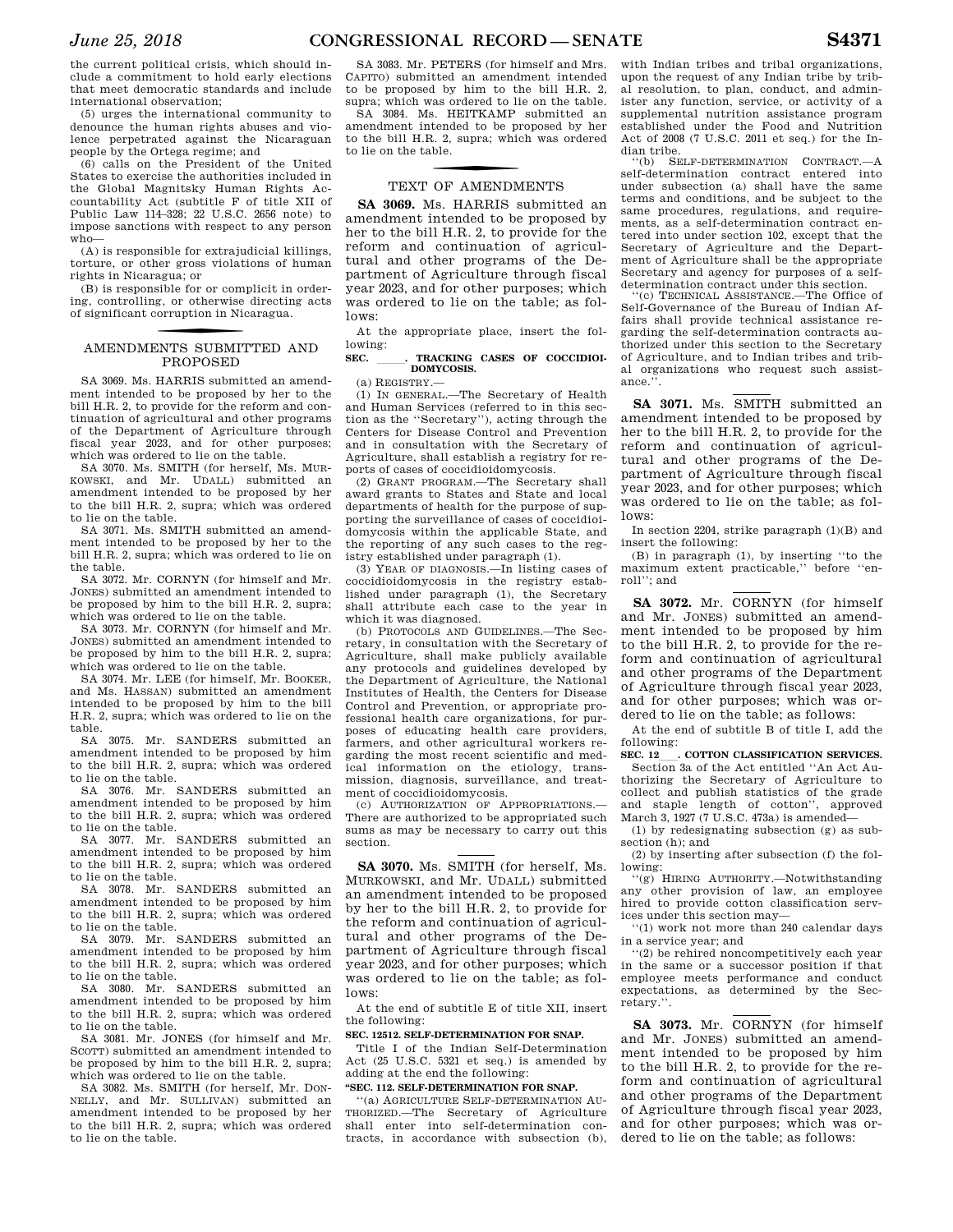At the end of subtitle B of title I, add the following:

**SEC. 12\_\_\_. UPLAND COTTON.**<br>
(a) LOAN RATES FOR NONRECOURSE MAR-KETING ASSISTANCE LOANS.—Section 1202 of the Agricultural Act of 2014 (7 U.S.C. 9032) is amended—

(1) in subsection (a)—

(A) in paragraph (6), by striking ''In the case'' and inserting ''Subject to subsection (d), in the case''; and

(B) in paragraph (7), by striking ''\$0.7977'' and inserting ''\$0.95''; and

(2) by adding at the end the following:

''(d) UPLAND COTTON.—The loan rate determined under subsection  $(a)(6)$  shall not equal less than an amount equal to 98 percent of the loan rate for base quality of upland cotton that was applied the preceding year.<sup>'</sup>

(b) SPECIAL COMPETITIVE PROVISIONS FOR EXTRA LONG STAPLE COTTON.—Section 1208(b)(2) of the Agricultural Act of 2014 (7 U.S.C. 9038(b)(2)) is amended by striking ''134'' and inserting ''113''.

**SA 3074.** Mr. LEE (for himself, Mr. BOOKER, and Ms. HASSAN) submitted an amendment intended to be proposed by him to the bill H.R. 2, to provide for the reform and continuation of agricultural and other programs of the Department of Agriculture through fiscal year 2023, and for other purposes; which was ordered to lie on the table; as follows:

At the appropriate place, add the following:

### SEC. \_\_\_\_\_. OPPORTUNITIES FOR FAIRNESS IN **FARMING.**

(a) SHORT TITLE.—This section may be cited as the ''Opportunities for Fairness in Farming Act of 2018''.

(b) FINDINGS.—Congress finds that—

(1) the generic programs to promote and provide research and information for an agricultural commodity (commonly known as ''checkoff programs'') are intended to increase demand for all of that agricultural commodity and benefit all assessed producers of that agricultural commodity;

(2) although the laws establishing checkoff programs broadly prohibit the use of funds in any manner for the purpose of influencing legislation or government action, checkoff programs have repeatedly been shown to use funds to influence policy directly or by partnering with organizations that lobby;

(3) the unlawful use of checkoff programs funds benefits some agricultural producers while harming many others;

(4) to more effectively prevent Boards from using funds for unlawful purposes, strict separation of engagement between the Boards and policy entities is necessary;

(5) conflicts of interest in the checkoff programs allow special interests to use checkoff program funds for the benefit of some assessed agricultural producers at the expense of many others;

(6) prohibiting conflicts of interest in checkoff programs is necessary to ensure the proper and lawful operation of the checkoff programs;

(7) checkoff programs are designed to promote agricultural commodities, not to damage other types of agricultural commodities through anticompetitive conduct or otherwise;

(8) prohibiting anticompetitive and similar conduct is necessary to ensure proper and lawful operation of checkoff programs;

(9) lack of transparency in checkoff programs enables abuses to occur and conceals abuses from being discovered; and

(10) requiring transparency in the expenditure of checkoff program funds is necessary to prevent and uncover abuses in checkoff programs.

(c) DEFINITIONS.—In this section:

(1) BOARD.—The term ''Board'' means a board, committee, or similar entity established to carry out a checkoff program or an order issued by the Secretary under a checkoff program.

(2) CHECKOFF PROGRAM.—The term ''checkoff program'' means a program to promote and provide research and information for a particular agricultural commodity without reference to specific producers or brands, including a program carried out under any of the following:

(A) The Cotton Research and Promotion Act (7 U.S.C. 2101 et seq.).

(B) The Potato Research and Promotion Act (7 U.S.C. 2611 et seq.).

(C) The Egg Research and Consumer Information Act (7 U.S.C. 2701 et seq.).

(D) The Beef Research and Information Act (7 U.S.C. 2901 et seq.).

(E) The Wheat and Wheat Foods Research and Nutrition Education Act (7 U.S.C. 3401 et seq.).

(F) The Floral Research and Consumer Information Act (7 U.S.C. 4301 et seq.).

(G) Subtitle B of the Dairy Production Stabilization Act of 1983 (7 U.S.C. 4501 et seq.).

(H) The Honey Research, Promotion, and Consumer Information Act (7 U.S.C. 4601 et seq.).

(I) The Pork Promotion, Research, and Consumer Information Act of 1985 (7 U.S.C. 4801 et seq.).

(J) The Watermelon Research and Promotion Act (7 U.S.C. 4901 et seq.).

(K) The Pecan Promotion and Research Act of 1990 (7 U.S.C. 6001 et seq.).

(L) The Mushroom Promotion, Research, and Consumer Information Act of 1990 (7 U.S.C. 6101 et seq.).

(M) The Lime Research, Promotion, and Consumer Information Act of 1990 (7 U.S.C. 6201 et seq.).

(N) The Soybean Promotion, Research, and Consumer Information Act (7 U.S.C. 6301 et seq.).

(O) The Fluid Milk Promotion Act of 1990 (7 U.S.C. 6401 et seq.).

(P) The Fresh Cut Flowers and Fresh Cut Greens Promotion and Information Act of 1993 (7 U.S.C. 6801 et seq.).

(Q) The Sheep Promotion, Research, and Information Act of 1994 (7 U.S.C. 7101 et seq.).

(R) Section 501 of the Federal Agriculture Improvement and Reform Act of 1996 (7 U.S.C. 7401).

(S) The Commodity Promotion, Research, and Information Act of 1996 (7 U.S.C. 7411 et seq.).

(T) The Canola and Rapeseed Research, Promotion, and Consumer Information Act (7 U.S.C. 7441 et seq.).

(U) The National Kiwifruit Research, Promotion, and Consumer Information Act (7 U.S.C. 7461 et seq.).

(V) The Popcorn Promotion, Research, and Consumer Information Act (7 U.S.C. 7481 et seq.).

(W) The Hass Avocado Promotion, Research, and Information Act of 2000 (7 U.S.C. 7801 et seq.).

(3) CONFLICT OF INTEREST.—The term ''conflict of interest'' means a direct or indirect financial interest in a person or entity that performs a service for, or enters into a contract or agreement with, a Board for anything of economic value.

(4) SECRETARY.—The term ''Secretary'' means the Secretary of Agriculture.

(d) REQUIREMENTS OF CHECKOFF PRO-GRAMS.—

(1) PROHIBITIONS.—

(A) INFLUENCING GOVERNMENT POLICY OR AC-TION.—

(i) IN GENERAL.—A Board shall not enter into any contract or agreement to carry out checkoff program activities with a party that engages in activities for the purpose of influencing any government policy or action that relates to agriculture.

(ii) SAVINGS CLAUSE.—Nothing in clause (i) prohibits a contract or agreement entered into between a Board and an institution of higher education for the purpose of research, extension, or education.

(B) CONFLICT OF INTEREST.—A Board shall not engage in, and shall prohibit the employees and agents of the Board, acting in their official capacity, from engaging in, any act that may involve a conflict of interest.

(C) OTHER PROHIBITIONS.—A Board shall not engage in, and shall prohibit the employees and agents of the Board, acting in their official capacity, from engaging in—

(i) any anticompetitive activity;

(ii) any unfair or deceptive act or practice; or

(iii) any act that may be disparaging to, or in any way negatively portray, another agricultural commodity or product.

(2) AUTHORITY TO ENTER INTO CONTRACTS.— Notwithstanding any other provision of law, on approval of the Secretary, a Board may enter directly into contracts and agreements to carry out generic promotion, research, or other activities authorized by law.

(3) PRODUCTION OF RECORDS.—

(A) IN GENERAL.—Each contract or agreement of a checkoff program shall provide that the entity that enters into the contract or agreement shall produce to the Board accurate records that account for all funds received under the contract or agreement, including any goods or services provided or costs incurred in connection with the contract or agreement.

(B) MAINTENANCE OF RECORDS.—A Board shall maintain any records received under subparagraph (A).

(4) PUBLICATION OF BUDGETS AND DISBURSE-MENTS.—

(A) IN GENERAL.—The Board shall publish and make available for public inspection all budgets and disbursements of funds entrusted to the Board that are approved by the Secretary, immediately on approval by the Secretary.

(B) REQUIRED DISCLOSURES.—In carrying out subparagraph (A), the Board shall disclose—

(i) the amount of the disbursement;

(ii) the purpose of the disbursement, including the activities to be funded by the disbursement;

(iii) the identity of the recipient of the disbursement; and

(iv) the identity of any other parties that may receive the disbursed funds, including any contracts or subcontractors of the recipient of the disbursement.

 $(5)$  AUDITS.

(A) PERIODIC AUDITS BY INSPECTOR GENERAL OF USDA.—

(i) IN GENERAL.—Not later than 2 years after the date of enactment of this Act, and not less frequently than every 5 years thereafter, the Inspector General of the Department of Agriculture shall conduct an audit to determine the compliance of each checkoff program with this section during the period of time covered by the audit.

(ii) REVIEW OF RECORDS.—An audit conducted under clause (i) shall include a review of any records produced to the Board under paragraph (3)(A).

(iii) SUBMISSION OF REPORTS.—On completion of each audit under clause (i), the Inspector General of the Department of Agriculture shall—

(I) prepare a report describing the audit; and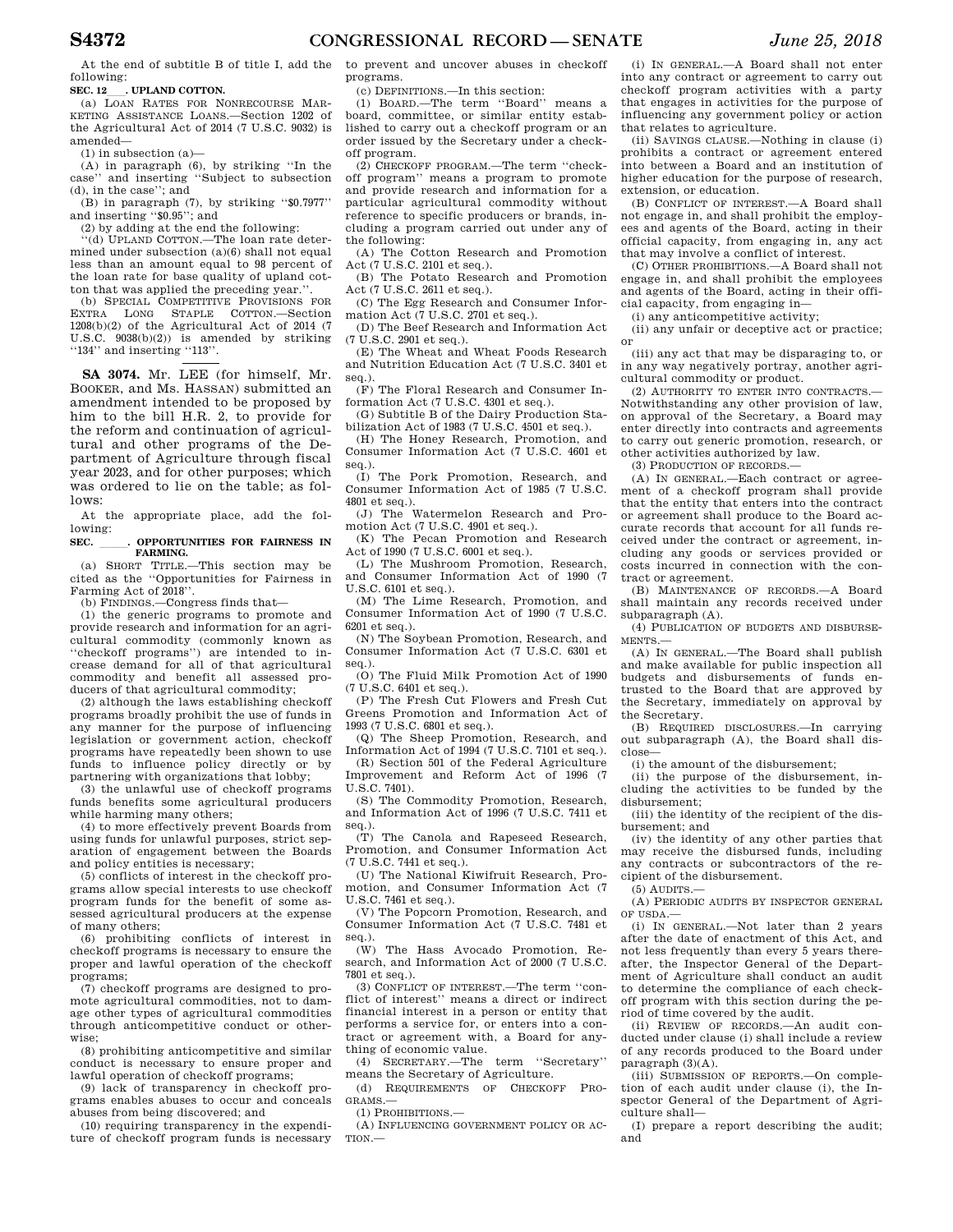(II) submit the report described in subclause (I) to—

(aa) the appropriate committees of Congress, including the Subcommittee on Anti-Competition Policy and Consumer Rights of the Committee on the Judiciary of the Senate; and

(bb) the Comptroller General of the United States.

(B) AUDIT BY COMPTROLLER GENERAL.

(i) IN GENERAL.—Not earlier than 3 years, and not later than 5 years, after the date of enactment of this Act, the Comptroller General of the United States shall—

(I) conduct an audit to assess—

(aa) the status of actions taken for each checkoff program to ensure compliance with this section; and

(bb) the extent to which actions described in item (aa) have improved the integrity of a checkoff program; and

(II) prepare a report describing the audit conducted under subclause (I), including any recommendations for—

(aa) strengthening the effect of actions described in subclause (I)(aa); and

(bb) improving Federal legislation relating to checkoff programs.

(ii) CONSIDERATION OF INSPECTOR GENERAL REPORTS.—The Comptroller General of the United States shall consider reports described in subparagraph (A)(iii) in preparing any recommendations in the report under clause (i)(II).

(e) SEVERABILITY.—If any provision of this section or the application of such provision to any person or circumstance is held to be unconstitutional, the remainder of this section, and the application of the provision to any other person or circumstance, shall not be affected.

**SA 3075.** Mr. SANDERS submitted an amendment intended to be proposed by him to the bill H.R. 2, to provide for the reform and continuation of agricultural and other programs of the Department of Agriculture through fiscal year 2023, and for other purposes; which was ordered to lie on the table; as follows:

After section 4112, insert the following:

**SEC. 4113. PARTICIPATION OF PUERTO RICO AND AMERICAN SAMOA IN SUPPLE-MENTAL NUTRITION ASSISTANCE PROGRAM.** 

(a) IN GENERAL.—

(1) DEFINITIONS.—Section 3 of the Food and Nutrition Act of 2008 (7 U.S.C. 2012) is amended—

(A) in subsection (r), by inserting ''the Commonwealth of Puerto Rico, American Samoa,'' after ''Guam,''; and

(B) in subsection (u)(3), by inserting ''the Commonwealth of Puerto Rico, American Samoa,'' after ''Guam,''.

(2) ELIGIBLE HOUSEHOLDS.—Section 5 of the Food and Nutrition Act of 2008 (7 U.S.C. 2014) is amended—

(A) in subsection (b), in the first sentence, by inserting ''the Commonwealth of Puerto Rico, American Samoa,'' after ''Guam,'';

(B) in subsection  $(c)(1)$ , by striking "and Guam,'' and inserting ''Guam, the Commonwealth of Puerto Rico, and American Samoa,''; and

(C) in subsection (e)—

(i) in paragraph (1)(A), by inserting ''the Commonwealth of Puerto Rico, American Samoa,'' after ''Hawaii,'' each place it appears; and

(ii) in paragraph (6)(B), by inserting ''the Commonwealth of Puerto Rico, American Samoa,'' after ''Guam,''.

(3) EFFECTIVE DATE.—

(A) IN GENERAL.—The amendments made by this subsection shall be effective with respect to the Commonwealth of Puerto Rico or American Samoa, as applicable, on the date described in subparagraph (B) if the Secretary submits to Congress a certification under subsection (f)(3) of section 19 of the Food and Nutrition Act of 2008 (7 U.S.C. 2028).

(B) DATE DESCRIBED.—The date referred to in subparagraph (A) is, with respect to the Commonwealth of Puerto Rico or American Samoa, the date established by the Commonwealth of Puerto Rico or American Samoa, respectively, in the applicable plan of operation submitted to the Secretary under subsection (f)(1)(A) of section 19 of the Food and Nutrition Act of 2008 (7 U.S.C. 2028).

(b) TRANSITION OF PUERTO RICO AND AMER-ICAN SAMOA TO SUPPLEMENTAL NUTRITION AS-SISTANCE PROGRAM.—Section 19 of the Food and Nutrition Act of 2008 (7 U.S.C. 2028) is amended by adding at the end the following:

(f) TRANSITION OF PUERTO RICO AND AMER-ICAN SAMOA TO SUPPLEMENTAL NUTRITION AS-SISTANCE PROGRAM.—

''(1) SUBMISSION OF PLAN BY PUERTO RICO AND AMERICAN SAMOA.—

''(A) SUBMISSION AND REVIEW OF PLAN OF OPERATION.—If a State agency is designated by a governmental entity and submits to the Secretary a request to participate in the supplemental nutrition assistance program and a plan of operation under section 11 (including a date on which the governmental entity will begin to participate in the supplemental nutrition assistance program), the Secretary shall determine whether that governmental entity and State agency satisfy the requirements that would apply under this Act for approval of that plan if the governmental entity were 1 of the several States.

''(B) DETERMINATION BY SECRETARY.—

''(i) APPROVAL.—The Secretary shall approve a plan of operation under subparagraph (A) if the governmental entity and State agency satisfy the requirements described in that subparagraph.

''(ii) DISAPPROVAL.—If the Secretary does not approve a plan of operation under subparagraph (A), the Secretary shall provide to the governmental entity a statement that describes each requirement that is not satisfied by the plan.

''(2) APPROVAL OF RETAIL FOOD STORES.—If the Secretary approves a plan of operation under paragraph (1)(B)(i), the Secretary shall accept from retail food stores located in the applicable governmental entity applications under section 9 for approval to participate in the supplemental nutrition assistance program.

''(3) SUBMISSION OF CERTIFICATION TO CON-GRESS.—The Secretary shall submit to Congress a certification that a governmental entity qualifies to participate in the supplemental nutrition assistance program as if the governmental entity were a State if the Secretary—

''(A) approves the plan of operation under paragraph  $(1)(B)(i)$ ; and

''(B) approves the applications under paragraph (2) of a number of retail food stores located in the governmental entity requesting to participate in the supplemental nutrition assistance program that would be sufficient to satisfy the requirements of this Act if the governmental entity were 1 of the several States.

''(4) CASH BENEFITS PROVIDED IN PUERTO RICO.—As part of a plan of operation submitted under paragraph  $(1)(A)$ , the Commonwealth of Puerto Rico may submit to the Secretary a request to provide benefits under the supplemental nutrition assistance program in the form of cash.

''(5) FAMILY MARKET PROGRAM IN PUERTO RICO.—As part of a plan of operation submitted under paragraph (1)(A), notwithstanding subsection (g), the Secretary shall allow the Commonwealth of Puerto Rico to continue to carry out, under the supplemental nutrition assistance program, the Family Market Program established under this section.

''(6) AUTHORIZATION OF APPROPRIATIONS.— There are authorized to be appropriated to the Secretary to carry out this subsection and the amendments made by section 2 of the Agriculture Improvement Act of 2018 such sums as are necessary for fiscal year 2019, to remain available until expended.

''(g) TERMINATION OF EFFECTIVENESS.—

''(1) IN GENERAL.—Subsections (a) through (e) shall cease to be effective with respect to the Commonwealth of Puerto Rico or American Samoa, as applicable, on the date described in paragraph (2) if the Secretary submits to Congress a certification under subsection (f)(3).

''(2) DATE DESCRIBED.—The date referred to in paragraph (1) is, with respect to the Commonwealth of Puerto Rico or American Samoa, the date established by the Commonwealth of Puerto Rico or American Samoa, respectively, in the applicable plan of operation submitted to the Secretary under subsection  $(f)(1)(A)$ .".

**SA 3076.** Mr. SANDERS submitted an amendment intended to be proposed by him to the bill H.R. 2, to provide for the reform and continuation of agricultural and other programs of the Department of Agriculture through fiscal year 2023, and for other purposes; which was ordered to lie on the table; as follows:

After section 4103, insert the following:

### **SEC. 4104. ELIGIBILITY OF STUDENTS TO PAR-TICIPATE IN THE SUPPLEMENTAL NUTRITION ASSISTANCE PROGRAM.**

Section 6(e) of the Food and Nutrition Act of 2008 (7 U.S.C. 2015(e)) is amended—

(1) in paragraph (7) by striking ''or'' at the end;

(2) in paragraph (8) by striking the period at the end and inserting a semicolon; and

(3) by adding at the end the following:

''(9) has an expected family contribution of zero, as determined by the procedures established in part F of title IV of the Higher Education Act of 1965  $(20 \text{ U.S C. } 1087 \text{ k} \text{ K} \text{ et } \text{sea.})$ ; or

''(10) is determined to be 'independent' based on one of the criteria specified in subparagraphs  $(B)$ ,  $(C)$ ,  $(D)$ ,  $(G)$ , and  $(H)$  of section 480(d)(1) of the Higher Education Act of 1965 (20 U.S.C. 1087vv(d)(1)).''.

**SA 3077.** Mr. SANDERS submitted an amendment intended to be proposed by him to the bill H.R. 2, to provide for the reform and continuation of agricultural and other programs of the Department of Agriculture through fiscal year 2023, and for other purposes; which was ordered to lie on the table; as follows:

At the appropriate place in title II, insert the following:

**SEC. 2**ll**. NITROUS OXIDE EMISSIONS REDUC-TIONS.** 

(a) FINDINGS.—Congress finds that—

(1) fertilizer is a significant cost input in many agricultural operations;

(2) opportunities exist for agricultural producers—

(A) to reduce the amount of fertilizer inputs; and

(B) to increase the efficiency of fertilizer use through the development of more effective fertilizer application protocols that maximize the uptake of fertilizer by crops while maintaining or increasing yields; and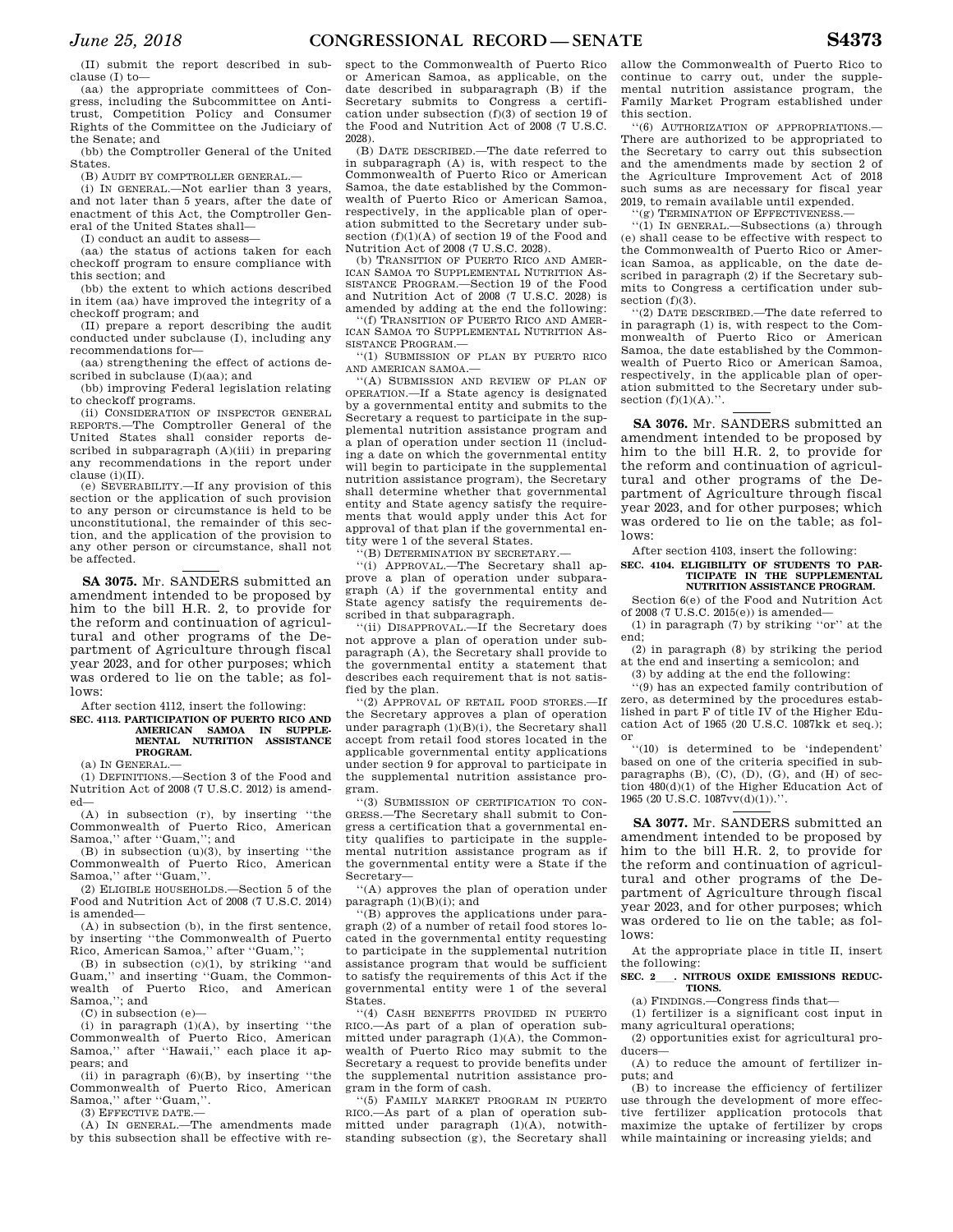(3) improving the application of nitrogen fertilizers at the correct rate, in the correct manner, at the correct time, and in the correct place will provide significant benefits to the environment, including reductions of—

(A) nitrogen runoff, which will improve water quality; and

(B) emissions of nitrous oxide, a powerful greenhouse gas associated with climate change. (b) NITROUS OXIDE EMISSIONS REDUC-

TIONS.—Chapter 5 of subtitle D of title XII of the Food Security Act of 1985 (16 U.S.C. 3839bb et seq.) is amended by adding at the end the following:

### **''SEC. 1240S. NITROUS OXIDE EMISSIONS REDUC-TIONS.**

''(a) AGRICULTURAL RESEARCH DATA.—

''(1) FEDERALLY FUNDED RESEARCH DATA.— ''(A) IN GENERAL.—Not later than 1 year

after the date of enactment of this section, the Secretary shall make available all relevant data relating to fertilizer application in a format that is—

''(i) aggregated so as not to divulge proprietary or confidential business information; and

''(ii) searchable and accessible to the public, including, to the maximum extent practicable, all federally funded research data, including data of—

''(I) the Department of Agriculture; and

''(II) land-grant colleges and universities (as defined in section 1404 of the National Agricultural Research, Extension, and Teaching Policy Act of 1977 (7 U.S.C. 3103)).

''(B) EXCEPTIONS.—Subparagraph (A) shall not apply to the release of data or information in a format that may divulge proprietary or confidential business information.

''(2) NON-FEDERALLY FUNDED RESEARCH DATA.—The Secretary shall develop incentives to encourage the sharing of non-federally funded research data relating to fertilizer application, including data from—

''(A) research funded through a State program; and

''(B) independent or privately held research.

''(b) NITROGEN UPTAKE PILOT PROGRAM.—

''(1) IN GENERAL.—The Secretary shall establish and carry out a 5-year pilot program for the development and optimization of nitrogen fertilizer application rates, timing, location, and formulation for—

- ''(A) corn;
- ''(B) soybeans;
- ''(C) wheat;

''(D) barley;

''(E) cotton;

''(F) oats;

- ''(G) sorghum;
- ''(H) rice; and

''(I) potatoes.

''(2) REQUIREMENTS.—The pilot program described in paragraph (1) shall—

''(A) consist of projects in a diverse range of—

''(i) geographies;

- $\lq\lq$  (ii) soil types;
- ''(iii) drainage conditions;
- ''(iv) tillage practices; and

'(v) climatic conditions; and

''(B) take into consideration—

- ''(i) the effect of crop rotation;
- ''(ii) the use of cover crops;
- ''(iii) the use of soil amendments; and

''(iv) any other factor that the Secretary determines to be appropriate—

''(I) to enhance the optimization of fertilizer application practices that reduce the generation of nitrous oxide and leached nitrogen; and

''(II) to support high agricultural yields. ''(c) ENVIRONMENTAL QUALITY INCENTIVES

PROGRAM.—The Chief of the Natural Resources Conservation Service shall carry out a nitrous oxide reduction initiative within

the environmental quality incentives program established under chapter 4 to foster the adoption and continued use of fertilizer application protocols that reduce the production of nitrous oxide associated with the use of nitrogen fertilizer.

'(d) AUTHORIZATION OF APPROPRIATIONS.-There is authorized to be appropriated to the Secretary to carry out this section \$30,000,000 for each of fiscal years 2019 through 2023.'

**SA 3078.** Mr. SANDERS submitted an amendment intended to be proposed by him to the bill H.R. 2, to provide for the reform and continuation of agricultural and other programs of the Department of Agriculture through fiscal year 2023, and for other purposes; which was ordered to lie on the table; as follows:

At the appropriate place, insert the following:

### SEC. \_\_\_. HONEY AND MAPLE SYRUP LABELING **REQUIREMENTS.**

Not later than 60 days after the date of enactment of this Act, the Commissioner of Food and Drug shall revise the regulations with respect to added sugars labeling under section 403(q) of the Federal Food, Drug, and Cosmetic Act (21 U.S.C. 343(q)), such that pure honey and pure maple syrup are not considered added sugars.

**SA 3079.** Mr. SANDERS submitted an amendment intended to be proposed by him to the bill H.R. 2, to provide for the reform and continuation of agricultural and other programs of the Department of Agriculture through fiscal year 2023, and for other purposes; which was ordered to lie on the table; as follows:

In section 1672(d) of the Food, Agriculture Conservation, and Trade Act of 1990 (7 U.S.C.  $5925(d)$  (as amended by section  $7209(a)$ ), add at the end the following:

''(15) NUTRIENT MANAGEMENT TECH-NOLOGY.—Research and extension grants may be made under this section for the purposes<br>of identifying, evaluating, and demof identifying, evaluating, and onstrating innovative nutrient management technologies for animal waste management, water quality, aquatic ecosystems, and animal feed that are focused on—

''(A) rural areas adjacent to urban or suburban areas in connection with waste management activities carried out in urban or suburban areas;

''(B) the development of alternative uses and renewable energy;

''(C) the regional nature of nutrient distribution; and

''(D) downstream markets for recovered nutrients.''.

**SA 3080.** Mr. SANDERS submitted an amendment intended to be proposed by him to the bill H.R. 2, to provide for the reform and continuation of agricultural and other programs of the Department of Agriculture through fiscal year 2023, and for other purposes; which was ordered to lie on the table; as follows:

At the appropriate place in title II, insert the following:

### SEC. 2\_\_\_\_. SOIL QUALITY IMPROVEMENT PRO-**GRAM.**

Chapter 2 of subtitle D of title XII of the Food Security Act of 1985 (16 U.S.C. 3838 et seq.) is amended by adding at the end the following:

**''Subchapter C—Soil Quality Improvement ''SEC. 1238H. SOIL QUALITY IMPROVEMENT PRO-GRAM.** 

''(a) NO-TILL FARM EQUIPMENT GRANT AND LOAN PROGRAM.—

''(1) IN GENERAL.—The Secretary shall establish, in the Natural Resources Conservation Service, a program to provide grants and loans to agricultural producers with the goal, not later than January 1, 2026, of increasing to 50 percent the total percent of farmed acres in the United States under continuous no-till cultivation.

''(2) GRANTS.—The Secretary shall use not less than 20 percent of the funds made available for the program established under paragraph (1) to make grants.

''(3) PURCHASE OR LEASE OF EQUIPMENT.—An agricultural producer may use funds made available under this section to finance or otherwise incentivize the purchase or lease of equipment necessary to carry out continuous no-till cultivation, as determined by the Secretary.

''(4) EDUCATION AND OUTREACH.—In establishing the program under this section, the Secretary shall include an education and outreach program, carried out by the Secretary in coordination with—

''(A) State and local farm agencies;

''(B) institutions of higher education;

''(C) the National Institute of Food and Agriculture;

''(D) the National Association of Conservation Districts;

''(E) the Soil and Water Conservation Society; and

''(F) the Agricultural Tri-Societies.

''(b) REPORT ON SOIL CARBON UPTAKE.—Not later than 1 year after the date of enactment of this section, the Secretary shall publish a report that includes—

''(1) methodologies and protocols for tracking practices (including conservation tillage, continuous no-till cultivation, and the use of cover crops) that increase the uptake of carbon into soils, including—

''(A) the use of satellite-based and other remote sensing technologies; and

''(B) methods for monitoring net carbon transfer rates between soils and the atmosphere, including biogeochemical process models; and

'(2) an assessment of-

''(A) carbon stocks in United States soils as of the date of the report;

''(B) the potential for United States soils as a reservoir for carbon;

''(C) the net mass transfer rate of carbon between soils and the atmosphere on agricultural land and rangeland, including—

''(i) conservation tillage land;

''(ii) no-till cultivated land; and

''(iii) land on which cover crops are used in

rotation; and ''(D) rangeland management practices that

increase soil carbon sequestration.

''(c) ENVIRONMENTAL QUALITY INCENTIVES PROGRAM.—The Chief of the Natural Resources Conservation Service shall carry out a soil carbon uptake initiative within the environmental quality incentives program established under chapter 4 to foster the adoption and sustained use of practices that increase the amount and the rate of carbon uptake in soils.

''(d) AUTHORIZATION OF APPROPRIATIONS.— There is authorized to be appropriated to the Secretary to carry out this section \$30,000,000 for each of fiscal years 2019 through 2023.''.

**SA 3081.** Mr. JONES (for himself and Mr. SCOTT) submitted an amendment intended to be proposed by him to the bill H.R. 2, to provide for the reform and continuation of agricultural and other programs of the Department of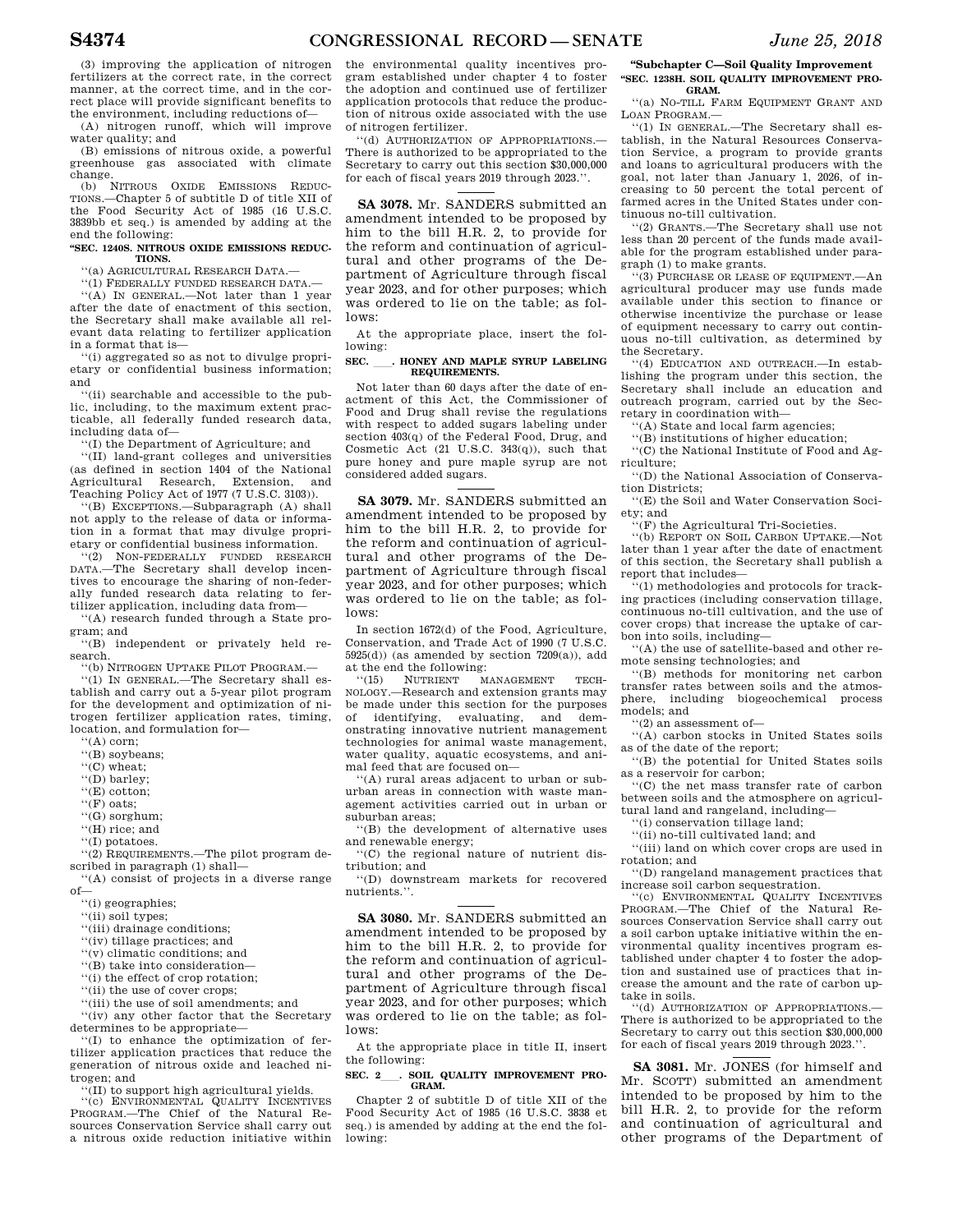Agriculture through fiscal year 2023, and for other purposes; which was ordered to lie on the table; as follows:

At the end of subtitle E of title XII, add the following:

### SEC. 125<sub>ll</sub>. ELIGIBILITY FOR OPERATORS ON **HEIRS PROPERTY LAND TO OBTAIN A FARM NUMBER.**

(a) DEFINITIONS.—In this section:

(1) ELIGIBLE DOCUMENTATION.—The term ''eligible documentation'', with respect to land for which a farm operator seeks assignment of a farm number under subsection  $(b)(1)$ , includes—

(A) in States that have adopted a statute consisting of an enactment or adoption of the Uniform Partition of Heirs Property Act, as approved and recommended for enactment in all States by the National Conference of Commissioners on Uniform State Laws in 2010—

(i) a court order verifying the land meets the definition of heirs property (as defined in that Act); or

(ii) a certification from the local recorder of deeds that the recorded owner of the land is deceased and not less than 1 heir of the recorded owner of the land has initiated a procedure to retitle the land in the name of the rightful heir;

(B) a fully executed, unrecorded tenancyin-common agreement that sets out ownership rights and responsibilities among all of the owners of the land that—

(i) has been approved by a majority of the ownership interests in that property;

(ii) has given a particular owner the right to manage and control any portion or all of the land for purposes of operating a farm or ranch; and

(iii) was validly entered into under the authority of the jurisdiction in which the land is located;

(C) the tax return of a farm operator farming a property with undivided interests for each of the 5 years preceding the date on which the farm operator submits the tax returns as eligible documentation under subsection (b);

(D) self-certification that the farm operator has control of the land for purposes of operating a farm or ranch; and

(E) any other documentation identified by the Secretary under subsection (c).

(2) FARM NUMBER.—The term ''farm number'' has the meaning given the term in section 718.2 of title 7, Code of Federal Regulations (as in effect on the date of enactment of this Act).

(b) FARM NUMBER.—

(1) IN GENERAL.—The Secretary shall provide for the assignment of a farm number to any farm operator who provides any form of eligible documentation for purposes of demonstrating that the farm operator has control of the land for purposes of defining that land as a farm.

(2) ELIGIBILITY.—Any farm number provided under paragraph (1) shall be sufficient to satisfy any requirement of the Secretary to have a farm number to participate in a program of the Secretary.

(c) ELIGIBLE DOCUMENTATION.—The Secretary shall identify alternative forms of eligible documentation that a farm operator may provide in seeking the assignment of a farm number under subsection (b)(1).

### **SEC. 125**ll**. LOANS TO PURCHASERS OF LAND WITH UNDIVIDED INTEREST AND NO ADMINISTRATIVE AUTHORITY.**

(a) REAUTHORIZATION OF BEGINNING FARMER AND RANCHER INDIVIDUAL DEVELOPMENT AC-COUNTS PILOT PROGRAM.—Section 333B(h) of the Consolidated Farm and Rural Development Act (7 U.S.C. 1983b(h)) (as amended by section 5301) is amended by striking ''2023'' and inserting ''2024''.

(b) PILOT PROGRAM.—Subtitle D of the Consolidated Farm and Rural Development Act (7 U.S.C. 1981 et seq.) is amended by inserting after section 333D the following:

### **''SEC. 333E. FARMER LOAN PILOT PROJECTS.**

''(a) IN GENERAL.—The Secretary may conduct pilot projects of limited scope and duration that are consistent with subtitles A, B, C, and this subtitle to evaluate processes and techniques that may improve the efficiency and effectiveness of the programs carried out under subtitles A, B, C, and this subtitle.

''(b) NOTIFICATION.—The Secretary shall—

''(1) not less than 60 days before the date on which the Secretary initiates a pilot project under subsection (a), submit notice of the proposed pilot project to the Committee on Agriculture of the House of Representatives and the Committee on Agriculture, Nutrition, and Forestry of the Senate; and

''(2) consider any recommendations or feedback provided to the Secretary in response to the notice provided under paragraph  $(1)$ .".

(c) RELENDING PROGRAM.—Subtitle A of title III of the Consolidated Farm and Rural Development Act (7 U.S.C. 1922 et seq.) is amended by adding at the end the following: **''SEC. 310I. RELENDING PROGRAM TO RESOLVE OWNERSHIP AND SUCCESSION ON** 

### **FARMLAND.**  ''(a) IN GENERAL.—The Secretary may make or guarantee loans to eligible entities described in subsection (b) using amounts made available for farm ownership loans under this subtitle so that the eligible entities may relend the funds to individuals and

entities for the purposes described in subsection (c). ''(b) ELIGIBLE ENTITIES.—Entities eligible for loans and loan guarantees described in subsection (a) are cooperatives, credit unions, and nonprofit organizations with—

''(1) certification under section 1805.201 of title 12, Code of Federal Regulations (or successor regulations) to operate as a lender;

''(2) experience assisting socially disadvantaged farmers and ranchers (as defined in section 2501(a) of the Food, Agriculture, Conservation, and Trade Act of 1990 (7 U.S.C.  $2279(a))$  or limited resource or new and beginning farmers and ranchers, rural businesses, cooperatives, or credit unions, including experience in making and servicing agricultural and commercial loans; and

''(3) the ability to provide adequate assurance of the repayment of a loan.

''(c) ELIGIBLE PURPOSES.—The proceeds from loans made or guaranteed by the Secretary pursuant to subsection (a) shall be relent by eligible entities for projects that assist heirs with undivided ownership interests to resolve ownership and succession on farmland that has multiple owners.

''(d) PREFERENCE.—In making loans under subsection (a), the Secretary shall give preference to eligible entities—

''(1) with not less than 10 years of experience serving socially disadvantaged farmers and ranchers; and

''(2) in States that have adopted a statute consisting of an enactment or adoption of the Uniform Partition of Heirs Property Act, as approved and recommended for enactment in all States by the National Conference of Commissioners on Uniform State Laws in 2010, that relend to owners of heirs property (as defined in that Act).

''(e) LOAN TERMS AND CONDITIONS.—The following terms and conditions shall apply to loans made or guaranteed under this section:

''(1) The interest rate at which intermediaries may borrow funds under this section shall be equal to the rate at which farm ownership loans under this subtitle are made.

''(2) The rates, terms, and payment structure for borrowers to which intermediaries lend shall be—

''(A) determined by the intermediary in an amount sufficient to cover the cost of operating and sustaining the revolving loan fund; and

''(B) clearly and publicly disclosed to qualified ultimate borrowers.

''(3) Borrowers to which intermediaries lend shall be—

''(A) required to complete a succession plan as a condition of the loan; and

''(B) be offered the opportunity to borrow sufficient funds to cover costs associated with the succession plan under subparagraph (A) and other associated legal and closing costs.

''(f) REPORT.—Not later than 1 year after the date of enactment of this section, the Secretary shall submit to the Committee on Agriculture of the House of Representatives and the Committee on Agriculture, Nutrition, and Forestry of the Senate a report describing the operation and outcomes of the program under this section, with recommendations on how to strengthen the program.

''(g) FUNDING.—The Secretary shall carry out this section using funds otherwise made available to the Secretary.''.

### SEC. 125 **. FARMLAND OWNERSHIP DATA COL-LECTION.**

(a) IN GENERAL.—The Secretary shall collect and, not less frequently than once every 5 years report, data and analysis on farmland ownership, tenure, transition, and entry of beginning farmers and ranchers (as defined in section 343(a) of the Consolidated Farm and Rural Development Act (7 U.S.C. 1991(a))) and socially disadvantaged farmers and ranchers (as defined in section 2501(a) of the Food, Agriculture, Conservation, and Trade Act of 1990 (7 U.S.C. 2279(a))).

(b) REQUIREMENTS.—In carrying out subsection (a), the Secretary shall, at a minimum—

(1) collect and distribute comprehensive reporting of trends in farmland ownership, tenure, transition, barriers to entry, profitability, and viability of beginning farmers and ranchers and socially disadvantaged farmers and ranchers;

(2) develop surveys and report statistical and economic analysis on farmland ownership, tenure, transition, barriers to entry, profitability, and viability of beginning farmers and ranchers, including a regular follow-on survey to each Census of Agriculture with results of the follow-on survey made public not later than 3 years after the previous Census of Agriculture; and

(3) require the National Agricultural Statistics Service—

(A) to include in the Tenure, Ownership, and Transition of Agricultural Land survey questions relating to—

(i) the extent to which non-farming landowners are purchasing and holding onto farmland for the sole purpose of real estate investment;

(ii) the impact of these farmland ownership trends on the successful entry and viability of beginning farmers and ranchers and socially disadvantaged farmers and ranchers;

(iii) the extent to which farm and ranch land with undivided interests and no administrative authority identified have farms or ranches operating on that land; and

(iv) the impact of land tenure patterns, categorized by—

(I) race, gender, and ethnicity; and

(II) region; and

(B) to include in the report of each Tenure, Ownership, and Transition of Agricultural Land survey the results of the questions under subparagraph (A).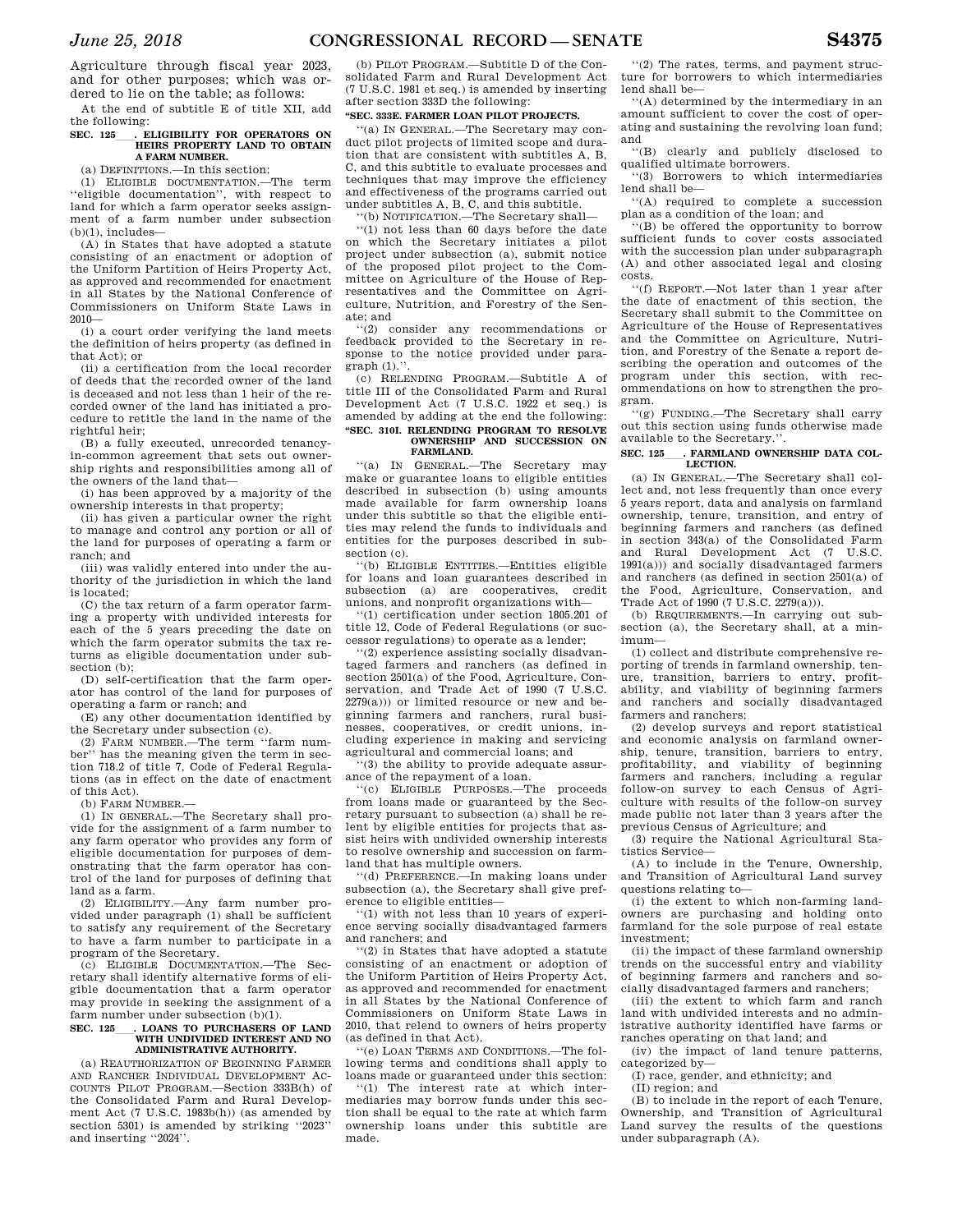**SA 3082.** Ms. SMITH (for herself, Mr. DONNELLY, and Mr. SULLIVAN) submitted an amendment intended to be proposed by her to the bill H.R. 2, to provide for the reform and continuation of agricultural and other programs of the Department of Agriculture through fiscal year 2023, and for other purposes; which was ordered to lie on the table; as follows:

At the end of subtitle E of title XII, add the following:

### **SEC. 125 DUY AMERICAN REQUIREMENTS.**

Not later than 180 days after the date of enactment of this Act, the Secretary shall— (1) define and enforce any Buy American requirements under the jurisdiction of the

Secretary; and (2) submit to Congress a report on the actions the Secretary has taken and plans to take to comply with paragraph (1).

**SA 3083.** Mr. PETERS (for himself and Mrs. CAPITO) submitted an amendment intended to be proposed by him to the bill H.R. 2, to provide for the reform and continuation of agricultural and other programs of the Department of Agriculture through fiscal year 2023, and for other purposes; which was ordered to lie on the table; as follows:

At the end of subtitle B of title VI, add the following:

### **SEC. 6211. COMMUNITY BROADBAND TECHNICAL ASSISTANCE GRANTS.**

(a) DEFINITION OF ELIGIBLE ENTITY.—In this section, the term ''eligible entity'' means— (1) a local government agency;

(2) a regional agency;

(3) a nonprofit organization with relevant expertise; or

(4) a public-private partnership.

(b) GRANTS.—The Secretary shall make broadband technical assistance and planning grants to eligible entities to conduct assessments and develop action plans for the expansion of broadband services in the area served by the eligible entity.

(c) QUALIFIED ACTIVITIES.—An eligible entity may use a grant awarded under this section to—

(1) establish a multi-stakeholder broadband planning team;

(2) determine the extent to which broadband service is accessible in the community or region served by the eligible entity by—

(A) undertaking a physical comprehensive inventory of broadband infrastructure assets and capabilities; and

(B) developing a geographic information system (commonly known as ''GIS'')-based map of existing serviceability;

(3) assess current broadband adoption rates in the community or region;

(4) assess advertised broadband service pricing in the community or region across all available providers;

(5) obtain professional advice or guidance on—

(A) options to expand broadband service, including public-private partnerships;

(B) potential sustainable financial models; or

(C) grant writing; or

(6)(A) identify and analyze government policies, ordinances, or statutes that may be hindering broadband expansion; and

(B) make recommendations for modification.

(d) AWARD AMOUNT LIMITATION.—The amount of a grant awarded under this section shall be not more than \$200,000.

(e) TERM.—A grant awarded under this section—

(1) shall be for an initial term of 1 year; and

(2) may be renewed by the Secretary for a single additional term of 1 year in the same amount as initially provided.

(f) FUNDING.—The Secretary shall carry out this section using—

(1) amounts made available for technical assistance and pre-development planning activities under section 779 of division A of the Consolidated Appropriations Act, 2018 (Public Law 115–141); and

(2) any other amounts available to the Secretary.

(g) OTHER CONDITIONS.—The requirements under section 779 of division A of the Consolidated Appropriations Act, 2018 (Public Law 115–141) shall apply to grants awarded under this section, except to the extent that those requirements are inconsistent with this section.

(h) PROGRAM DURATION.—The Secretary shall carry out this section during fiscal year 2018 and each fiscal year thereafter, subject to the availability of funds.

**SA 3084.** Ms. HEITKAMP submitted an amendment intended to be proposed by her to the bill H.R. 2, to provide for the reform and continuation of agricultural and other programs of the Department of Agriculture through fiscal year 2023, and for other purposes; which was ordered to lie on the table; as follows:

At the end of subtitle E of title XII, add the following:

### **SEC. 125\_\_\_\_\_\_. STATE AND TRIBAL REGULATION OF FORM OF AGRICULTURAL BUSI-NESS ENTITIES.**

(a) DECLARATION OF POLICY.—It is the policy of Congress that it is in the public interest for each State and Indian Tribe to continue to regulate the form of a business entity that may engage in farming or livestock production within the State or territory of the Indian Tribe or own agricultural land within the State or territory of the Indian Tribe, including through laws or regulations that restrict or prohibit certain types of business entities from—

(1) engaging in farming or livestock production within the State or territory of the Indian Tribe; or

(2) owning agricultural land within the State or territory of the Indian tribe.

(b) CONSENT TO STATE AND TRIBAL REGULA-TION.—

(1) IN GENERAL.—A State or Indian Tribe may regulate the form of a business entity that may—

(A) engage in farming or livestock production within the State or territory of the Indian Tribe; or

(B) own agricultural land within the State or territory of the Indian Tribe.

(2) CONSTRUCTION.—Paragraph (1) and the policy described in subsection (a) shall be construed to eliminate any barrier under the Commerce Clause of section 8 of article I of the Constitution of the United States to the regulation by a State or Indian tribe described in paragraph (1).

(3) EFFECT OF SILENCE.—Silence in any law of Congress enacted before, on, or after the date of enactment of this Act with respect to the regulation by a State or Indian Tribe described in paragraph (1) shall not be construed to preclude that regulation.

# PRIVILEGES OF THE FLOOR

Mr. BROWN. Mr. President, on behalf of Senator MURRAY, I ask unanimous consent that a fellow on Senator MUR- RAY's Health, Education, Labor, and Pensions Committee staff, Lori Achman, be granted floor privileges through August 3, 2018.

The PRESIDING OFFICER. Without objection, it is so ordered.

# f MEASURE READ THE FIRST TIME—H.R. 6

Mr. MCCONNELL. Mr. President, I understand there is a bill at the desk, and I ask for its first reading.

The PRESIDING OFFICER. The clerk will read the bill by title for the first time.

The legislative clerk read as follows: A bill (H.R. 6) to provide for opioid use disorder prevention, recovery, and treatment, and for other purposes.

Mr. MCCONNELL. Mr. President, I now ask for a second reading and, in order to place the bill on the calendar under the provisions of rule XIV, I object to my own request.

The PRESIDING OFFICER. Objection having been heard, the bill will be read for the second time on the next legislative day.

### ORDERS FOR TUESDAY, JUNE 26, 2018

Mr. MCCONNELL. Mr. President, I ask unanimous consent that when the Senate completes its business today, it adjourn until 10 a.m., Tuesday, June 26; further, that following the prayer and pledge, the morning hour be deemed expired, the Journal of proceedings be approved to date, the time for the two leaders be reserved for their use later in the day, and morning business be closed. I further ask that following leader remarks, the Senate resume consideration of the motion to proceed to H.R. 2. Further, I ask that the Senate recess from 12:30 p.m. until 2:15 p.m. to allow for the weekly conference meetings. Finally, I ask that all time during recess, adjournment, morning business, and leader remarks count postcloture on the motion to proceed to H.R. 2.

The PRESIDING OFFICER. Is there objection?

Without objection, it is so ordered.

# ORDER FOR ADJOURNMENT

Mr. MCCONNELL. Mr. President, if there is no further business to come before the Senate, I ask unanimous consent that it stand adjourned under the previous order, following the remarks of Senator BROWN.

The PRESIDING OFFICER. Without objection, it is so ordered.

The Senator from Ohio.

# GENERAL MOTORS

Mr. BROWN. Mr. President, last Friday was a dark day for American workers and a dark day for the American auto industry. On the very same day that General Motors laid off the entire